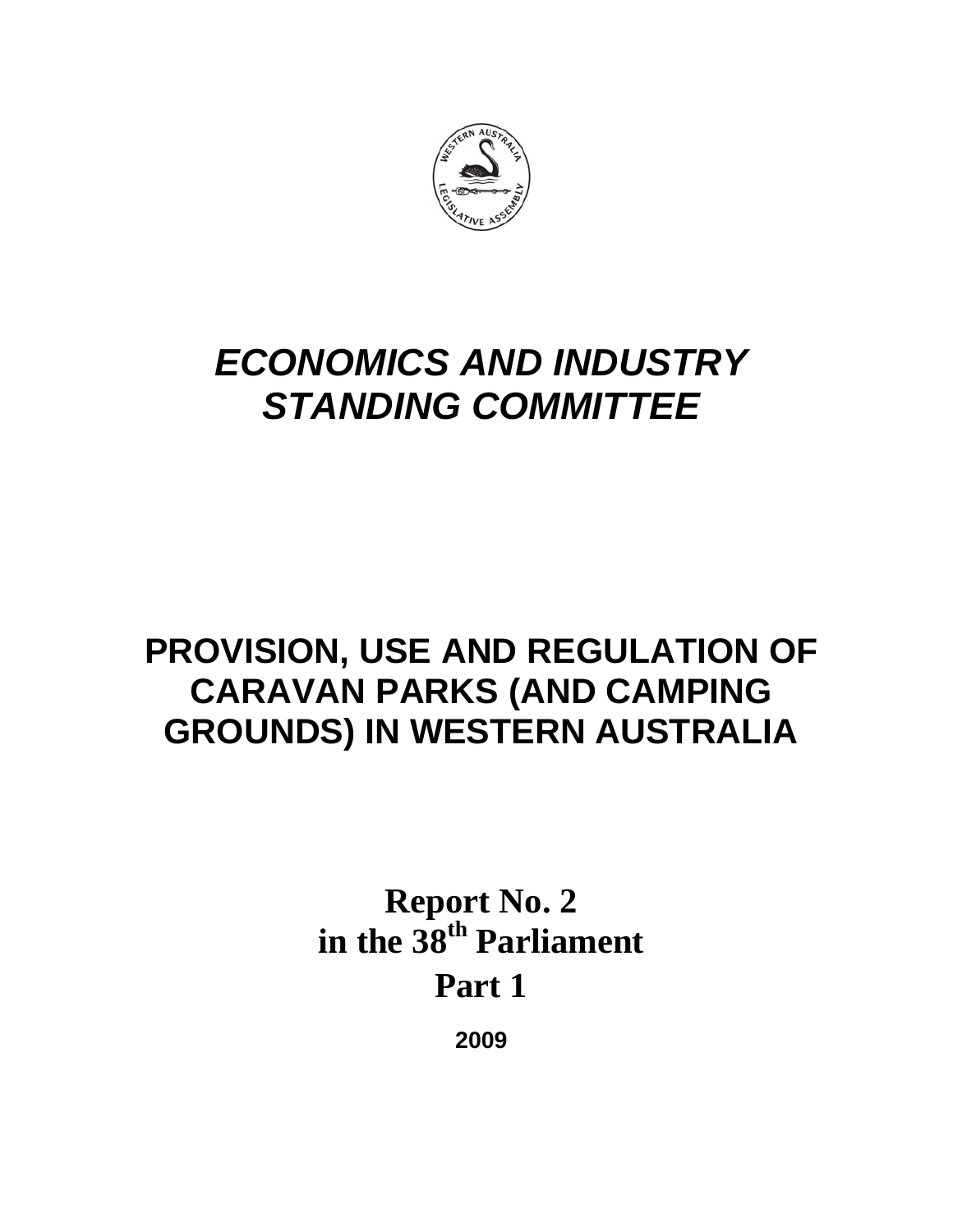#### **Published by the Legislative Assembly, Parliament of Western Australia, Perth, October 2009.**

Printed by the Government Printer, State Law Publisher, Western Australia.



Economics and Industry Standing Committee

Provision, Use and Regulation of Caravan Parks (and Camping Grounds) in Western Australia

ISBN: 978-1-921355-71-4

(Series: Western Australia. Parliament. Legislative Assembly. Committees. Economics and Industry Standing Committee. Report 2)

328.365

Telephone: (08) 9321 7688 Facsimile: (08) 9321 7536

Copies available from: State Law Publisher 10 William Street PERTH WA 6000

Email: sales @dpc.wa.gov.au Copies available on-line: www.parliament.wa.gov.au

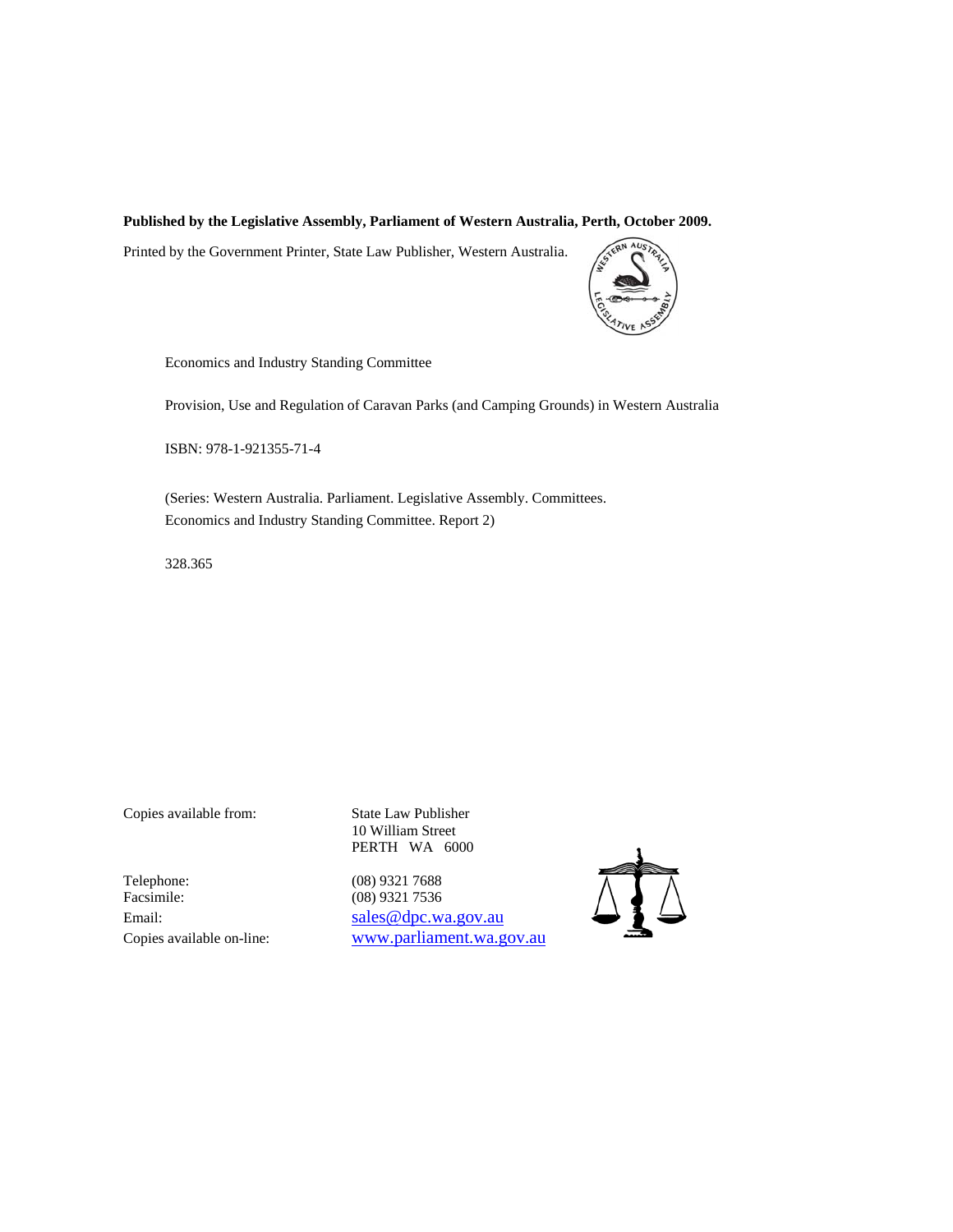# *ECONOMICS AND INDUSTRY STANDING COMMITTEE*

## **PROVISION, USE AND REGULATION OF CARAVAN PARKS (AND CAMPING GROUNDS) IN WESTERN AUSTRALIA**

**Report No. 2** 

## **Part 1**

Presented by: **Dr M.D. Nahan, MLA**  Laid on the Table of the Legislative Assembly on 15 October 2009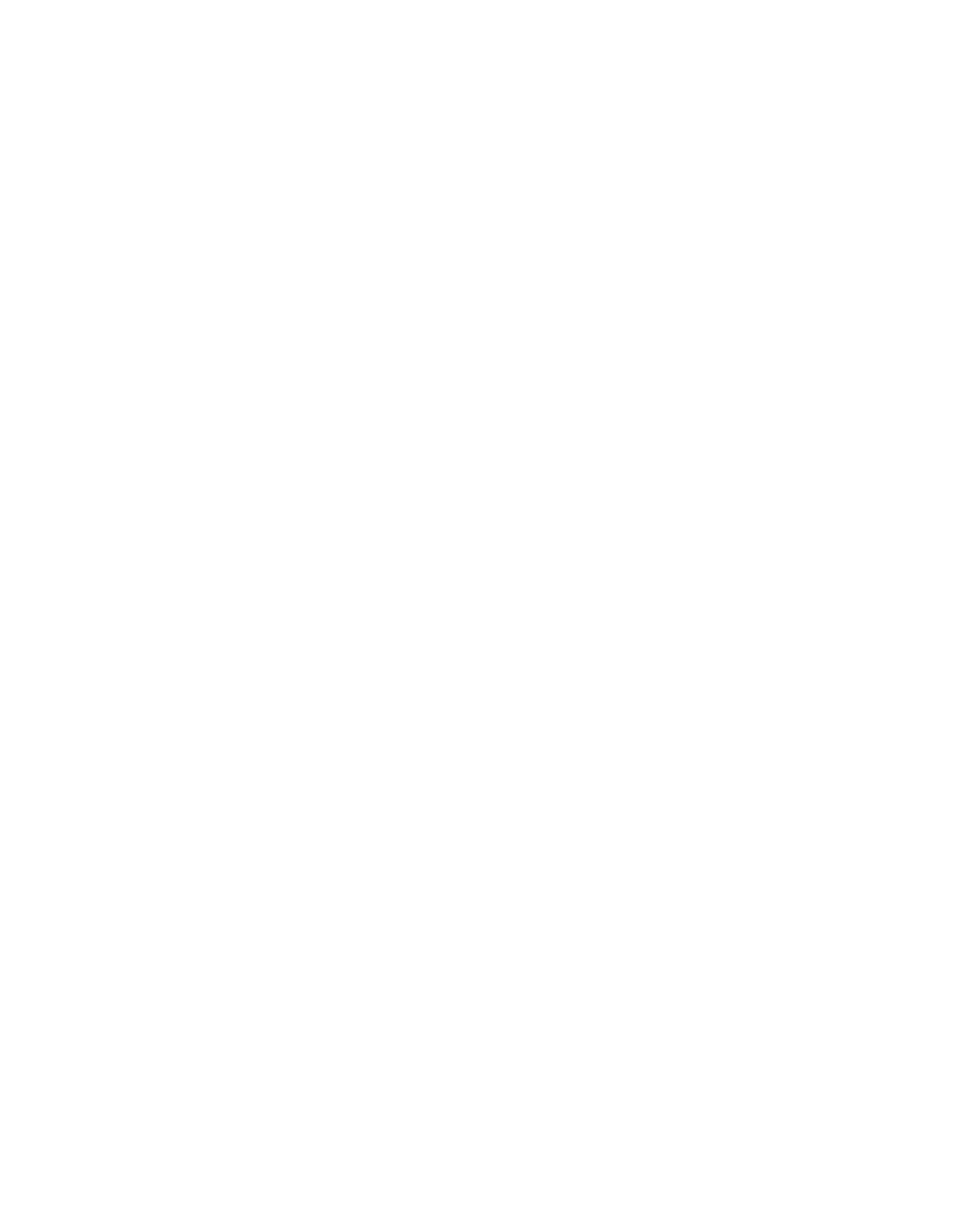### **COMMITTEE MEMBERS**

| <b>Chair</b>          | Dr M.D. Nahan, MLA<br>Member for Riverton               |
|-----------------------|---------------------------------------------------------|
| <b>Deputy Chair</b>   | Mr W.J. Johnston, MLA<br>Member for Cannington          |
| <b>Members</b>        | Mrs L.M. Harvey, MLA<br>Member for Scarborough          |
|                       | Mr M.P. Murray, MLA<br><b>Member for Collie-Preston</b> |
|                       | Mr J.E. McGrath, MLA<br><b>Member for South Perth</b>   |
| <b>Coopted Member</b> | Hon. D. Templeman, MLA                                  |

#### **COMMITTEE STAFF**

| <b>Principal Research Officer</b>                                                                                     | Dr Loraine Abernethie, PhD       |  |
|-----------------------------------------------------------------------------------------------------------------------|----------------------------------|--|
| <b>Acting Principal Research Officer</b><br>(9 to 18 February 2009;<br>3 to 6 March 2009; and<br>23 to 27 March 2009) | Ms Vanessa Beckingham, BA (Hons) |  |
| <b>Research Officer</b>                                                                                               | Ms Vanessa Beckingham, BA (Hons) |  |

#### **COMMITTEE ADDRESS**

Economics and Industry Standing Committee Legislative Assembly Tel: (08) 9222 7494 Parliament House Fax: (08) 9222 7804<br>
Harvest Terrace Fax: (08) 9222 7804<br>
Email: laeisc@parliament.wa.gov.au Harvest Terrace Email: laeisc@parliament.wa.gov.au

Website: www.parliament.wa.gov.au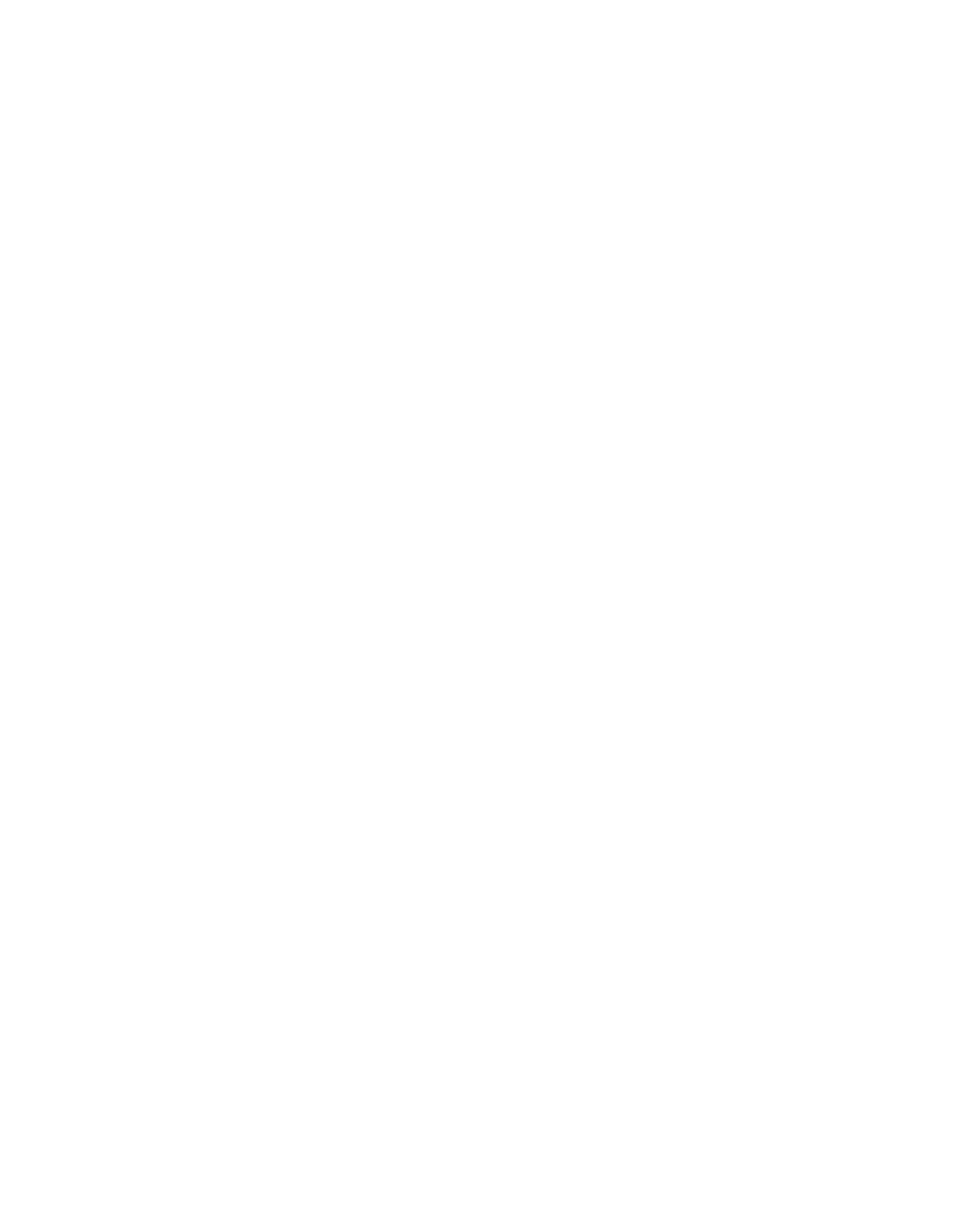## **TABLE OF CONTENTS**

| <b>CHAPTER 1</b> |     |                                                                                 |  |
|------------------|-----|---------------------------------------------------------------------------------|--|
| 1.1              |     |                                                                                 |  |
| 1.2              |     |                                                                                 |  |
| 1.3              |     |                                                                                 |  |
|                  | (a) |                                                                                 |  |
|                  | (b) |                                                                                 |  |
|                  |     |                                                                                 |  |
|                  | (c) |                                                                                 |  |
|                  | (d) |                                                                                 |  |
|                  | (e) | Risk to the Family Holiday and Tourism - Pressures on Caravan Parks11           |  |
|                  | (f) |                                                                                 |  |
| 1.4              |     |                                                                                 |  |
| <b>CHAPTER 2</b> |     | STRUCTURE AND REGULATION OF THE INDUSTRY - AN OVERVIEW  19                      |  |
| 2.1              |     | STRUCTURE OF THE CARAVAN PARK (AND CAMPING GROUND) INDUSTRY IN                  |  |
|                  |     |                                                                                 |  |
|                  | (a) |                                                                                 |  |
|                  | (b) |                                                                                 |  |
| 2.2              |     | REGULATION OF CARAVAN PARKS AND CAMPING GROUNDS IN WESTERN                      |  |
|                  |     |                                                                                 |  |
|                  | (a) |                                                                                 |  |
|                  | (b) |                                                                                 |  |
|                  | (c) |                                                                                 |  |
|                  | (d) | Other Legislation and Policy Impacting upon Caravan Parks and Camping Grounds31 |  |
| <b>CHAPTER 3</b> |     | DEMAND CHARACTERISTICS: VISITORS TO CARAVAN PARKS AND                           |  |
|                  |     |                                                                                 |  |
| 3.1              |     |                                                                                 |  |
|                  | (a) |                                                                                 |  |
|                  | (b) |                                                                                 |  |
|                  | (c) |                                                                                 |  |
| 3.2              |     | SEGMENTS WITHIN THE CARAVAN PARK AND CAMPING GROUND                             |  |
|                  |     |                                                                                 |  |
| 3.3              |     | VISITORS TO CARAVAN PARKS: TRAVELLERS AND HOLIDAYMAKERS 36                      |  |
|                  | (a) |                                                                                 |  |
|                  | (b) |                                                                                 |  |
|                  | (c) |                                                                                 |  |
|                  | (d) |                                                                                 |  |
|                  | (e) |                                                                                 |  |
|                  | (f) |                                                                                 |  |
|                  | (g) |                                                                                 |  |
| 3.4              |     |                                                                                 |  |
|                  |     |                                                                                 |  |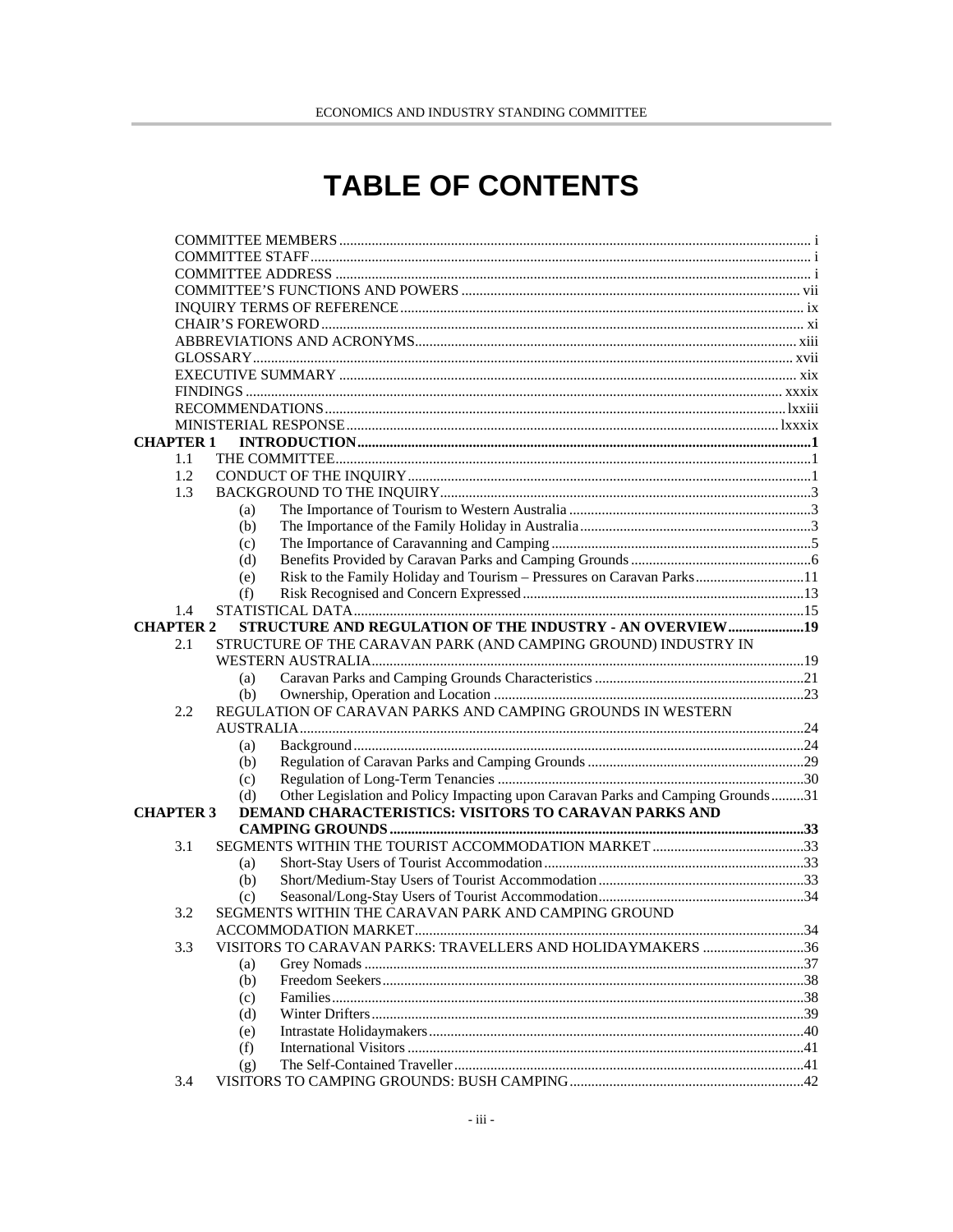| 3.5              | FACTORS INFLUENCING CARAVAN PARK AND CAMPING GROUND VISITOR                          |  |
|------------------|--------------------------------------------------------------------------------------|--|
|                  |                                                                                      |  |
|                  | (a)                                                                                  |  |
|                  | (b)                                                                                  |  |
|                  | (c)                                                                                  |  |
|                  | (d)                                                                                  |  |
|                  | (e)                                                                                  |  |
|                  | (f)                                                                                  |  |
|                  | (g)                                                                                  |  |
| <b>CHAPTER 4</b> | TRENDS IN DEMAND FOR CARAVANNING AND CAMPING                                         |  |
|                  |                                                                                      |  |
| 4.1              |                                                                                      |  |
| 4.2              | DEMAND FOR CARAVAN PARKS AND CAMPING GROUNDS IN WESTERN                              |  |
|                  |                                                                                      |  |
|                  | (a)                                                                                  |  |
|                  | (b)                                                                                  |  |
| 4.3              |                                                                                      |  |
| 4.4              |                                                                                      |  |
|                  | (a)                                                                                  |  |
|                  | (b)                                                                                  |  |
|                  | (c)                                                                                  |  |
|                  | Increasing Demand for Caravan Parks as a Permanent, Available and Affordable<br>(d)  |  |
|                  |                                                                                      |  |
|                  | The Rise in Demand for Alternatives to Traditional Caravan and Camping Sites:<br>(e) |  |
|                  |                                                                                      |  |
|                  | (f)                                                                                  |  |
| 4.5              |                                                                                      |  |
| <b>CHAPTER 5</b> |                                                                                      |  |
| 5.1              |                                                                                      |  |
|                  | (a)                                                                                  |  |
|                  | (b)                                                                                  |  |
| 5.2              |                                                                                      |  |
| 5.3              |                                                                                      |  |
| 5.4              |                                                                                      |  |
| 5.5              |                                                                                      |  |
| 5.6              |                                                                                      |  |
|                  | (a)                                                                                  |  |
|                  |                                                                                      |  |
| 5.7              |                                                                                      |  |
|                  | (a)                                                                                  |  |
|                  | (b)                                                                                  |  |
| <b>CHAPTER 6</b> |                                                                                      |  |
| 6.1              | CLOSURE OF CARAVAN PARKS AND CAMPING GROUNDS: HIGHER VALUE LAND                      |  |
|                  |                                                                                      |  |
|                  | (a)                                                                                  |  |
|                  | (b)                                                                                  |  |
| 6.2              | FACTORS IMPACTING UPON THE VIABILITY OF THE CARAVAN PARK AND                         |  |
|                  |                                                                                      |  |
|                  |                                                                                      |  |
|                  | (a)<br>(b)                                                                           |  |
|                  |                                                                                      |  |
|                  | (c)                                                                                  |  |
| 6.3              | (d)                                                                                  |  |
| 6.4              | BARRIERS TO THE SUPPLY OF NEW PARKS OR FURTHER DEVELOPMENT OF                        |  |
|                  |                                                                                      |  |
|                  |                                                                                      |  |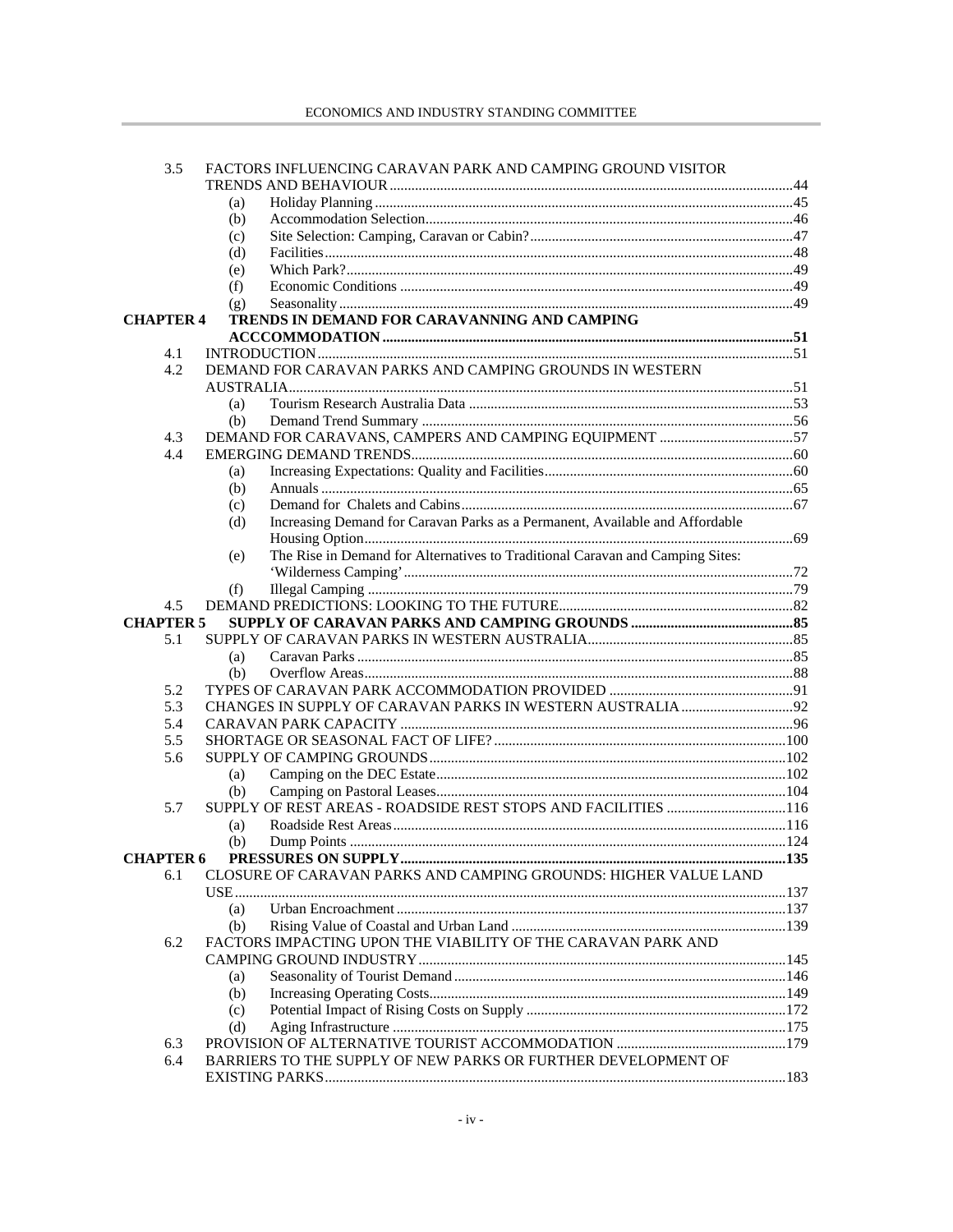#### ECONOMICS AND INDUSTRY STANDING COMMITTEE

|                  | (a)        |                                                                                  |  |
|------------------|------------|----------------------------------------------------------------------------------|--|
|                  | (b)        |                                                                                  |  |
|                  | (c)        |                                                                                  |  |
| <b>CHAPTER 7</b> |            |                                                                                  |  |
| 7.1              |            |                                                                                  |  |
| 7.2              |            |                                                                                  |  |
| 7.3              |            |                                                                                  |  |
|                  | (a)        |                                                                                  |  |
|                  | (b)        |                                                                                  |  |
|                  | (c)        |                                                                                  |  |
|                  | (d)        |                                                                                  |  |
|                  | (e)        |                                                                                  |  |
|                  | (f)        |                                                                                  |  |
|                  | (g)        |                                                                                  |  |
|                  | (h)        |                                                                                  |  |
| 7.4              |            | IMPLEMENTING THE TASKFORCE RECOMMENDATIONS: LOCAL TOURISM                        |  |
|                  |            |                                                                                  |  |
|                  | (a)        |                                                                                  |  |
|                  | (b)        |                                                                                  |  |
| 7.5              |            | THE 'PERMANENT' OCCUPATION OF CARAVAN PARKS: PLANNING AND                        |  |
|                  |            |                                                                                  |  |
|                  | (a)        | Planning for the Supply of Long- and Short-Stay Sites Within a Caravan Park  218 |  |
|                  | (b)        |                                                                                  |  |
| 7.6              |            |                                                                                  |  |
| 7.7<br>7.8       |            |                                                                                  |  |
| <b>CHAPTER 8</b> |            | DUAL USE OF CARAVAN PARKS: TOURISM AND RESIDENTIAL USES  247                     |  |
| 8.1              |            |                                                                                  |  |
| 8.2              |            |                                                                                  |  |
|                  | (a)        |                                                                                  |  |
|                  | (b)        |                                                                                  |  |
|                  | (c)        |                                                                                  |  |
| 8.3              |            |                                                                                  |  |
|                  | (a)        |                                                                                  |  |
|                  | (b)        |                                                                                  |  |
| 8.4              |            |                                                                                  |  |
|                  | (a)        |                                                                                  |  |
|                  | (b)        |                                                                                  |  |
| <b>CHAPTER 9</b> |            |                                                                                  |  |
| 9.1              |            |                                                                                  |  |
| 9.2              |            | THE CARAVAN PARKS AND CAMPING GROUNDS ADVISORY COMMITTEE  292                    |  |
| 9.3              |            | REVIEW OF THE CARAVAN PARKS AND CAMPING GROUNDS ACT 1995 (WA) 293                |  |
| 9.4              |            |                                                                                  |  |
|                  | (a)        |                                                                                  |  |
|                  | (b)        |                                                                                  |  |
|                  | (c)        | Regulation 49: The Location of Transit Parks and Nature-Based Parks 309          |  |
|                  | (d)        |                                                                                  |  |
| 9.5              |            |                                                                                  |  |
|                  | (a)<br>(b) |                                                                                  |  |
|                  | (c)        |                                                                                  |  |
|                  | (d)        |                                                                                  |  |
|                  | (e)        |                                                                                  |  |
|                  | (f)        |                                                                                  |  |
|                  | (g)        |                                                                                  |  |
|                  |            |                                                                                  |  |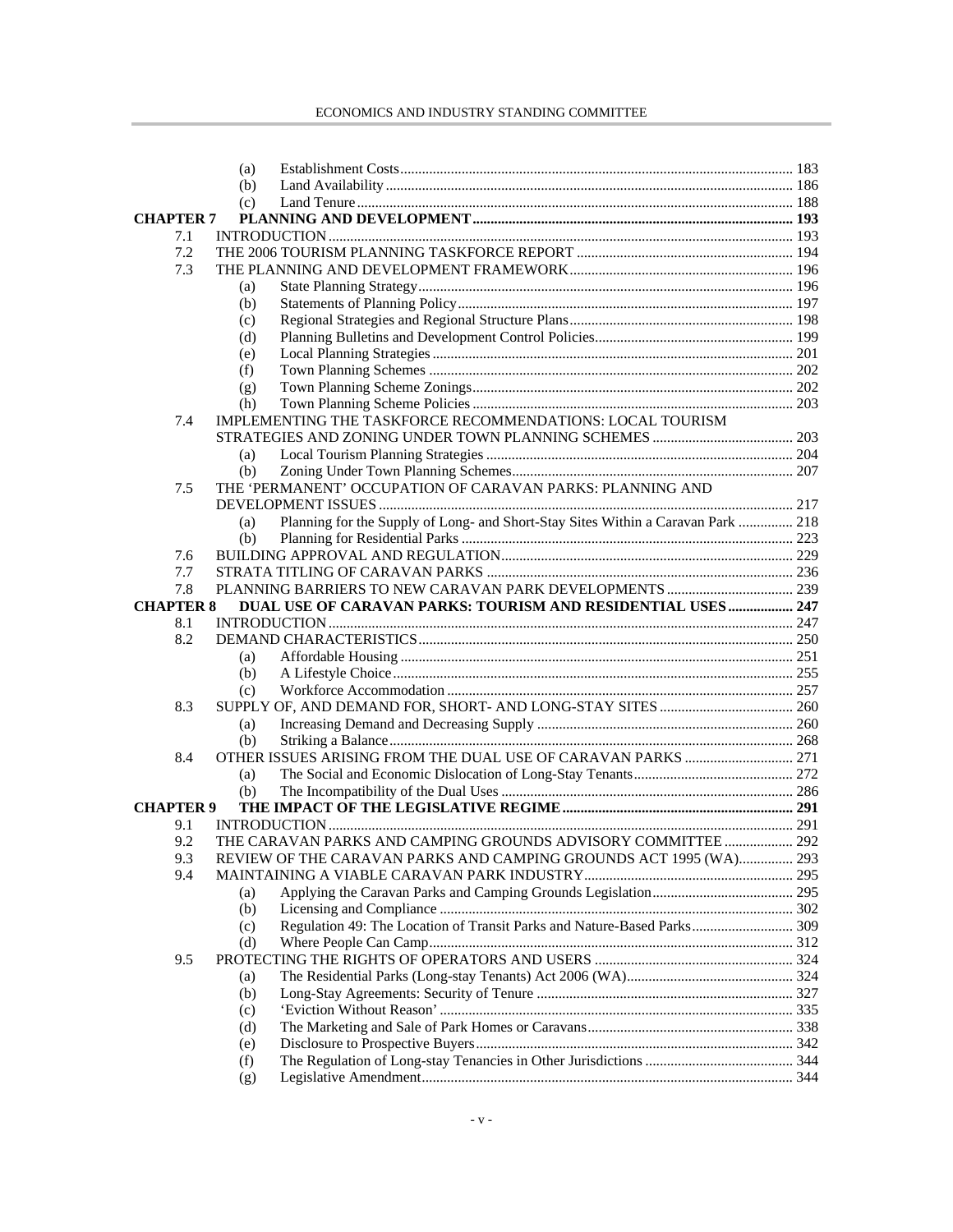| 9.6               | PROVIDING AN ADEQUATE MIX OF LONG- AND SHORT-STAY FACILITIES AND                  |  |
|-------------------|-----------------------------------------------------------------------------------|--|
|                   |                                                                                   |  |
| <b>CHAPTER 10</b> |                                                                                   |  |
| 10.1              |                                                                                   |  |
|                   | (a)                                                                               |  |
|                   | (b)                                                                               |  |
|                   | (c)                                                                               |  |
|                   | (d)                                                                               |  |
|                   | (e)                                                                               |  |
| 10.2              |                                                                                   |  |
|                   | (a)                                                                               |  |
|                   | (b)                                                                               |  |
|                   | (c)                                                                               |  |
|                   | (d)                                                                               |  |
| 10.3              |                                                                                   |  |
|                   | (a)                                                                               |  |
|                   | (b)                                                                               |  |
|                   | (c)                                                                               |  |
| 10.4              |                                                                                   |  |
|                   | (a)                                                                               |  |
|                   | (b)                                                                               |  |
|                   | Meeting the Challenge: Albany's Tourism Accommodation Planning Strategy385<br>(c) |  |
| 10.5              |                                                                                   |  |
|                   | (a)                                                                               |  |
|                   | (b)                                                                               |  |
|                   | (c)                                                                               |  |
| 10.6              |                                                                                   |  |
|                   | (a)                                                                               |  |
|                   | (b)                                                                               |  |
| <b>CHAPTER 11</b> |                                                                                   |  |
| 11.1              |                                                                                   |  |
| 11.2              |                                                                                   |  |
| 11.3              |                                                                                   |  |
| 11.4              |                                                                                   |  |
|                   |                                                                                   |  |
|                   |                                                                                   |  |
|                   |                                                                                   |  |
|                   |                                                                                   |  |
|                   |                                                                                   |  |
|                   |                                                                                   |  |
|                   |                                                                                   |  |
|                   |                                                                                   |  |
|                   |                                                                                   |  |
|                   |                                                                                   |  |
|                   |                                                                                   |  |
|                   |                                                                                   |  |
|                   |                                                                                   |  |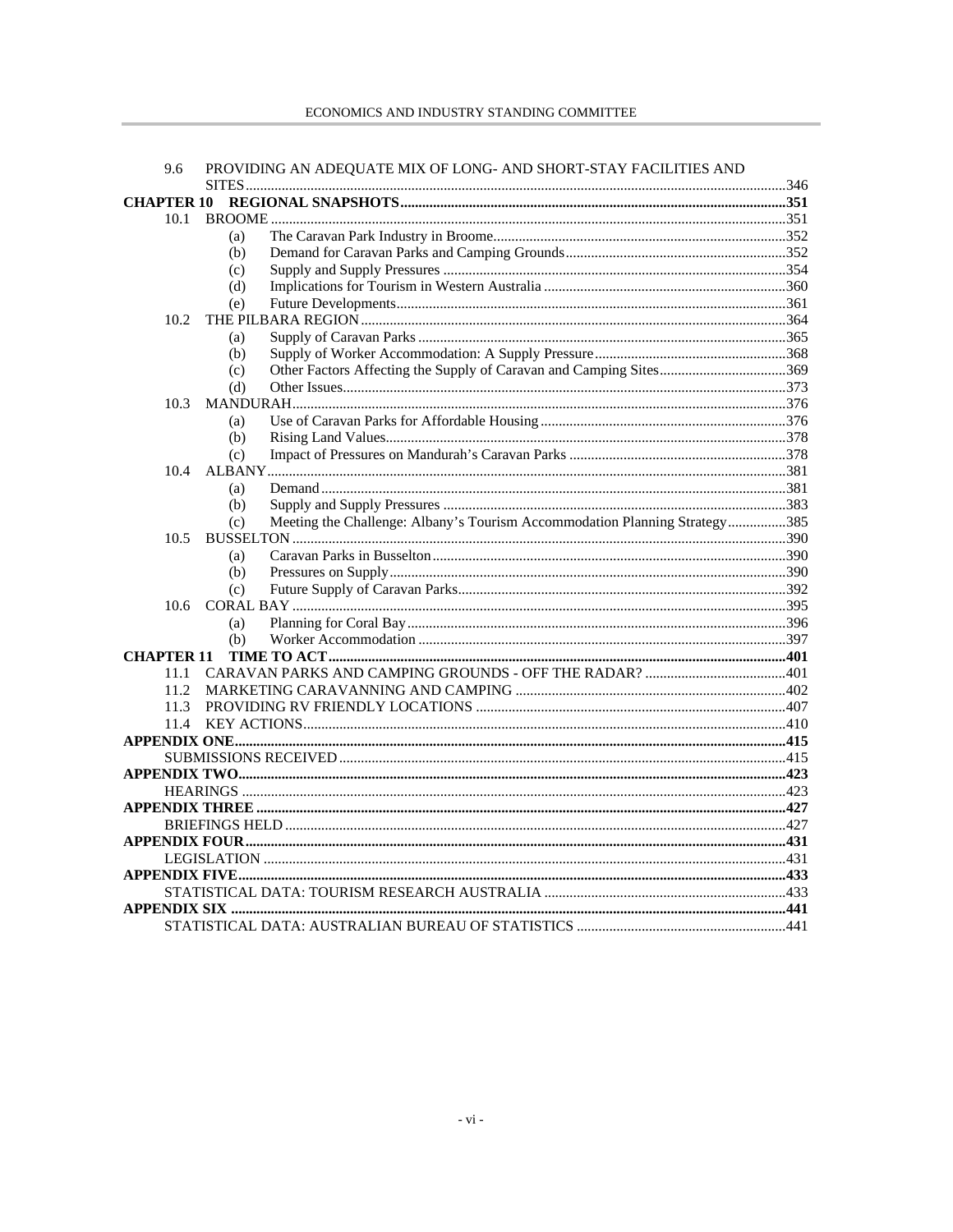### **COMMITTEE'S FUNCTIONS AND POWERS**

The functions of the Committee are to review and report to the Assembly on: -

- (a) the outcomes and administration of the departments within the Committee's portfolio responsibilities;
- (b) annual reports of government departments laid on the Table of the House;
- (c) the adequacy of legislation and regulations within its jurisdiction; and
- (d) any matters referred to it by the Assembly including a bill, motion, petition, vote or expenditure, other financial matter, report or paper.

At the commencement of each Parliament and as often thereafter as the Speaker considers necessary, the Speaker will determine and table a schedule showing the portfolio responsibilities for each committee. Annual reports of government departments and authorities tabled in the Assembly will stand referred to the relevant committee for any inquiry the committee may make.

Whenever a committee receives or determines for itself fresh or amended terms of reference, the committee will forward them to each standing and select committee of the Assembly and Joint Committee of the Assembly and Council. The Speaker will announce them to the Assembly at the next opportunity and arrange for them to be placed on the notice boards of the Assembly.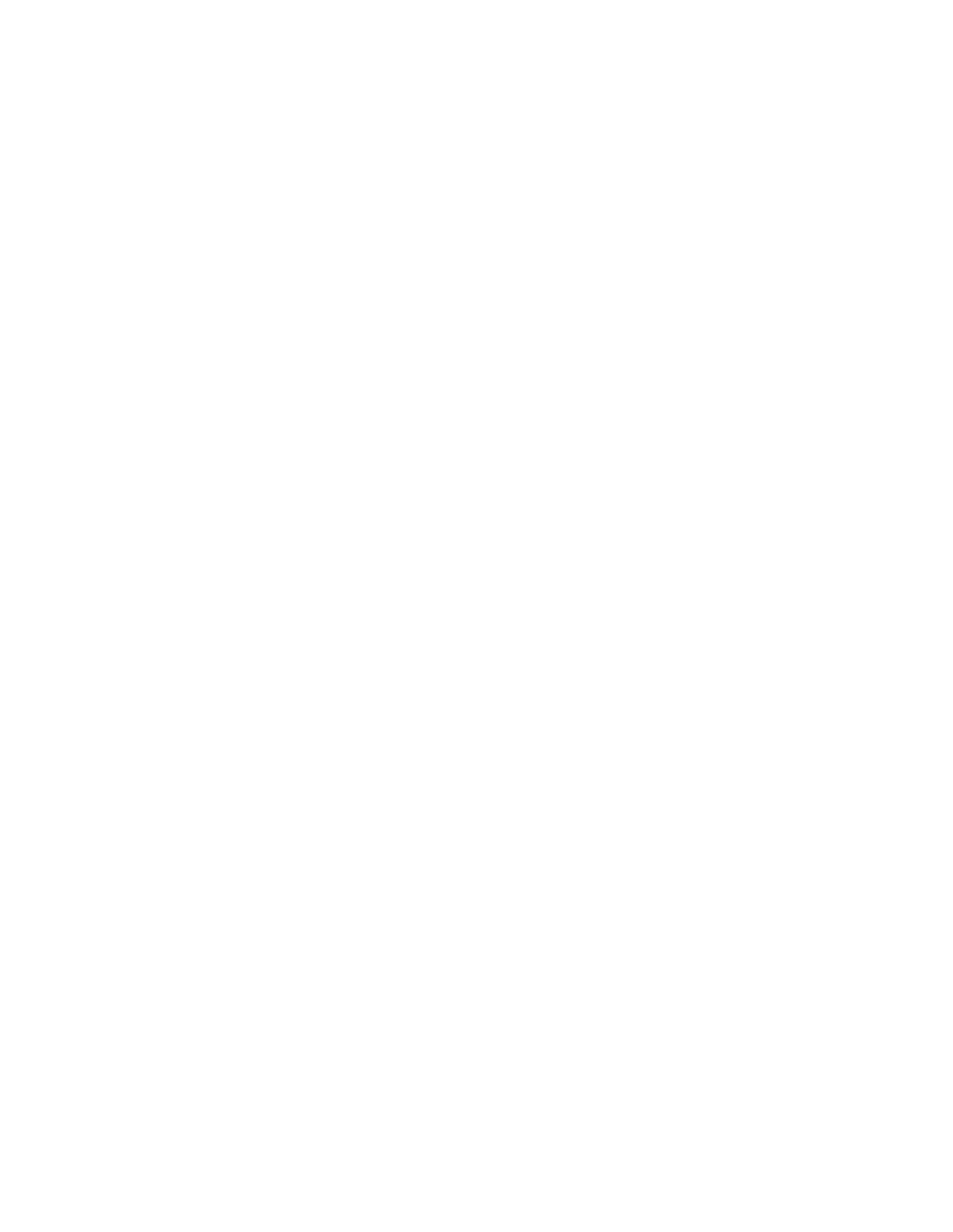## **INQUIRY TERMS OF REFERENCE**

On 9 March 2009 the Economics and Industry Standing Committee resolved to inquire into and report on the Provision, Use and Regulation of Caravan Parks (and Camping Grounds) in Western Australia.

In particular, the Committee will investigate the:

- 1. Structure, conduct and performance of the caravan park industry;
- 2. Demand, supply and costs, and trends thereof, of caravan park sites and related services;
- 3. Supply and demand for long- and short-stay sites including camping sites;
- 4. Impact of existing legislation, and state and local government policies regulating caravan parks, particularly relating to:
	- maintaining a viable caravan park industry,
	- protecting the rights of operators and users, and
	- providing an adequate mix of long- and short-stay facilities and sites.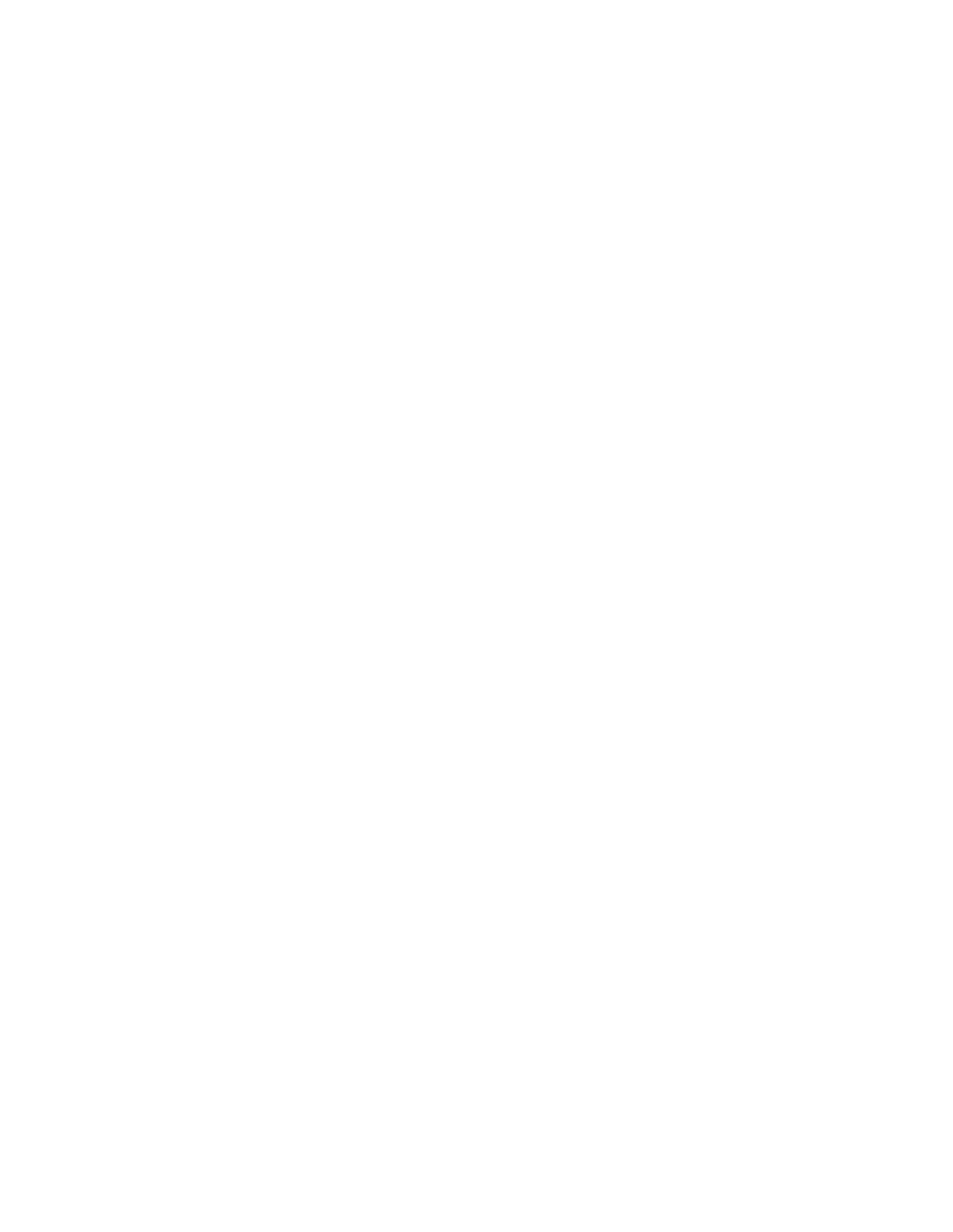#### **CHAIR'S FOREWORD**

Caravanning and camping have long been a central part of the Western Australian way of life. Whether it be family sojourns by the sea during school holidays; exploring the great Western Australian coast line and outback; or undertaking the grand tour to the north and beyond.

Our main concern in undertaking this Inquiry was that this way of life was under threat. That is, that caravan parks are disappearing and not being replaced, and that many of the remaining parks are being filled with long-stay residents with a consequent reduction in spaces for tourist.

These concerns proved to be valid, serious, and in need of urgent and concerted action.

There are also allied concerns regarding the eviction or potential eviction of long-stay residents as parks close or are under risk of closure, and the otherwise precarious situation of long-stay residents in many caravan parks.

While this is a pressing concern, particularly in the metropolitan area, and has been considered in this inquiry, it has not been thoroughly addressed in this Inquiry. The primary focus of the Inquiry has been the need to ensure adequate supply of space and facilities for caravan and camping for tourism. The issues of tenure, and access to land and housing for long-stay residents of caravan parks need to be considered more thoroughly in the context of a wider review of planning and the availability of affordable housing. We urge the government to do so.

The subject of caravanning and camping proved to be very complex with great variation in circumstance by region, seasons, location, and approach of local governments and park providers. According solutions are necessarily complex and varied. Nonetheless, there are a number of central recommendations that apply across the board including the need for Tourism Western Australia and the Department of Environment and Conservation to accord the provision of low cost caravan and camping services high priority together with the need to protect current parks from closure and identify additional land for caravan parks and camping grounds.

I would like to thank the members of the Committee for their interest, effort and cooperation. This has been a productive bi-partisan effort throughout.

I would also like to thank Dr Loraine Abernethie, Principal Research Officer, and Ms Vanessa Beckingham, Research Officer, for their professionalism, commitment and good cheer.

Of course, this report will be judged by the effectiveness with which the government responds, and I urge the Government of Western Australia to accord it due consideration with high priority.

Mehe Nahan

DR M.D. NAHAN, MLA **CHAIR**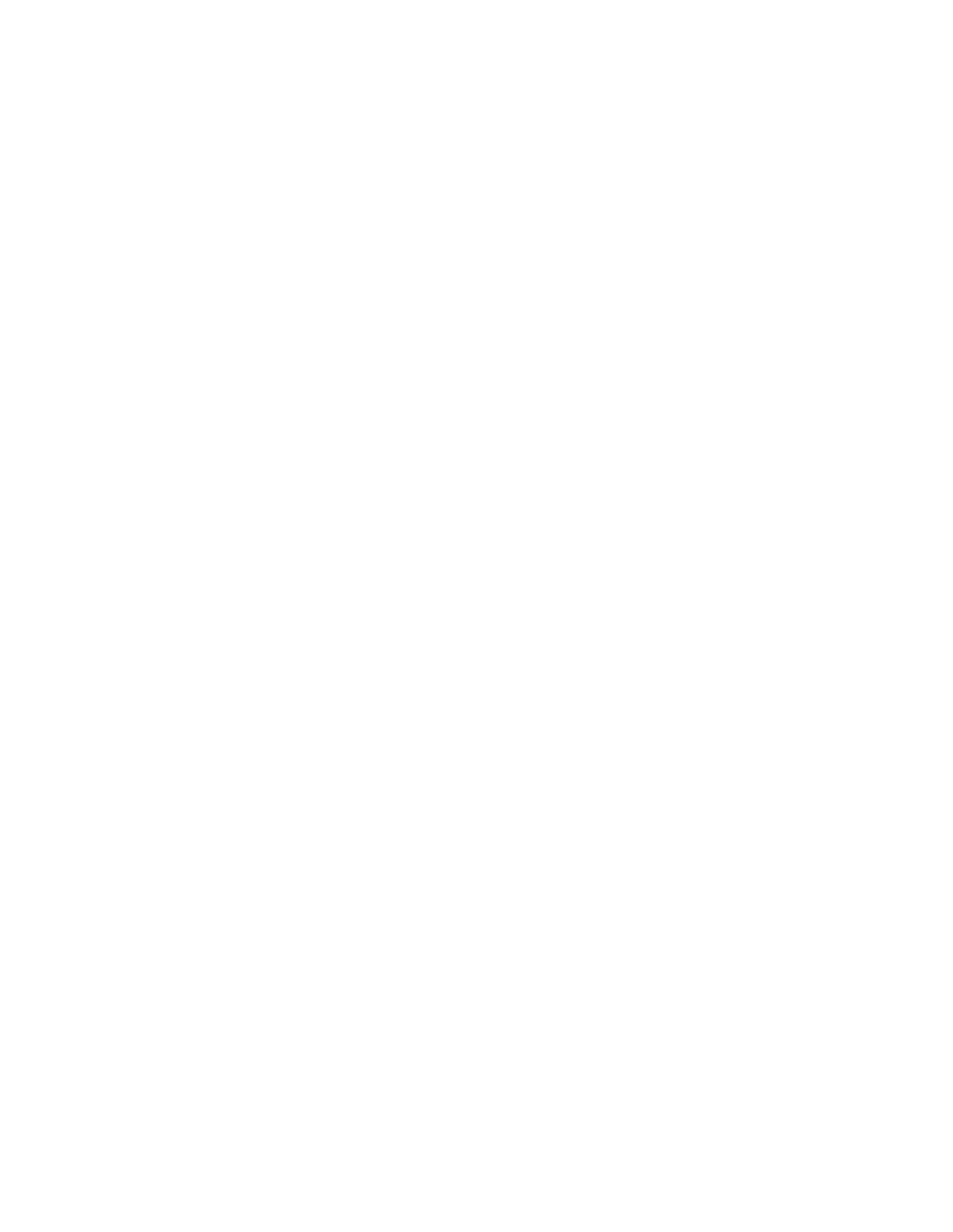### **ABBREVIATIONS AND ACRONYMS**

| <b>ABS</b>                 | <b>Australian Bureau of Statistics</b>                                                                     |
|----------------------------|------------------------------------------------------------------------------------------------------------|
| Advisory<br>Committee      | Caravan Parks and Camping Grounds Advisory Committee                                                       |
| <b>AHURI</b>               | Australian Housing and Urban Research Institute                                                            |
| <b>ALT</b>                 | <b>Aboriginal Lands Trust</b>                                                                              |
|                            | Aspen Parks Aspen Parks Property Management Ltd                                                            |
| <b>BAC</b>                 | Baiyungu Aboriginal Corporation                                                                            |
| Bayview<br>Coral Bay       | Bayview Coral Bay Holiday Park                                                                             |
| <b>BCA</b>                 | <b>Building Code of Australia</b>                                                                          |
| <b>CALM</b>                | Department of Conservation and Land Management (now Department of<br><b>Environment and Conservation</b> ) |
| <b>CALM</b> Act            | Conservation and Land Management Act 1984 (WA)                                                             |
| <b>CALM</b><br>Regulations | Conservation and Land Management Regulations 2002 (WA)                                                     |
| <b>CCI</b>                 | Chamber of Commerce and Industry                                                                           |
| <b>CEO</b>                 | <b>Chief Executive Officer</b>                                                                             |
| <b>CIAWA</b>               | Caravan Industry Association Western Australia Inc.                                                        |
| <b>CMCA</b>                | Campervan and Motorhome Club of Australia Ltd                                                              |
| <b>CPCG</b> Act            | Caravan Parks and Camping Grounds Act 1995 (WA)                                                            |
| CPCG<br>Regulations        | Caravan Parks and Camping Grounds Regulations 1995 (WA)                                                    |
| <b>CRVA</b>                | Caravan, RV and Accommodation Industry of Australia                                                        |
| D <sub>o</sub> C           | Department of Commerce                                                                                     |
| DEC                        | Department of Environment and Conservation                                                                 |
| DoH                        | Department of Housing                                                                                      |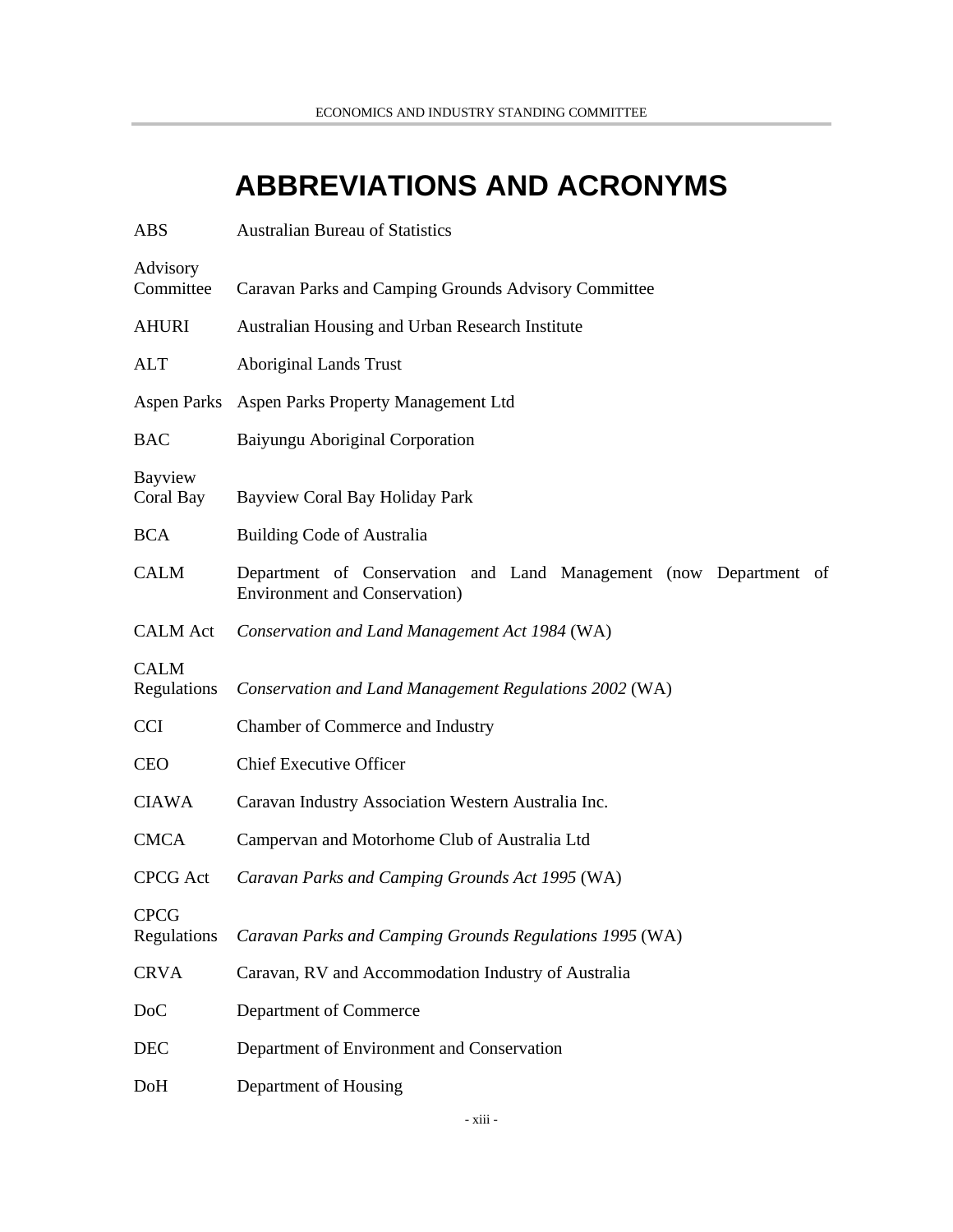| <b>DIA</b>       | Department of Indigenous Affairs                                                                |  |  |
|------------------|-------------------------------------------------------------------------------------------------|--|--|
| <b>DLG</b>       | Department of Local Government                                                                  |  |  |
| <b>DLGRD</b>     | Department of Local Government and Regional Development (now Department of<br>Local Government) |  |  |
| <b>DOCEP</b>     | Department of Consumer and Employment Protection (now Department of<br>Commerce)                |  |  |
| <b>DPA</b>       | Development Plan Amendment                                                                      |  |  |
| <b>DPI</b>       | Department for Planning and Infrastructure                                                      |  |  |
| <b>DRDL</b>      | Department of Regional Development and Lands                                                    |  |  |
| <b>DSR</b>       | Department of Sport and Recreation                                                              |  |  |
| EI Act           | Electricity Industry Act 2004 (WA)                                                              |  |  |
| <b>ERA</b>       | <b>Economic Regulation Authority</b>                                                            |  |  |
| <b>GEMS</b>      | Global Environment Modelling Systems                                                            |  |  |
| <b>GPS</b>       | <b>Global Positioning System</b>                                                                |  |  |
| <b>GRV</b>       | <b>Gross Rental Value</b>                                                                       |  |  |
| <b>GST</b>       | Goods and Services Tax                                                                          |  |  |
| <b>GVA</b>       | Gross Value Added                                                                               |  |  |
| <b>HSD</b>       | Horizontal Setback Datum                                                                        |  |  |
| Inc.             | Incorporated                                                                                    |  |  |
| <b>IVS</b>       | <b>International Visitor Surveys</b>                                                            |  |  |
| LA Act           | Land Administration Act 1997 (WA)                                                               |  |  |
| <b>LGA</b>       | <b>Local Government Authority</b>                                                               |  |  |
| LTA Act          | Land Tax Assessment Act 2002 (WA)                                                               |  |  |
| Ltd              | Limited                                                                                         |  |  |
| Main<br>Roads WA | Main Roads Western Australia                                                                    |  |  |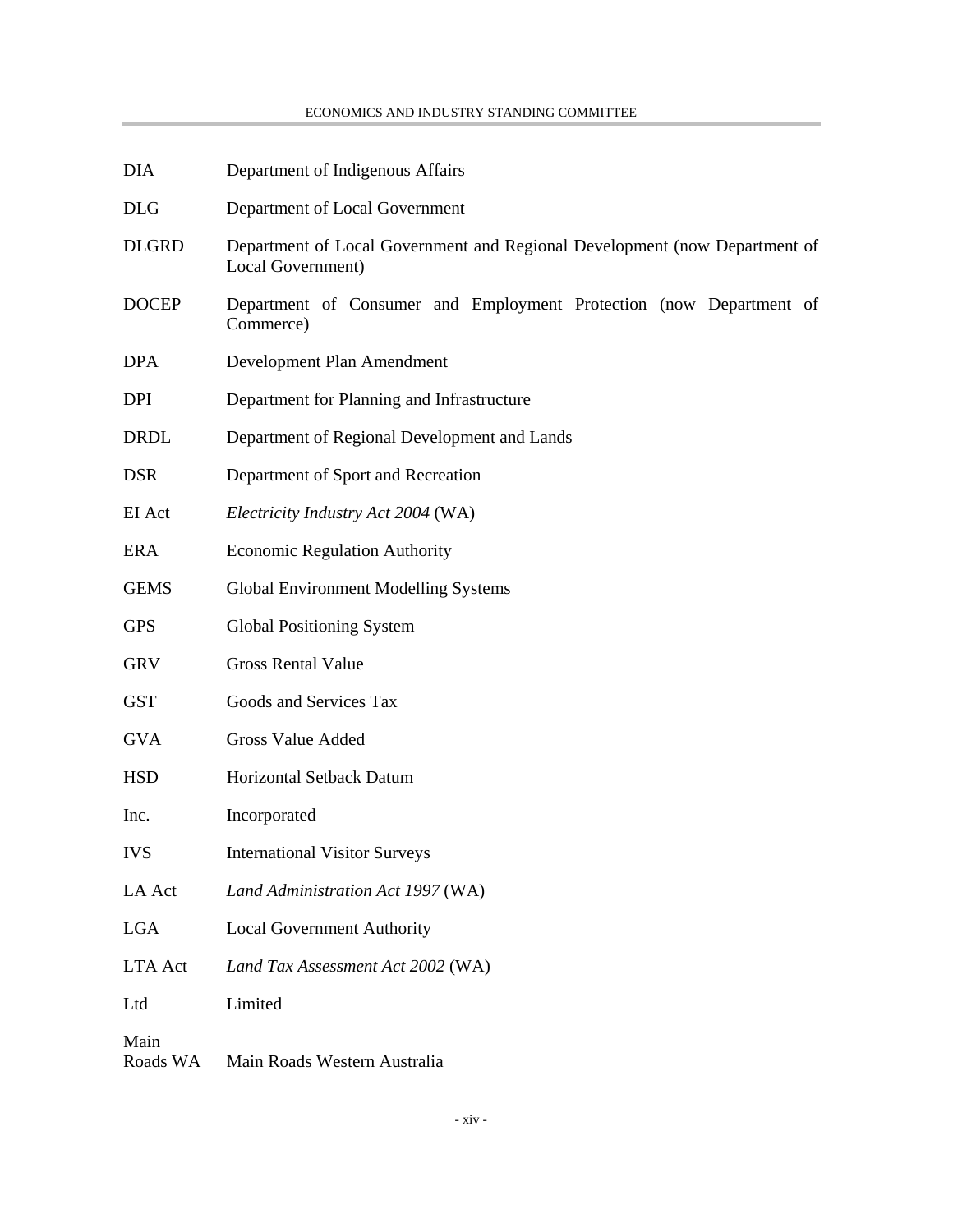- MLA Member of the Legislative Assembly, Parliament of Western Australia
- MLC Member of the Legislative Council, Parliament of Western Australia
- MoU Memorandum of Understanding
- MRS Metropolitan Region Scheme
- NCP National Competition Policy
- NLV National Lifestyle Villages Pty Ltd
- NRMA National Roads and Motorists' Association
- NVS National Visitor Surveys
- OE Office of Energy
- PB 49 *Planning Bulletin 49: Caravan Parks*
- PB 71 *Planning Bulletin 71: Residential Leasehold Estates and Development*
- PB 83 *Planning Bulletin 83: Planning for Tourism*
- Peoples Park Peoples Park Caravan Village
- PHOA Park Home Owners Association WA Inc.

#### PRD

|             | Nationwide PRD Nationwide Project Marketing (WA)            |
|-------------|-------------------------------------------------------------|
| Pty         | Proprietary                                                 |
| RMVAA       | Recreational Vehicle Manufacturers Association of Australia |
| RPLT Act    | Residential Parks (Long-stay Tenants) Act 2006 (WA)         |
| <b>RPLT</b> |                                                             |

- Regulations *Residential Parks (Long-stay Tenants) Regulations 2006* (WA)
- RT Act *Residential Tenancy Act 1987* (WA)
- RV Recreational Vehicle
- RV Act *Retirement Villages Act 1992* (WA)
- SAT State Administrative Tribunal
- SPP Statement of Planning Policy or State Planning Policy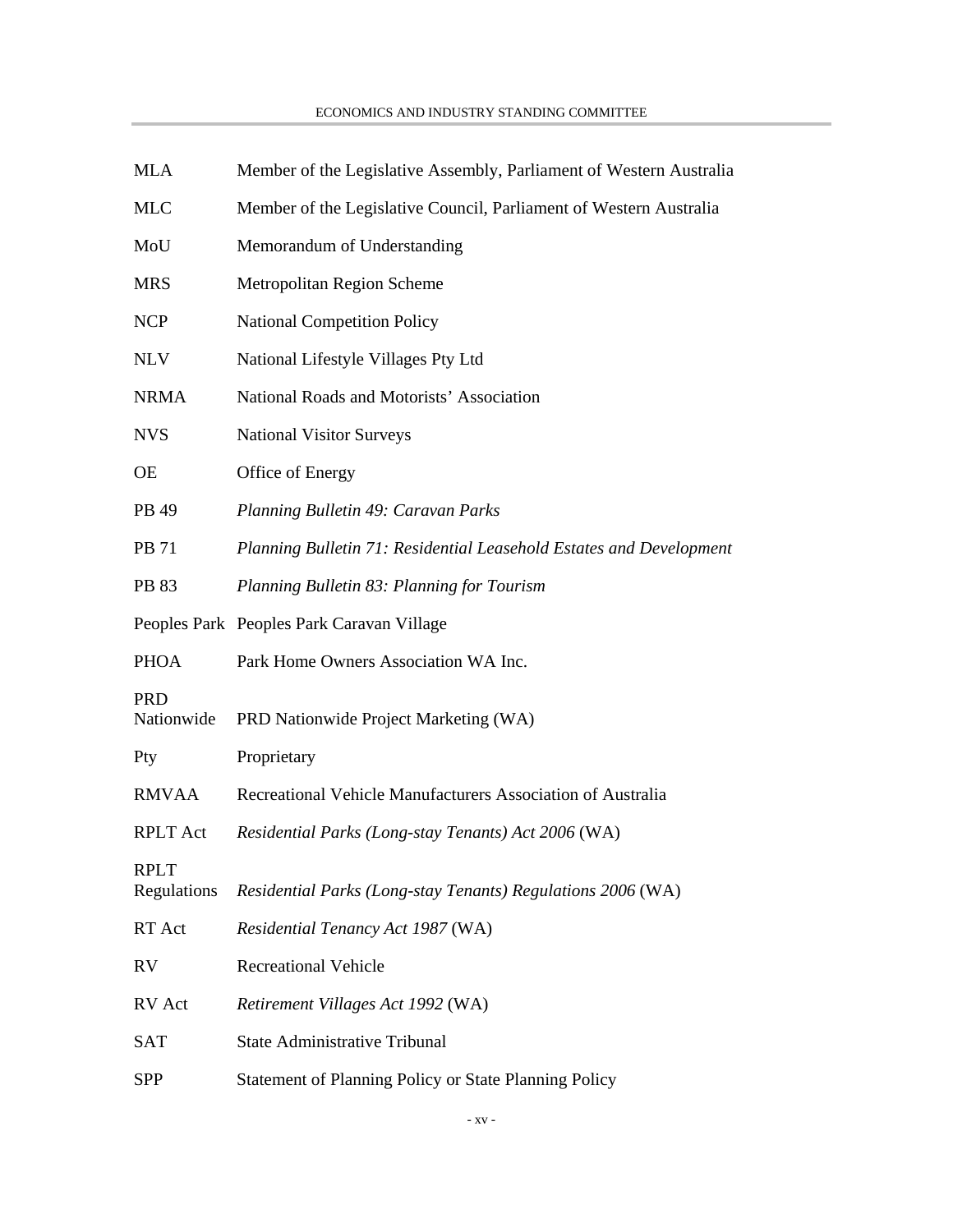ST Act *Strata Titles Act 1985* (WA)

| <b>STA</b>    | <b>Survey of Tourist Accommodation</b>                 |
|---------------|--------------------------------------------------------|
| <b>STCRC</b>  | <b>Sustainable Tourism Cooperative Research Centre</b> |
| Strategy      | <b>Draft Tourism Accommodation Planning Strategy</b>   |
| <b>SWIS</b>   | South West Interconnected System                       |
| Taskforce     | Tourism Planning Taskforce - a Ministerial Taskforce   |
| <b>TCWA</b>   | Tourism Council of Western Australia                   |
|               | Tourism WA Tourism Western Australia                   |
| <b>TPS</b>    | <b>Town Planning Scheme</b>                            |
| <b>TRA</b>    | Tourism Research Australia                             |
| <b>UV</b>     | Unimproved Value                                       |
| <b>VIC</b>    | Victoria                                               |
| <b>VL</b> Act | Valuation of Land Act 1978 (WA)                        |
| WA            | Western Australia                                      |
| <b>WAACCI</b> | Western Australian Association of Caravan Clubs Inc.   |
| <b>WALGA</b>  | Western Australian Local Government Association        |
| <b>WAPC</b>   | Western Australian Planning Commission                 |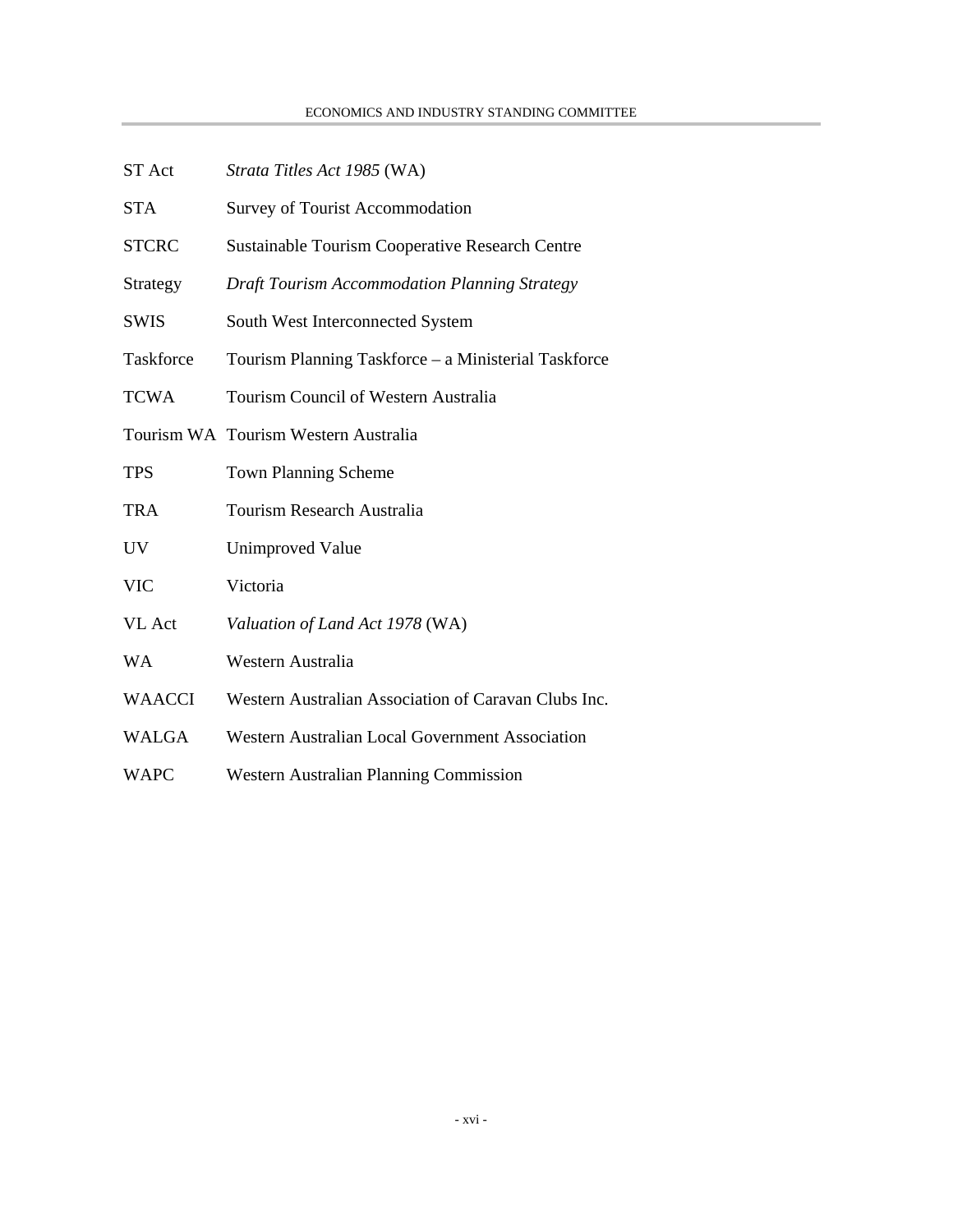## **GLOSSARY**

| Annual                      | caravans used for holiday purposes which are left on-site<br>all year round and for which the owner pays an annual<br>fee                                                                                                                         |
|-----------------------------|---------------------------------------------------------------------------------------------------------------------------------------------------------------------------------------------------------------------------------------------------|
| Caravan                     | a vehicle that is fitted or designed for habitation, and<br>may include an annexe                                                                                                                                                                 |
| Caravan Park                | an area of land on which caravans, camps and/or park<br>homes are situated for habitation, including transit parks,<br>nature-based parks, and park home parks                                                                                    |
| <b>Camping Ground</b>       | an area of land which traditionally provides for camps,<br>but not caravans, to be situated for habitation                                                                                                                                        |
| Facility                    | a caravan park or camping ground                                                                                                                                                                                                                  |
| Lifestyle Village           | a 'park home park' marketed to a particular demographic<br>(retirees) which offers long-term leases and where an<br>ongoing levy is paid by residents for facilities and<br>services provided by the park                                         |
| Long-stay Site              | a site at a caravan park which is to be occupied<br>consecutively by the one person or group for any period<br>of time (usually longer than three months)                                                                                         |
| Nature-based Park           | a facility which is usually located in a more remote or<br>naturalistic setting (i.e. not in a town or city) where an<br>occupier may legally stay no longer than three<br>consecutive months, and where there are minimal<br>facilities provided |
| Park Home                   | a vehicle which is fitted or designed for habitation, but<br>which has the characteristics of a building, and does not<br>require a vehicle licence because it could not be drawn<br>by another vehicle on a road due to its size                 |
| Park Home Park              | a caravan park at which park homes, but not caravans or<br>camps, are situated for habitation                                                                                                                                                     |
| <b>Permanent Resident</b>   | a person for whom the caravan park, at the present time,<br>is his/her principal place of residence                                                                                                                                               |
| <b>Recreational Vehicle</b> | large motor vehicles with facilities for sleeping and<br>eating, which are used for recreational activities such as                                                                                                                               |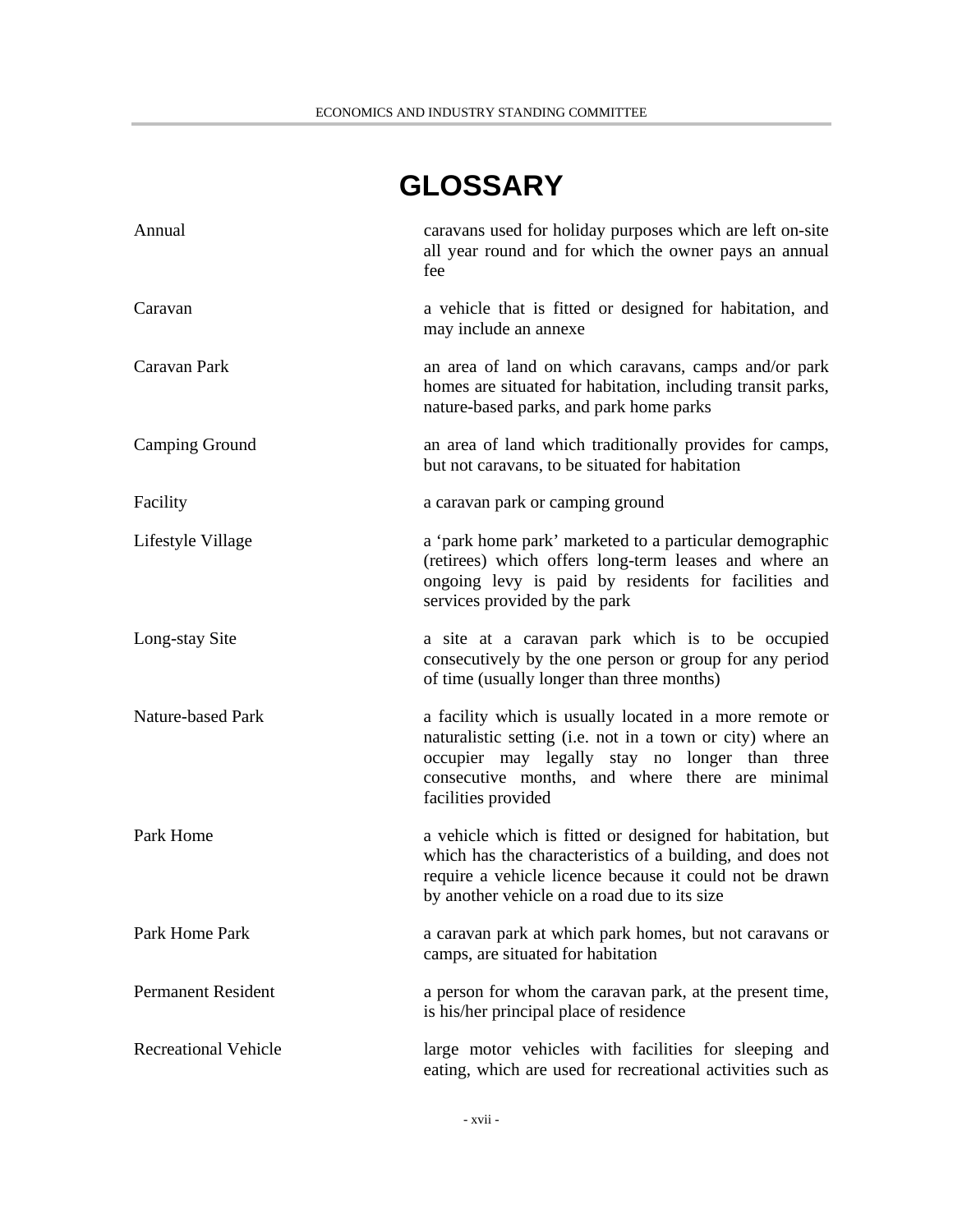|                         | camping (while this term was originally used to describe<br>a vehicle which does not require towing by another<br>vehicle, this term is now often used to describe all types<br>of vehicles fitted for habitation, either towed or self-<br>propelled)                                                                     |
|-------------------------|----------------------------------------------------------------------------------------------------------------------------------------------------------------------------------------------------------------------------------------------------------------------------------------------------------------------------|
| Resident                | a medium- to long-stay caravan park patron who resides<br>in the caravan park for longer than three months, where<br>the caravan park is their principal place of residence                                                                                                                                                |
| <b>Residential Park</b> | a caravan park in which there are predominately long-<br>stay sites (either caravan sites or park home sites) and<br>which include residential parks referred to as 'park home<br>parks' and 'lifestyle villages'                                                                                                          |
| Short-stay Site         | a site at a caravan park which is to be occupied<br>consecutively by one person or group for no longer than<br>three months                                                                                                                                                                                                |
| Site                    | an area in a facility marked, or intended, for the use of<br>one caravan, camp or park home                                                                                                                                                                                                                                |
| <b>Tourism Region</b>   | segregated tourism areas within Australia which are<br>defined by the relevant state or territory tourism<br>organisations. Regions in Western Australia include the<br>South West, Coral Coast, Experience Perth, Golden<br>Outback and North West. These are different from the<br>designated land regions in the state. |
| <b>Transit Park</b>     | a facility where an occupier may stay no longer than<br>three consecutive nights and which are used as overflow<br>facilities when all other facilities in the area are full                                                                                                                                               |
| Vehicle                 | a conveyance (other than a train, vessel or aircraft)<br>capable of being propelled or drawn on wheels                                                                                                                                                                                                                     |
| Visitor                 | short- to medium-stay caravan park patrons who visit a<br>caravan park or camping ground either as the holiday<br>destination (holidaymakers) or as part of a longer road<br>trip (travellers/tourists)                                                                                                                    |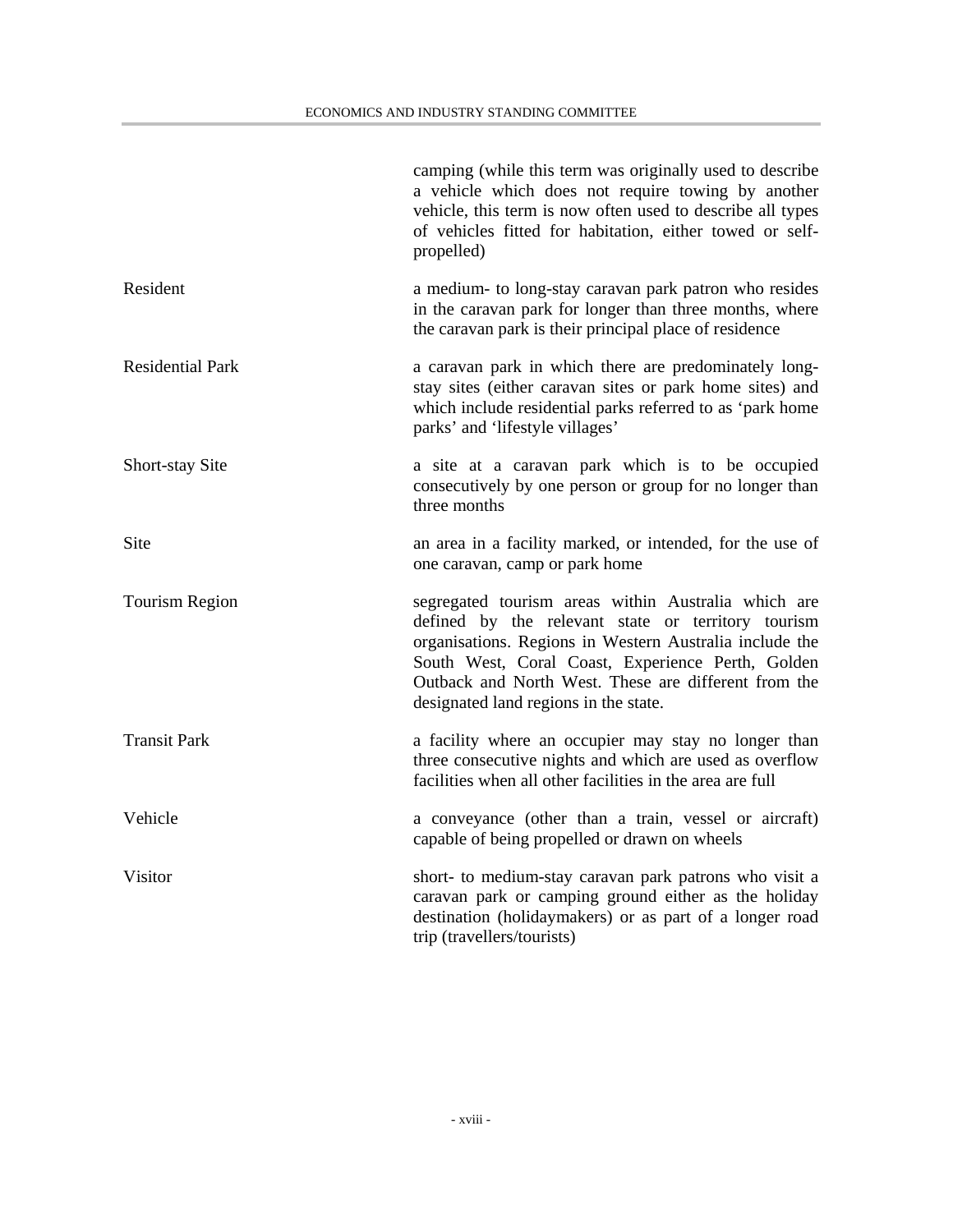### **EXECUTIVE SUMMARY**



**The Experience People Passionately Want To Preserve** 

The importance of caravanning and camping to tourism in Western Australia is well recognised, as is their role in providing affordable holiday accommodation for families, and economic and social benefits to local communities and the state as a whole. For some time, however, concern has been expressed by government agencies, members of the Western Australian Parliament, caravan park operators, and users of caravan parks and camping grounds that caravan parks and camping grounds have been, and continue to be, subject to a number of pressures that result in the reduction of sites available. The Committee's initial concern was that Western Australian families should continue to have access to affordable holiday accommodation and continue to take the traditional Australian caravanning and camping holiday. Therefore, the Committee determined to investigate changes in demand for caravan parks and camping grounds, their facilities, issues affecting the supply of caravan parks and camping grounds, and the regulatory regime to which these parks and grounds are subject. As background information to the Inquiry, **Chapter 1** provides a brief outline of the importance of caravanning and camping to tourism, local communities and families, and notes that the economic flow-on effect may not be as large as some estimates suggest. It also highlights the main pressures being experienced by the caravan and camping industry, namely: urban development; rising land values, particularly along the coast; the redevelopment of parks with cabins, chalets and other higher-yield accommodation; and the use of caravan parks as a supply of affordable housing and of worker accommodation. It is important to note that the focus of this Inquiry is the provision of tourist and holiday accommodation in caravan parks and camping grounds, and while it is acknowledged that there are many people who live in caravan parks this Inquiry does not focus on the issues of affordable housing or long-term residency of caravan parks. Chapter 1 also provides details of the methodology employed and notes the Committee's concerns in relation to the data available.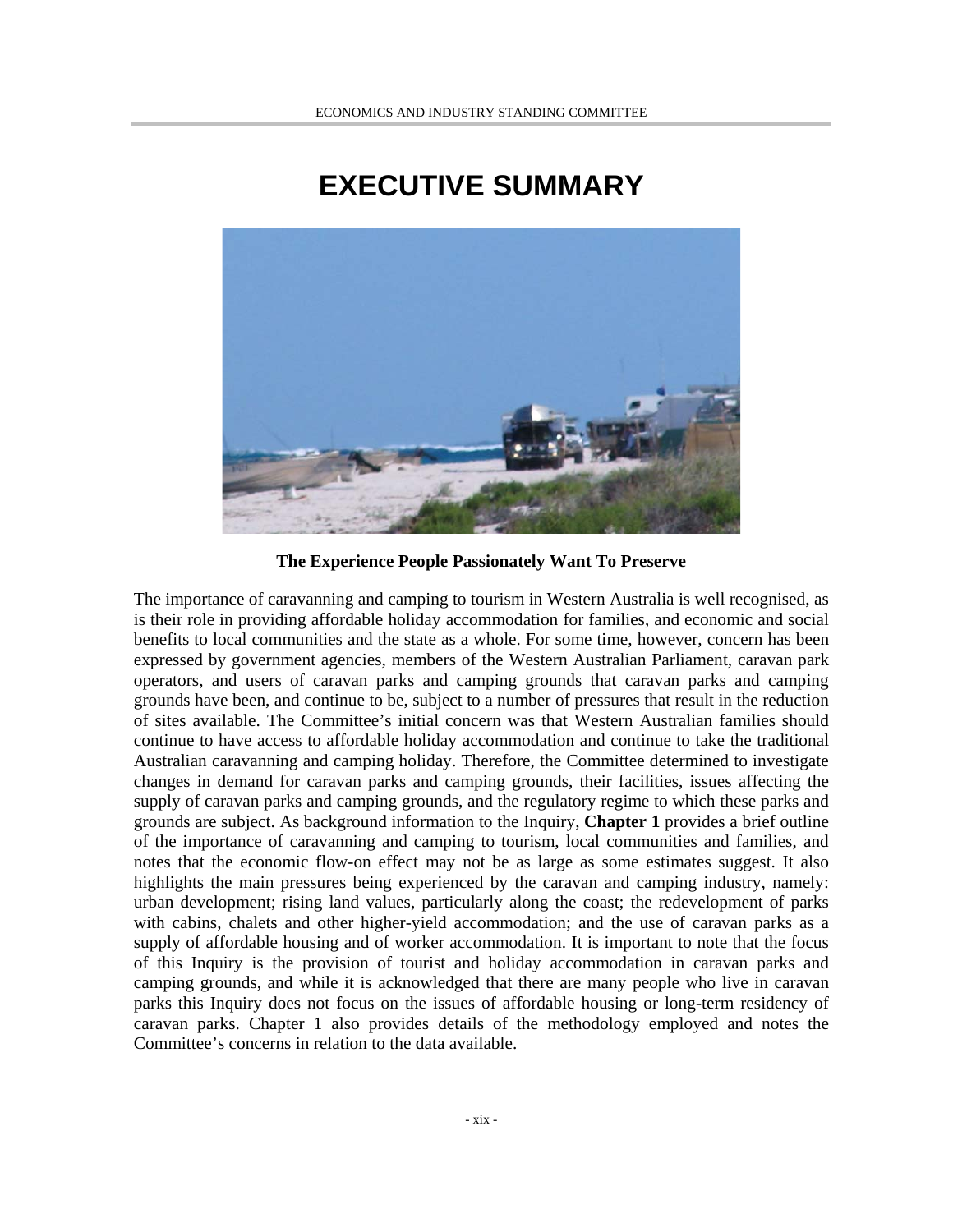**Chapter 2** provides a brief overview of the structure of the caravan park and camping ground industry. While recognising the importance of the manufacture, supply and sale of caravanning and camping equipment, the industry structure outlined in Chapter 2 provides details of only those involved in the demand and supply of caravan and camping sites. To this end, it divides industry participants into regulators, industry providers, and caravanners and campers. As many of the characteristics of caravan parks and camping grounds are discussed throughout the report, Chapter 2 simply notes that caravan parks and camping grounds vary in terms of the type of park, tenure arrangements, location, management arrangements, standards maintained, services provided etc. Traditionally caravan parks generally have been operated as family businesses. Some have been provided by local governments as a community service, and the Department of Environment and Conservation (DEC) also leases sites on its estate to private operators. While there are still family operated, and local and state government provided caravan parks, there is increasing interest being shown by the corporate sector, with corporations buying several parks and operating them under management arrangements.

Noting that caravan parks and camping grounds were, until recently, regulated largely through local government by-laws and the provisions of the *Health Act 1911* (WA), Chapter 2 also provides a basic outline of the legislative framework that currently regulates caravanning and camping in Western Australia. This regulatory regime can be separated into two main areas. First is that which regulates the operation of caravan parks and camping grounds themselves, which is largely the responsibility of local governments. This encompasses the *Caravan Parks and Camping Ground Act 1995* (WA) (CPCG Act) and the *Caravan Parks and Camping Ground Regulations 1997* (WA) (CPCG Regulations). These are administered by the Minister for Local Government and the Department of Local Government (DLG), and provide for the regulation and control of caravan parks and camping grounds, as well as the acts of caravanning and camping. In addition to this state government regulation, there are also local government by-laws that provide regulation at a specific local level. Second is the legislation that regulates tenancy issues, that is, the respective rights and responsibilities of long-stay tenants and park operators. This is the responsibility of the state government and takes effect through the *Residential Parks (Long-stay Tenants) Act 2006* (WA) (RPLT Act) and the *Residential Parks (Long-stay Tenants) Regulations 2007* (WA) (RPLT Regulations).

Before discussing the segments of the caravanning and camping market, **Chapter 3** summarises the various categories of users of tourism accommodation, namely short-stay, short/medium-stay and seasonal/long-stay users, all of which can be accommodated in caravan parks. Noting that camping grounds generally do not accommodate long-stay users, Chapter 3 also discusses the two distinguishable caravan park user groups, namely visitors (tourists/travellers and holidaymakers) and residents who live in parks as a lifestyle choice or due to a lack of other options or a crisis situation. Travellers and holidaymakers are further classified into grey nomads, freedom seekers, families, winter drifters, intrastate holidaymakers, international visitors and self-contained travellers, and Chapter 3 contains a brief discussion of each classification.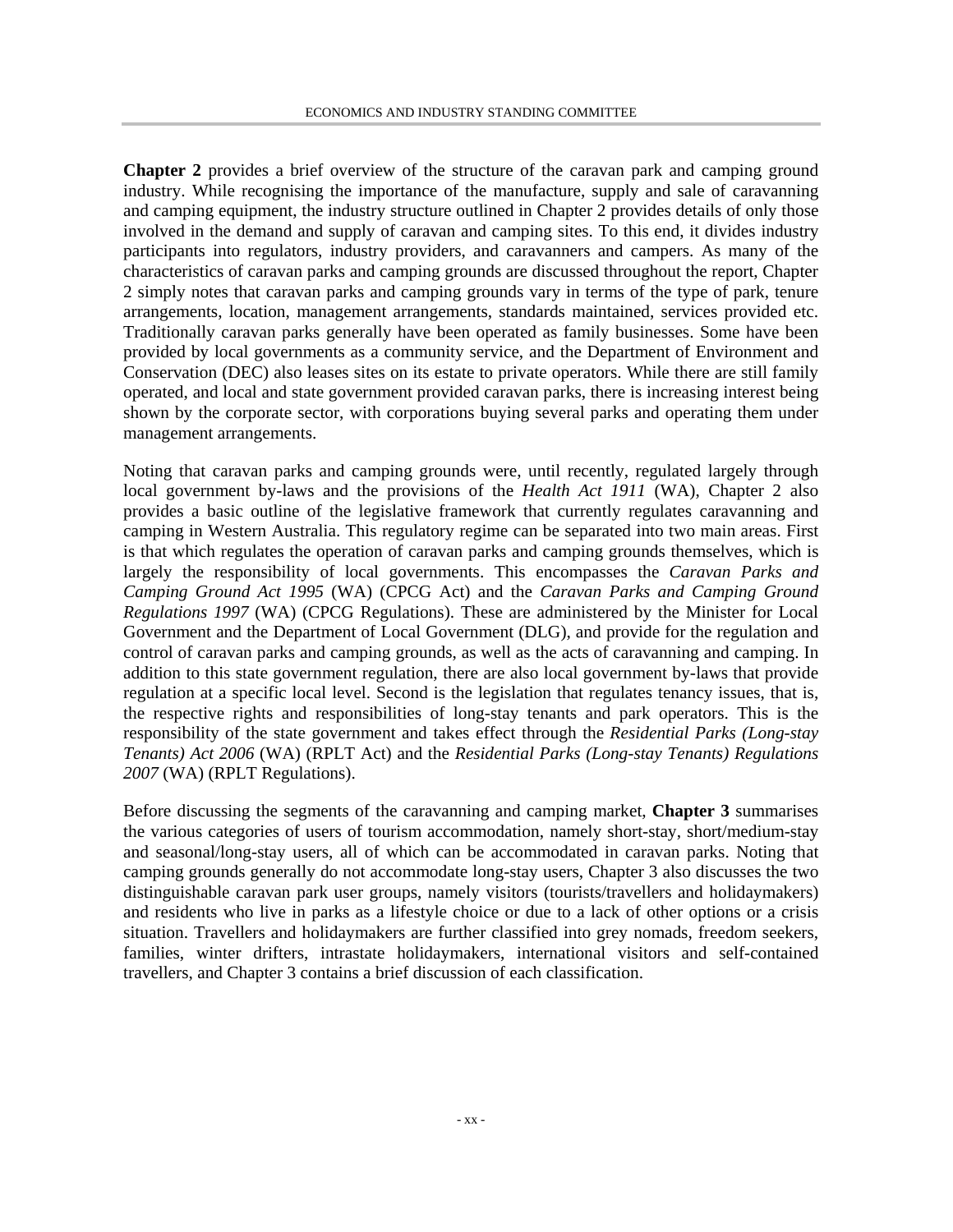

**Modern, Self-Contained Camping At Cleaverville, North Of Karratha** 

Visitors to camping grounds, that is, those areas that exist outside of caravan parks, are discussed in terms of the clear evidence that with the rise of the self-contained traveller, many people in campervans, caravans, motorhomes and recreational vehicles (RVs) are, in fact, camping in camping grounds. While some travellers prefer to stay in caravan parks with all the facilities they provide, it seems that an increasing number of travellers prefer more secluded camping grounds with fewer amenities where they are also free of long-stay residents. It is also noted that bushwalkers and backpackers commonly use camping grounds. Furthermore, as Chapter 3 also shows, as camping grounds often provide only minimal facilities, camping is generally a short- to medium-stay activity. However, in some areas visitors such as winter drifters do stay in camping grounds for extended periods of time.

There is also evidence to suggest that each type of visitor has different demands and that the primary reason for their travel will determine the type of amenities and facilities they demand as well as the price range they are prepared to pay. The different types of approaches to holiday planning and accommodation selection first determine whether visitors will opt to stay in a caravan park or camping ground. Once this decision is made, further factors such as the type of accommodation provided (caravan, camping, chalet or cabin), the facilities available, the location of the park, the time of year, affordability and prevailing economic conditions all impact upon a traveller's choice. These demand-related factors are discussed in Chapter 3.

The trends in demand for caravanning and camping accommodation are the subject of **Chapter 4**. While this chapter focuses on the measurement of demand for tourism accommodation within caravan parks and camping grounds, it notes that such demand is often difficult to separate from demand for caravan park accommodation as affordable and available housing. This chapter also notes conflicting evidence as to whether or not demand is increasing and notes, for example, that camping on pastoral leases does not appear to be captured in the data. Sales of caravans, campers and other recreational vehicles, together with licensing data provide indications of steadily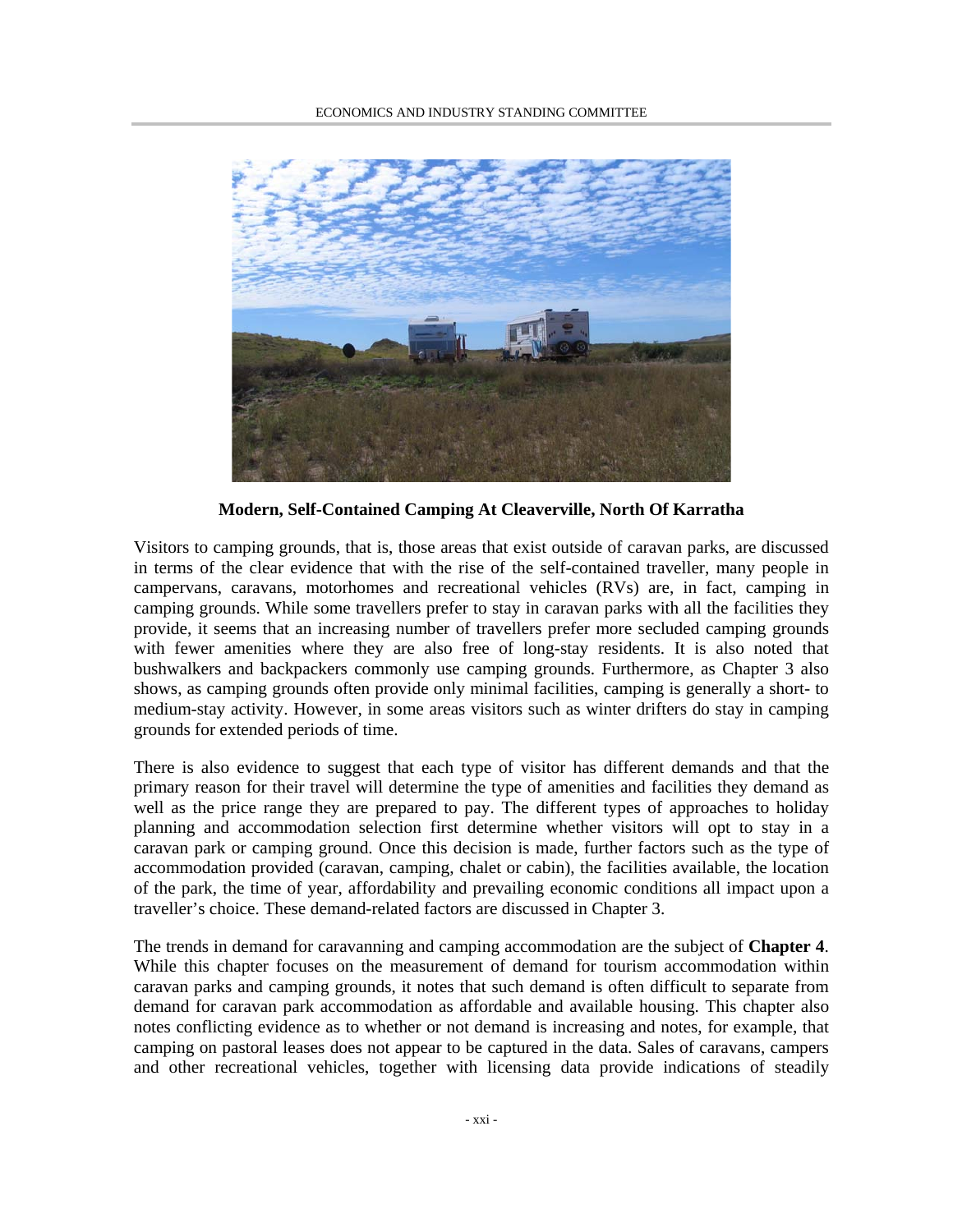increasing demand until 2007. While some sources still report strong demand for caravans and RVs in Perth, more recent data provides some evidence of slowing sales and declining vehicle registrations. At the same time, there appears to be continuing strong demand for tenting equipment. Together, this evidence suggests that caravanning and camping are still very attractive holiday options for many people and that demand is increasing over the long-term.

It is clear that the caravan and camping industry has evolved at a very fast pace and has undergone considerable change. This rapid and dramatic change has been driven by increased customer expectations and external market forces. It is likely that such forces will continue to effect change in demand. Furthermore, the structural changes occurring in the industry are yet to be reflected in either the regulatory framework or caravan park infrastructure. There are several emerging, and sometimes diverging, major trends in demand, and these are discussed in detail in Chapter 4. First is the change in customer expectations in relation to facilities provided, with some demanding improved facilities and others arguing that travellers no longer want all the facilities provided in caravan parks. The demand for different facilities appears to depend on the type of traveller and their preparedness to pay for services provided. Second, while the demand for annuals is not necessarily increasing, they remain an important and recognised market segment. Third is the trend toward the supply of higher-yielding, fixed, on-site accommodation such as chalets and cabins alongside the decreasing supply of powered sites. Evidence suggests that this is in response to increased demand for self-contained accommodation and helps to provide greater security of cash-flow for operators. Fourth, there is an increasing demand for caravan parks as long-stay, available and affordable housing. The number of sites occupied by long-term guests has increased, although the demand is stronger in some regions than others. There is also substantial and rapidly increasing demand for accommodation in residential parks. Fifth is the rise in demand for alternatives to traditional caravan and camping sites. This demand for sites that provide a freer, more nature-based experience arises primarily from the advent of the self-contained vehicle.



**Nature-Based Camping At Barn Hill, South Of Broome**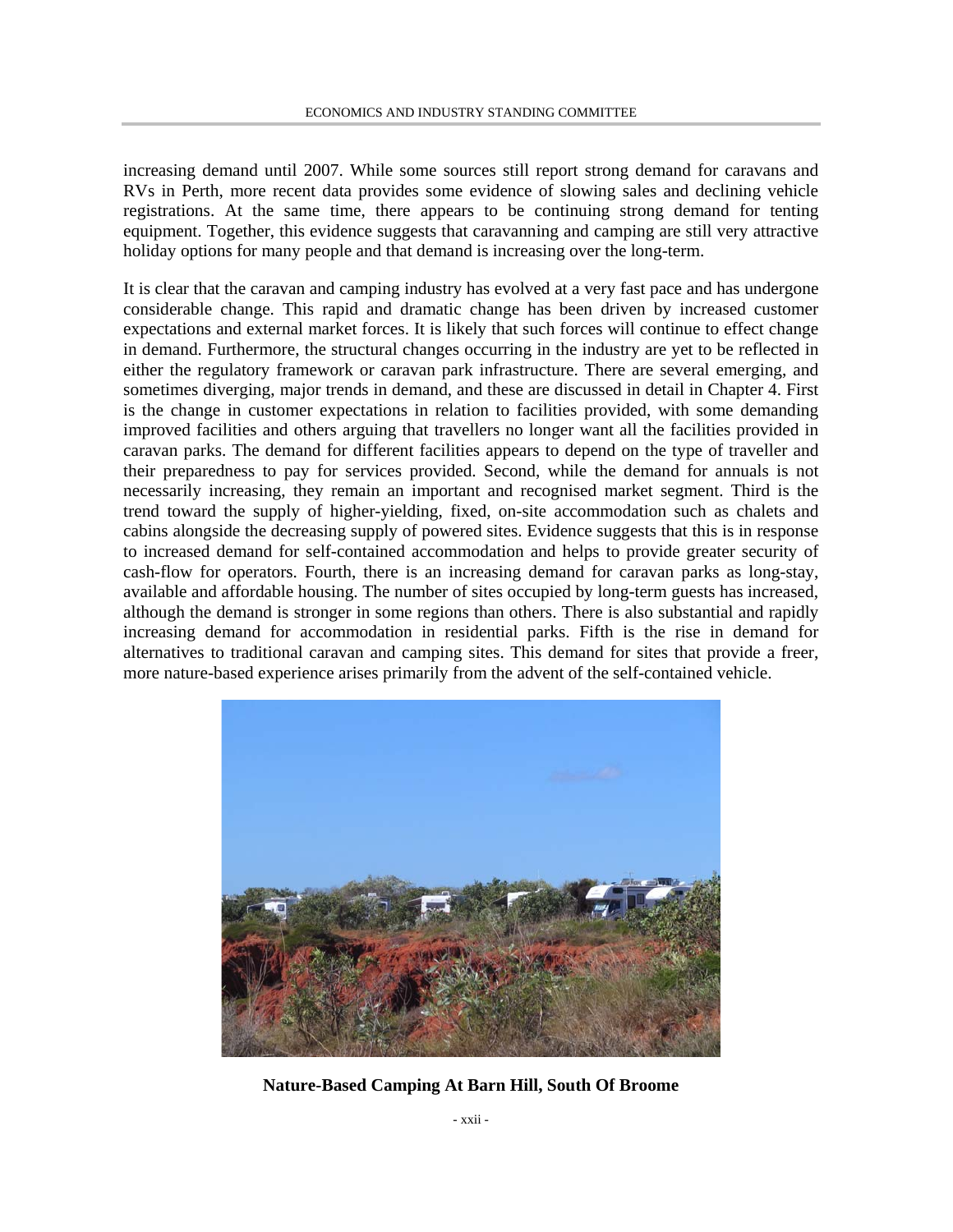The increasing demand for nature-based sites has proven problematic in some regions where it is difficult to cater for large numbers of people, mainly due to environmental, safety, logistical and cultural issues. Nevertheless, nature-based camping could soon be the largest segment of the caravanning and camping market in Western Australia. Camping on pastoral leases is a particularly important segment of this market, with evidence suggesting that not only is demand for this kind of experience increasing, but that the peak seasons are lengthening. A further demand for sites outside of caravan parks or commercial camping grounds is for campsites to be used by Indigenous Western Australians for family community events and other traditional purposes. When demands for alternative caravan and camp sites are not met, large groups of people engage in illegal camping practices. Illegal camping is also discussed in Chapter 4.

**Chapter 5** discusses the supply of caravan parks and camping grounds in Western Australia. It notes that it is very difficult to determine the precise number of caravan parks in the state. There is no definitive list of caravan parks and camping grounds in Western Australia, and different databases suggest different numbers, with the Australia Bureau of Statistics data including only parks with 40 or more powered sites. In addition to caravan parks, overflow areas are often made available in peak tourist seasons, and these areas play a vital role in the supply of sites when demand is highest. The provision of overflow sites is discussed in Chapter 5. Chapter 5 also briefly outlines the types of accommodation that can be supplied in caravan parks. Considerable concern was expressed throughout the Inquiry in relation to the decreasing number of caravan parks and the lack of development of new caravan parks. While the number of parks has certainly decreased in recent years, it is not clear whether existing parks are large or small parks, what mix of long- and short-stay sites they provide, and what impact this has on caravan parks' overall capacity to meet changing market demand. It seems that while total capacity has remained relatively steady, there has been considerable variation in the accommodation mix provided. The most significant changes between 1997 and 2009 are the marked fall in supply of unpowered sites and the significant growth in supply of cabins, chalets etc. Furthermore, as Chapter 5 shows, the total capacity of long-term caravan parks has declined significantly, while the total capacity of short-term caravan parks has increased. From the available data, and for larger caravan parks, it is only possible to say that while the total number of parks has fallen, caravan park operators have increased the capacity of their parks by increasing the average number of sites per park, while also changing the accommodation mix provided. This change in supply largely reflects the changes in demand. It is difficult to make definitive statements in relation to any shortage of caravan parks in the state or the capacity of those parks. While it is clear that the supply of caravan parks is under considerable pressure, what is less certain is whether there is a shortage of caravan parks per se or if it is a situation of a sufficient number of parks providing an inadequate mix of accommodation types at particular times of the year. It is apparent that the current excess demand for and undersupply of caravan park sites depends largely upon geographical location and seasonal factors.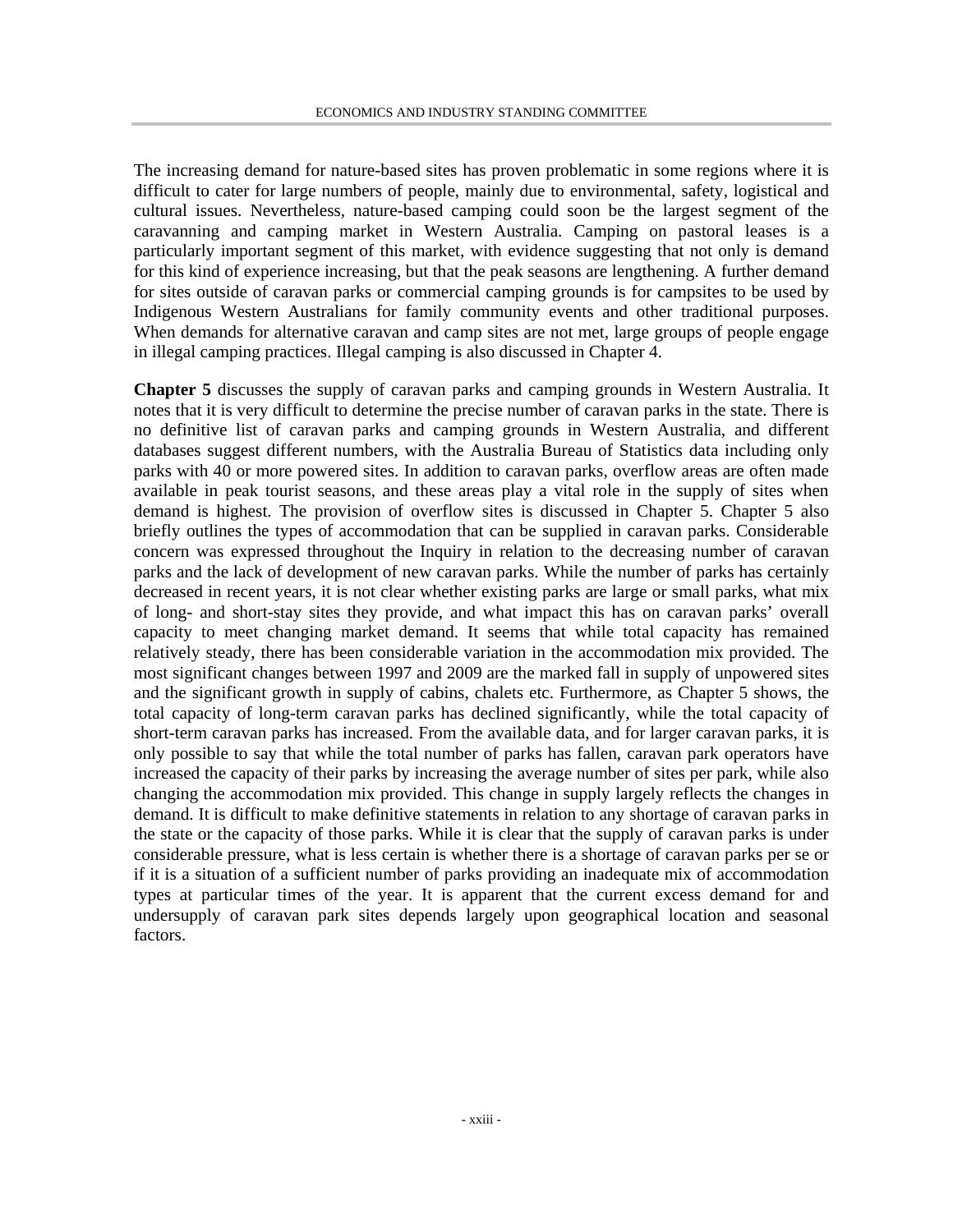

**Full House In Broome** 

Furthermore, given the increased RV demand for camping outside of caravan parks, the current supply of tradition caravan parks may be sufficient to meet current and future demands, particularly if the wider development and use of overflow areas is encouraged. Nevertheless, given the considerable pressures on the supply of caravan parks and camping grounds and the potential for further closures, the supply of parks remains an important concern.

Chapter 5 also discusses issues relating to the supply of camping grounds, particularly those on the DEC estate and on pastoral leases. A number of pastoral leases such as those along the Ningaloo coast provide low-key tourism facilities and offer a wilderness camping experience that is gaining in popularity. Pastoral leases, when managed sustainably, offer enormous potential to the development of nature-based tourism. The expansion of nature-based camping on these leases would help relieve some of the supply pressures currently being felt.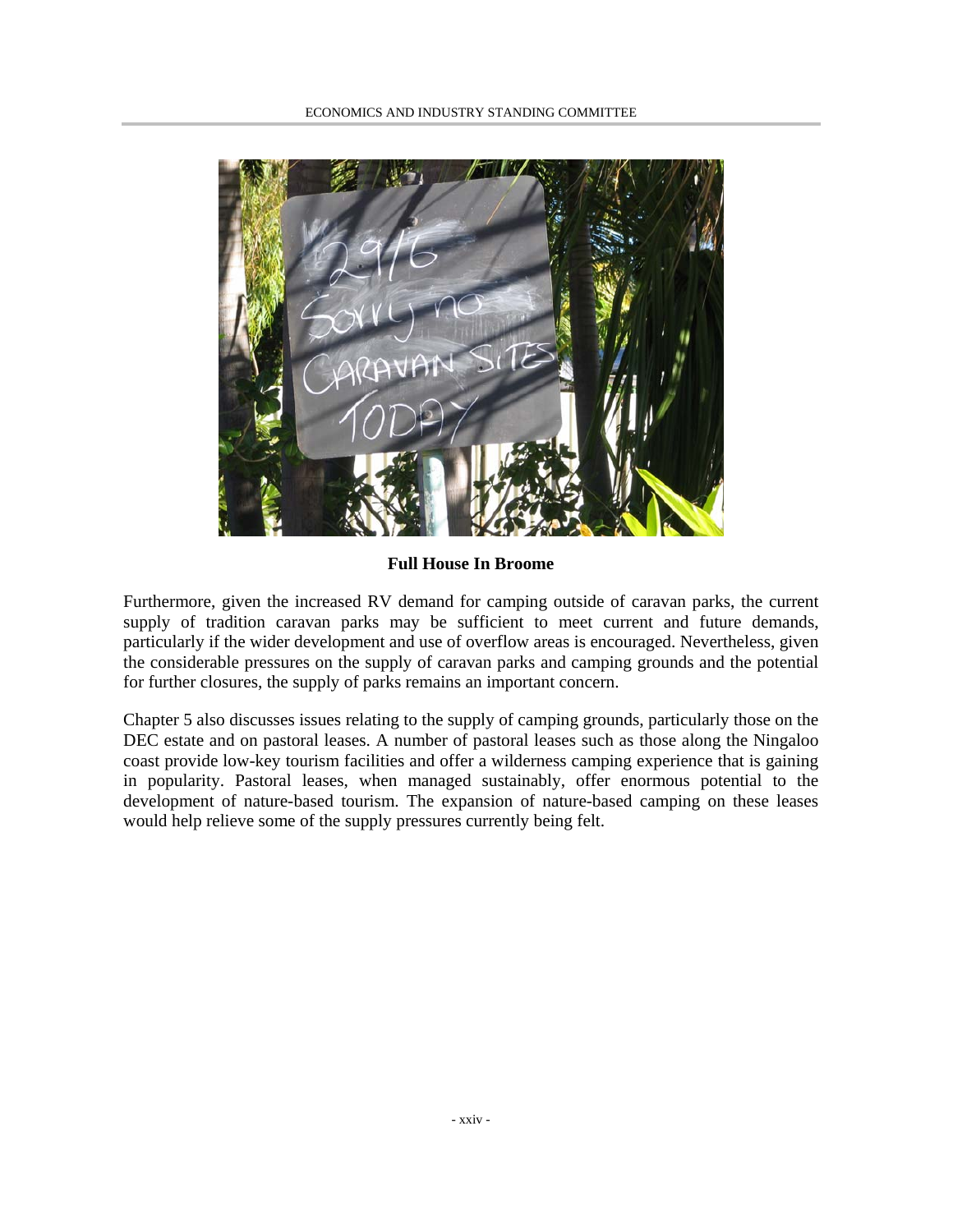

**Camping At Warroora Station: An Annual Visitor From New South Wales** 

In fact, the loss of these nature-based sites would constitute a major setback to the tourism industry in Western Australia. The Ningaloo coast is subject to a long-standing exclusion plan that recommends the excision of a coastal strip from pastoral leases for public purposes. This excision is a contentious issue and while it falls outside the scope of this Inquiry, Chapter 5 acknowledges the issue and notes that the Minister for Lands, together with the Department for Regional Development and Lands, is currently reviewing the situation. The regulation and management of coastal tourism on pastoral leases is also a concern to government and pastoralists, with government proposing that government agencies manage the coastal fringe in partnership with pastoralists. However, as Chapter 5 shows, there seems to be different ideas as to what such a partnership might look like.

The supply of roadside rest areas and facilities, and the supply of waste dump points are two further issues discussed in Chapter 5. These are two issues that received considerable attention in submissions to the Inquiry. Western Australia is criticised for not having enough roadside rest areas and for not providing adequate facilities at such areas. However, a review of the stopping places provided by Main Roads Western Australia (Main Roads WA) shows that stopping places are generally a reasonable distance apart and that Main Roads WA is generally complying with its policy guidelines. It seems that Western Australia is well supplied with roadside stopping places. What appears to be the case is that there is a disjuncture between what is supplied and people's expectations. Evidence suggests that travellers generally want all facilities at all roadside stopping places, and for these to be between 50 and 100 km apart, and preferably designated as 24-hour rest areas. However, this expectation loses sight of the intent of roadside rest areas as a fatigue management tool, that is, as places for travellers to rest and so avoid driving while tired. Issues relating to the maintenance of rest areas are also raised in this chapter.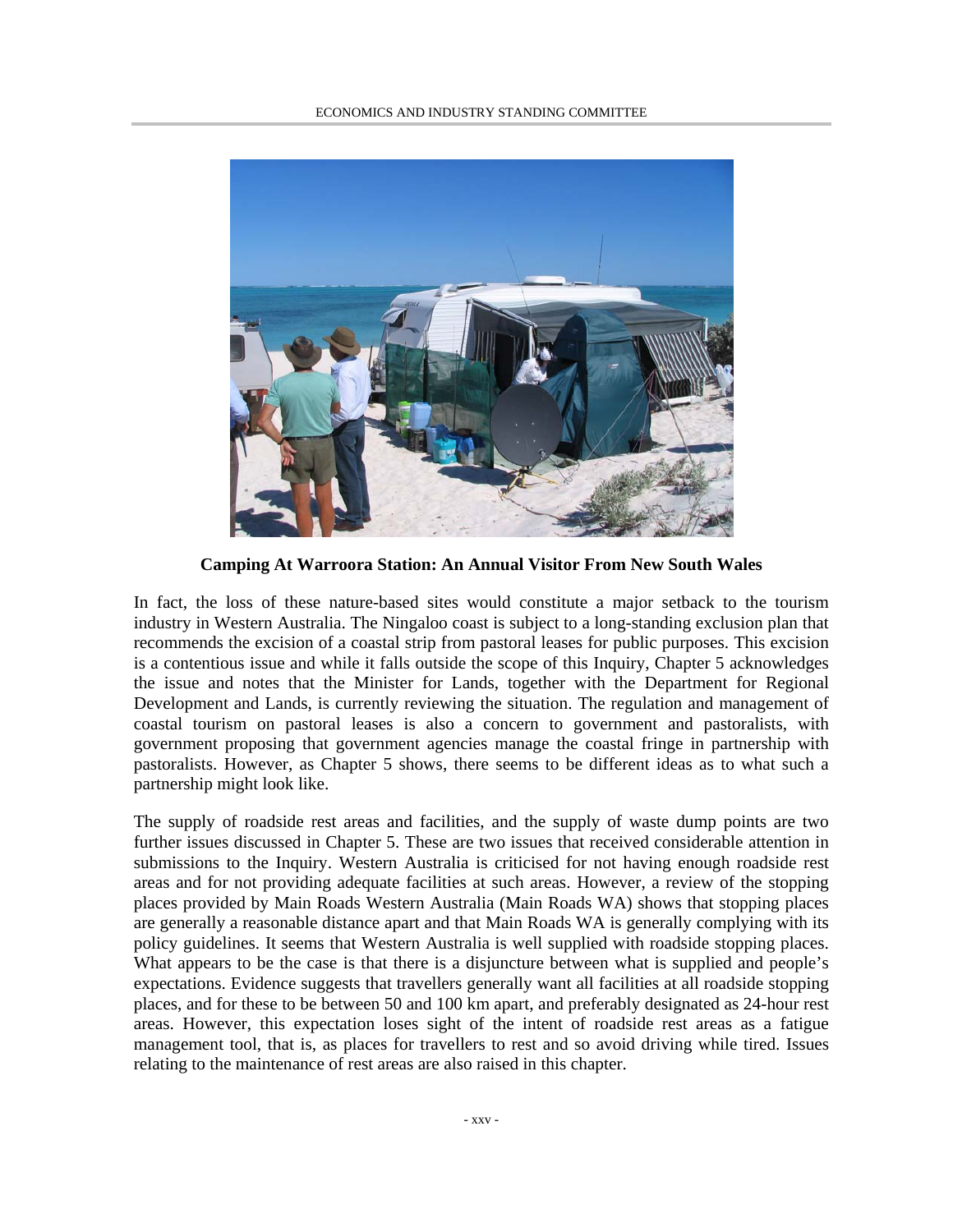The growing number of self-contained vehicles travelling throughout the state has led to an increased need for waste dump points. The CPCG Regulations currently provide that a chemical soil waste dump point is to be provided in all caravan parks. It seems that not all caravan parks comply with this regulation. Discussions in relation to the location of dump points outside caravan parks, and the cost of providing these points, are also included in Chapter 5. While there is a perception amongst caravanners that dump points are relatively inexpensive to supply and install, evidence shows that installation costs can be considerable, particularly in the more remote regions of the state. A further issue is the fact that many travellers do not know the location of dump points. There is an urgent need for a readily accessible resource providing the location of these and other facilities that are available for travellers. Chapter 5 also notes the considerable concern over the inappropriate disposal of blackwater waste from self-contained vehicles, the unwillingness of some to pay for accessing a dump point, and a preparedness to simply dump the waste along the road or in the bush.

As noted in the introduction, the supply of caravan parks and camping grounds in Western Australia is subject to a number of considerable pressures. These pressures can be classified according to the impact they have on supply, namely whether they result in the actual closure of caravan parks or whether they result in a decrease in the availability of caravan and camping sites within an existing facility. The latter can be further divided into the redevelopment of caravan parks into alternative holiday accommodation and the occupancy of caravan parks by long-stay residents. **Chapter 6** provides discussion on the pressures that result in the closure of caravan parks and on those that result in the redevelopment of parks into alternative forms of holiday accommodation. Discussion of the pressures arising from long-stay occupancy of parks is found in Chapter 7.

One of the primary factors in the closure of caravan parks and camping grounds is the shift to higher value land use for the land upon which they are situated. This shift involves two interrelated factors: the encroachment of urban development into what was traditionally fringe tourist areas, and the rising price of land, particularly in prime coastal and metropolitan areas. Chapter 6 discusses the evidence that parks have either closed or are facing closure due to redevelopment pressures and notes the considerable risk of further closures for redevelopment purposes. Given that demand for caravan and camp sites across the state appears to be relatively steady, any further loss of supply will have considerable impact on the caravanning and camping public. Caravan parks that are already operating in an environment subject to urban encroachment and rising land values are also subject to a number of other factors that impact negatively on the viability of their operations. Seasonality of demand is one such factor, and while it impacts upon different areas in different ways, it is a significant issue for caravan park viability and affects the pricing structure of accommodation offered at the site.

Rising operating costs are also of great concern to park operators and Chapter 6 provides an overview of the major costs brought to the attention of the Committee, some of which stem from the rising land value itself. These major costs include electricity supply and charges, water usage and waste water costs, land rates and land tax. A significant issue raised by operators concerns the shift to cost reflectivity for electricity supply coupled with the exemption order that applies to the supply of electricity to long-stay residents of caravan parks. In effect, these two government initiatives mean that caravan park owners purchase all their electricity at commercial rates but can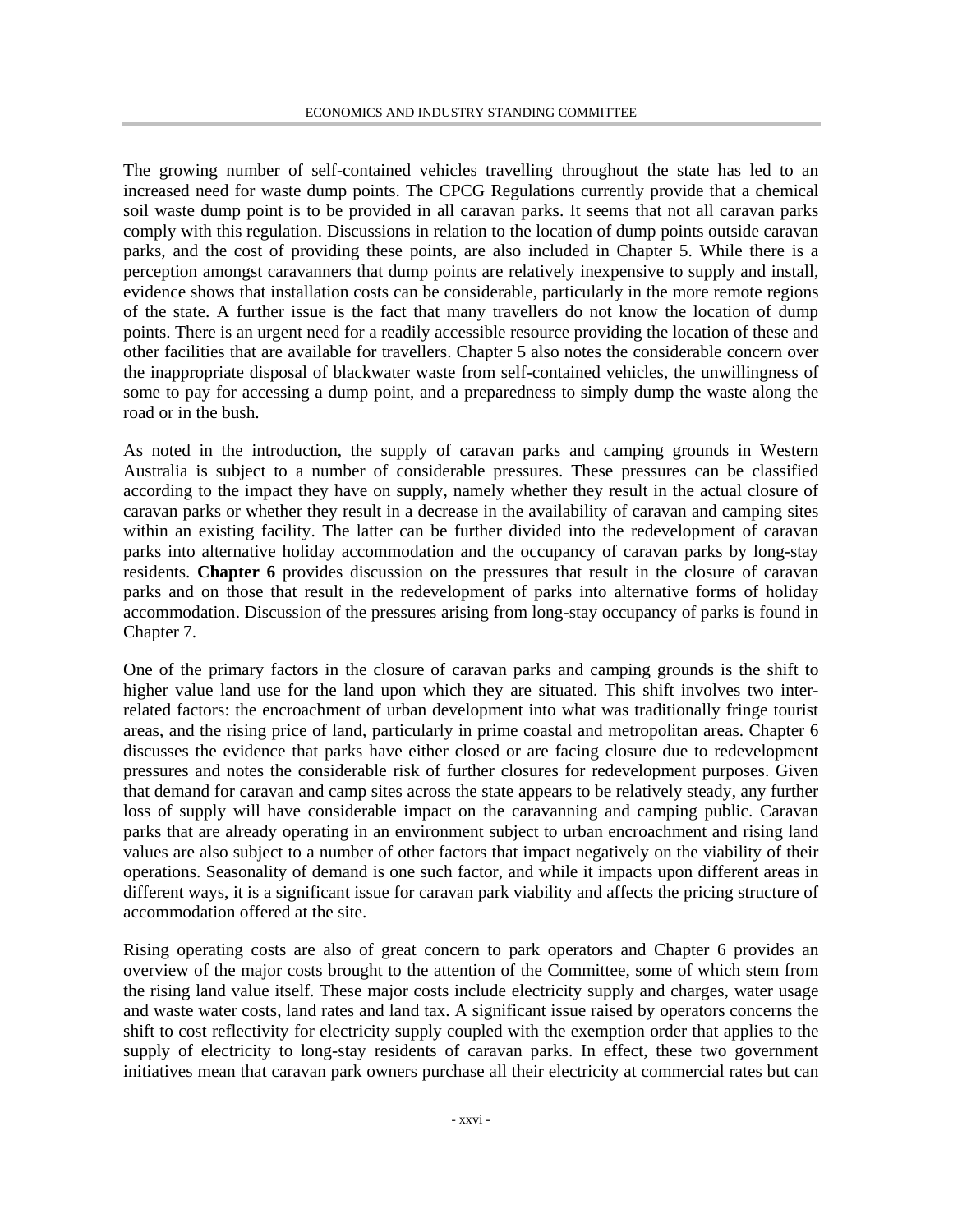only charge their long-stay residents at a lower residential rate. Similarly, the government's move toward cost-reflective pricing for water supply has been criticised by park operators. In calculating water use charges, the Water Corporation makes an adjustment for the proportion of long-stay residents in a caravan park, based on advice from the park operator. The calculation of waste water charges consists of a service charge and a usage charge, with the service charge depending on the number of sewerage fixtures involved. There is concern that this basis of charging results in competitive disadvantage to parks that offer ensuite facilities, particularly given the number of fixtures required in the regulations.

It is important that the business is not asked to subsidise residents who choose to live in a caravan park. Any reduction in utility price increases for long-stay residents should be made directly by government, not by forcing the subsidy onto park operators. Caravan parks are commercial enterprises and have no other recourse than to pass costs on where they can to recoup the money. This may result in travellers subsidising residents' cost of living. While there is a policy direction to increase the costs of water and electricity to reflect its increasing scarcity value, caravan parks are major users of these commodities and increasing utility costs are putting real pressure on caravan parks and affecting their ongoing viability.

Chapter 6 also details issues in relation to council rates and land tax, costs that are reported to have increased significantly with the rising land values. These charges are calculated using either the unimproved (UV) value or the gross rental value (GRV) as determined by the Valuer General, depending on location, circumstances and the charge being levied. Local councils use the UV for rating rural and fringe urban areas, and GRV for rating urban areas and for determining sewerage and drainage rates. Land tax is based upon the UV of the land. The UV is based on market value which, in turn, is based upon the highest and best use land value as determined by zoning of the land. This means for caravan parks situated on general tourism zoned land will pay charges based on a much higher use value calculation. Furthermore, with the introduction of the CPCG Act, the Valuer General changed the way in which caravan park land was valued, that is, it led to the introduction of the aggregation method of calculation of the GRV. In Western Australia, caravan parks currently receive a 50% concession on land tax, which is a considerable benefit and well received by the industry. However, as Chapter 6 explains, with rising land prices, the effect of this concession has largely been negated. Imposing land tax on the basis of best use value for a particular zone means that caravan parks are taxed as if they have redeveloped to the highest land use. This, in effect, provides further incentive to operators to redevelop their land. This has the added impact of placing further pressures on caravan park supply. While some caravan park operators provided information on their tariffs and occupancy rates, the Committee does not have sufficient data to make any comments on the profitability or otherwise of caravan parks or make a determination as to whether profitability has increased or decreased over recent years.

The existing supply of parks, and the potential for new developments, is impacted upon by increasing costs of operating a park. The caravan park industry appears to be particularly price sensitive, which makes it difficult for park owners to increase tariffs in line with cost increases. This, in turn, makes the redevelopment of the park an attractive option for park owners. A further compounding problem is that of aging infrastructure in some parks. High costs associated with refurbishing a park, together with land tenure and inadequate financing options all contribute to the reduced viability of caravan parks, and thus the likelihood of further closures.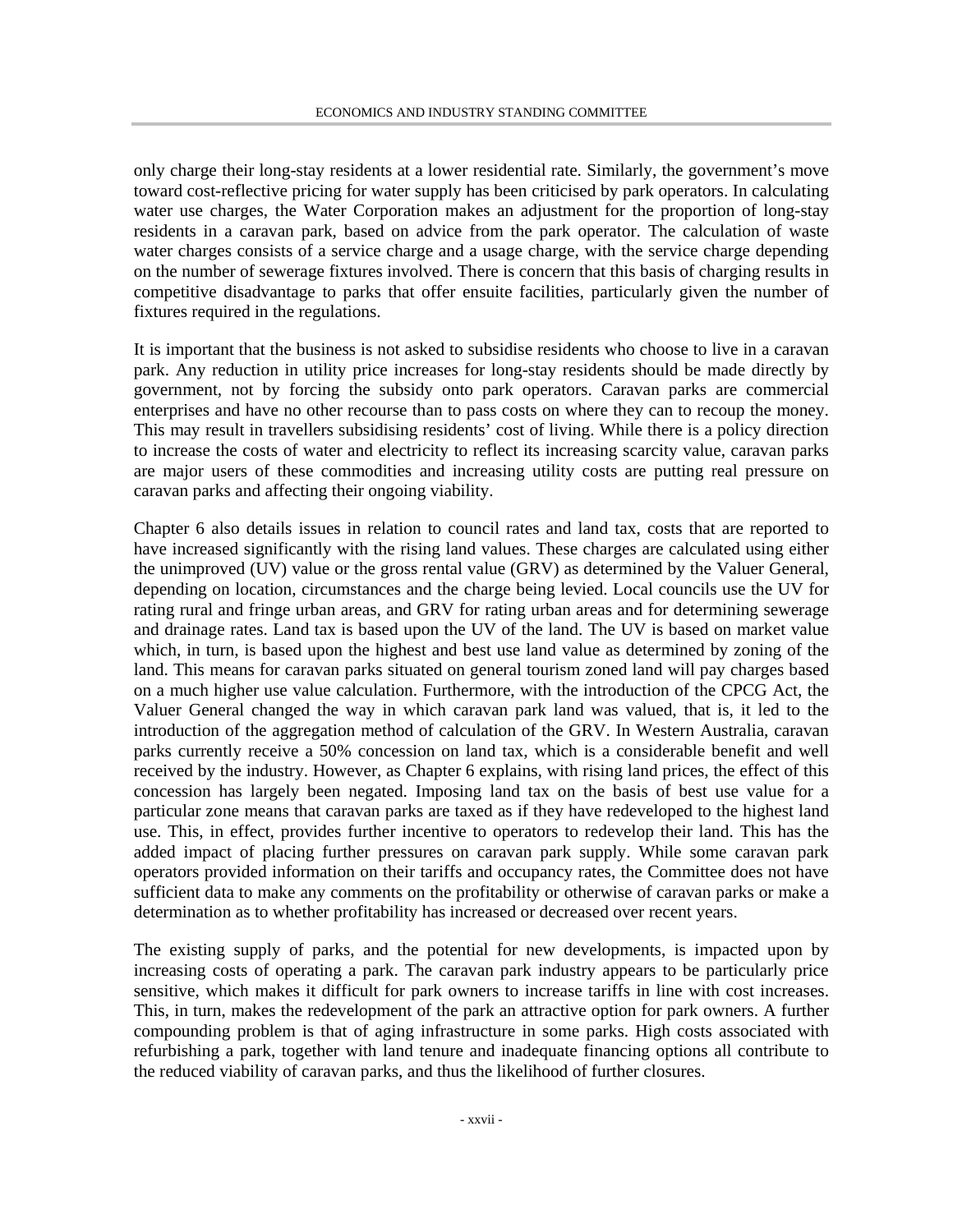The other supply pressure discussed in Chapter 6 is that from the diversification of the types of accommodation provided in caravan parks. Many parks are either building higher end accommodation on some of their traditional caravan and camp sites or are redeveloping the entire park into higher yielding, more up-market types of tourism accommodation such as resorts. This trend has developed through a number of factors including the shift in demand to this higher value accommodation, the industry response to rising land values, the need to generate alternative income streams to cover increasing costs and the formalisation of mixed use parks via the CPCG Act. One impact of this accommodation diversification is the decreasing supply of traditional caravan and camping sites in caravan parks. This could lead to the exclusion of the traditional user of caravan parks due to the increased tariffs for such accommodation. That is, caravan parks may no longer provide an affordable holiday option.

Chapter 6 also includes discussion on barriers to the supply of new parks or further development of existing parks. Significant barriers include the very high establishment costs, particularly given land values and the extensive statutory requirements, which must be balanced against the longterm and reportedly low nature of returns. Land availability is also an issue, as is lack of security of land tenure, particularly for those operators who operate on leased land.

A further pressure on the supply of caravan parks for tourism accommodation is that created by the use of parks for residential purposes. This issue is the subject of Chapter 8.

A range of developments within the caravan and camping industry have led, over time, to a degree of discrepancy and inconsistency in the planning and development framework and its application to caravan parks and camping grounds. Evidence to the Inquiry suggests there is a disjunction between town and regional planning mechanisms and the government's vision for the state. Discrepancies within the state's planning framework in relation to tourism developments were also highlighted by the 2006 Ministerial Taskforce, the Tourism Planning Taskforce (the Taskforce). The Taskforce concluded that while Western Australia's local statutory framework is relatively detailed, it also contains inconsistencies. Given these comments, before examining the issues that relate specifically to planning and development of caravan parks and camping grounds **Chapter 7** provides a brief discussion of the Taskforce's report and its recommendations. The Taskforce made a number of key recommendations that are relevant to this Inquiry. First, it recommended a range of more specific zonings for tourism accommodation be introduced into local government schemes as this would limit opportunities for redevelopment while also taking into consideration local tourism requirements. Second, the Taskforce recognised both the potential for the provision of Crown land for future tourism accommodation development and the need to retain existing low-key tourism sites on Crown land. Third, the Taskforce held that local planning strategies are necessary and such strategies must acknowledge all three functions of caravan parks and camping grounds, that is, they must acknowledge the provision of tourist, seasonal and residential accommodation.

Following discussion of the Taskforce report, and to help provide context for the remainder of the chapter, Chapter 7 also contains a summary of the main components of the state planning framework and their particular application to the caravan park and camping ground industry. This includes an outline of the *State Planning Strategy*, Statements of Planning Policy (State Planning Policies - SPPs), regional strategies, regional structure plans, planning bulletins, development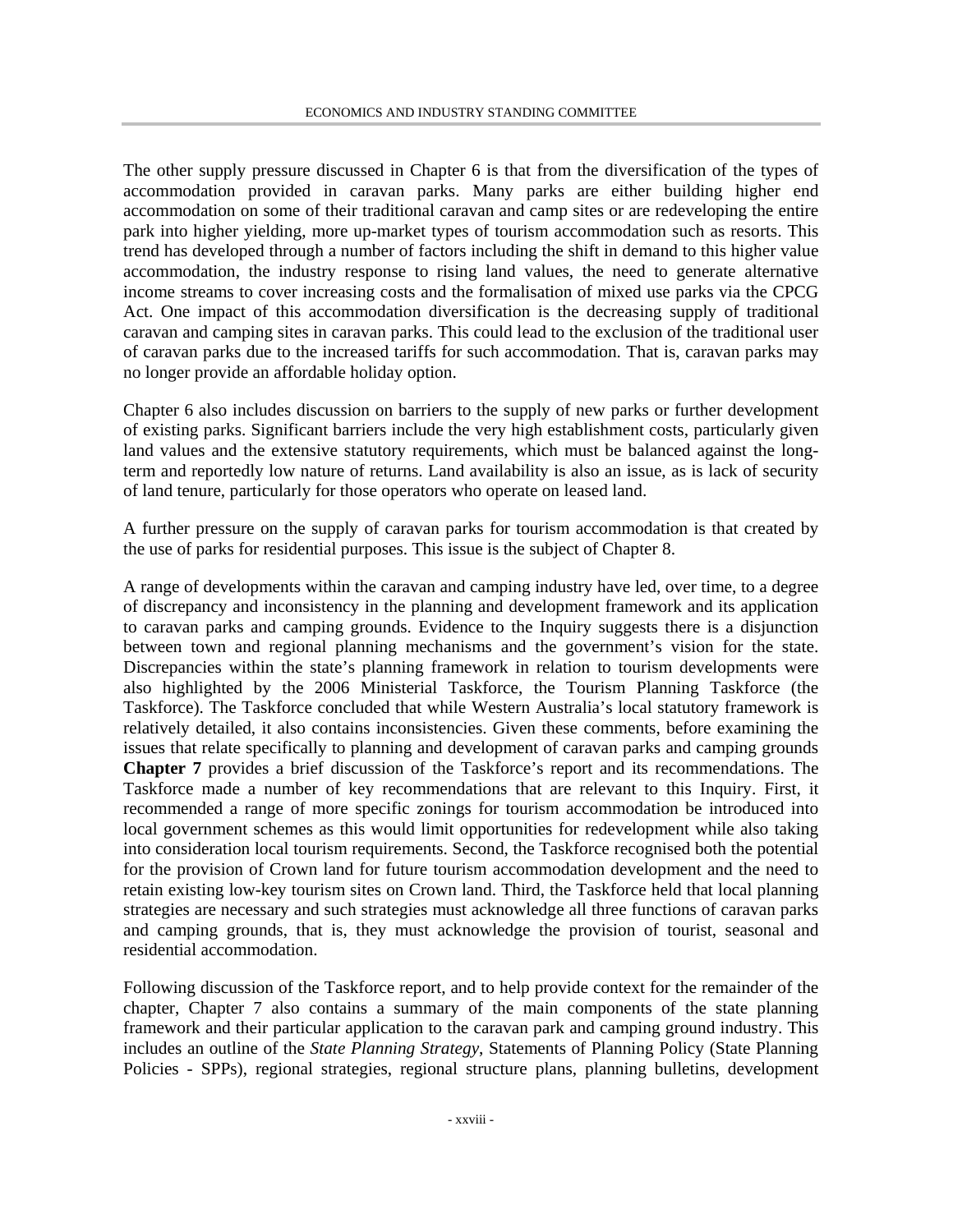control policies, local planning strategies and town planning schemes, including zonings and policies.

While there has been some criticism of the lack of implementation of the Taskforce recommendations, the formulation of local tourism planning strategies is underway. As well as providing guidance for the assessment of applications to change land use from tourism to an alternative use, these strategies should identify strategic tourism sites to be retained for that use and non-strategic sites that could be redeveloped. Several LGAs are currently producing draft strategies for public comment. LGAs advised the Committee that the development and implementation of these strategies is neither a quick nor simple process. Nevertheless, the implementation of local planning strategies appears to be the best method of addressing planning issues on a local basis, rather than trying to apply a 'one size fits all' model across the entire state.

The zoning of caravan park and camping ground land is a contentious issue and is also the subject of discussion in Chapter 7. At present, caravan parks can be developed as a permitted use in a tourist or caravan park zone, as a discretionary use or additional use in an appropriate zone, or as a particular use in a special use zone. This zoning schema makes it relatively easy to redevelop a caravan park into a higher yielding tourism facility. This, in turn, makes caravan park land a prime target for land speculation. While flexibility in zoning presents challenges to the industry, it is also important to the viability of existing caravan parks as evidence suggests that developers will always want broader zonings to allow more flexibility in land use, thus increasing park viability and finance options. One solution to the reduction of supply of caravan park sites is to change their zoning from tourism to caravan park. However, considerable concern has been expressed in relation to this option as it would significantly reduce the value of the land and, in turn, reduce the viability of the affected parks.

The use of caravan parks as both tourist and residential accommodation has also created planning and development issues, and these are also discussed in Chapter 7. The residential occupation of caravan parks has not been consistently addressed with the state's planning framework. The necessarily region-specific regional strategies and regional structure plans do not seem to anticipate the long-term or residential occupation of tourist accommodation. Key amongst concerns presented to the Committee is planning for and managing the mix of long- and short-stay sites within caravan parks. Determining the mix of long- and short-stay sites appears to be another area for which a 'one size fits all' approach is not workable. The mix of sites is best determined at the local level via the local tourism planning strategies.

Chapter 7 also addresses the recent rise of the residential (long-stay) caravan park or park home, often called a lifestyle village. Residential parks are also regulated under the CPCG Act and are based on a land lease model, that is, a resident purchases a modular home and leases the land on which it is placed, generally on a long-term basis. There are also issues in relation to the zoning and location of residential parks, with such parks throughout the state currently sitting on residential, urban, special use and rural zoned land. WAPC is not in favour of residential parks operating on rural land, preferring them to be on urban zoned land. This WAPC position is seen by operators as an obstacle to the development of such parks. It is clear that there are inconsistencies in the approach taken by LGAs in relation to the permissibility and subsequent assessment of residential parks. Currently, WAPC Planning Bulletins 49 and 71 are being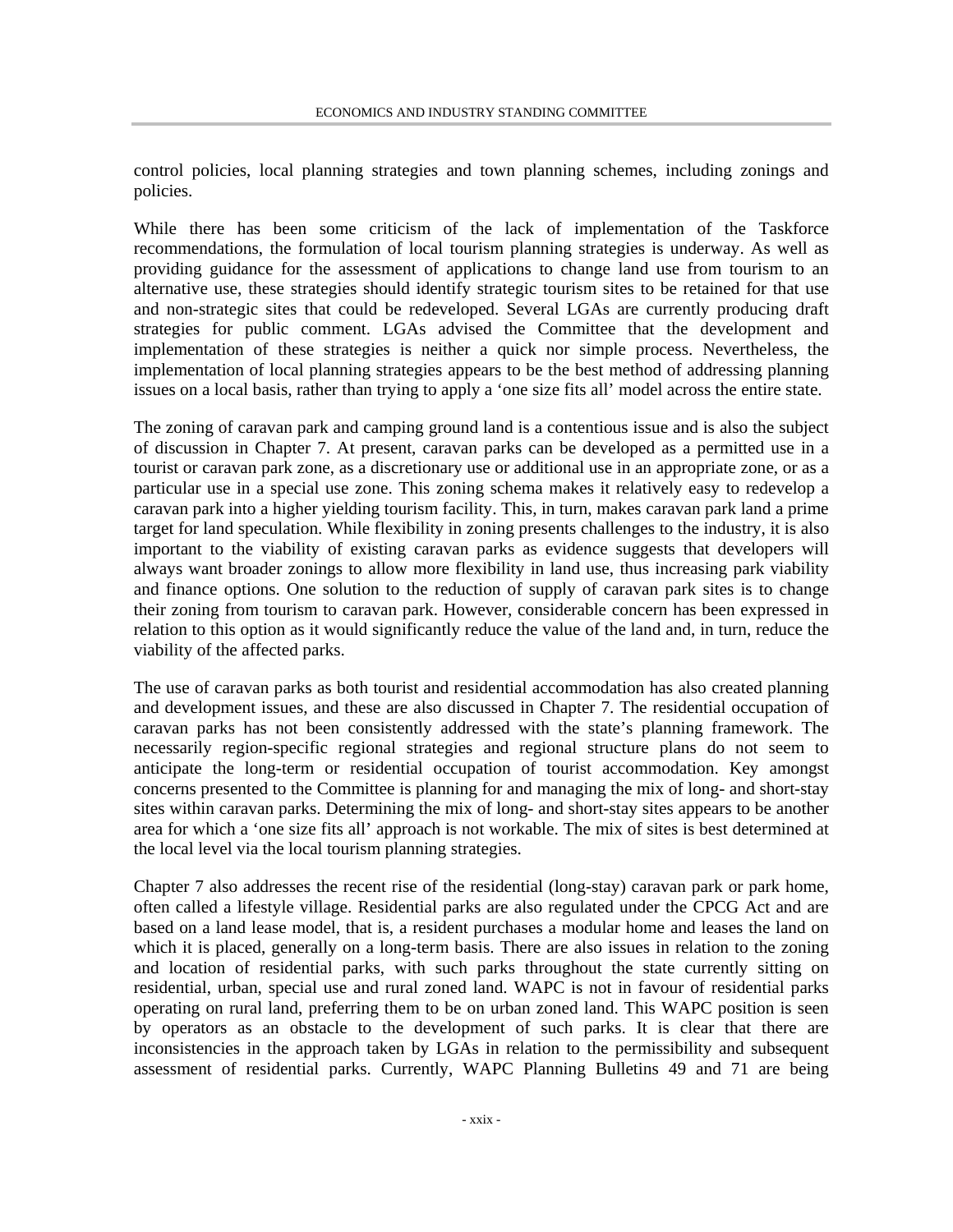reviewed, and it is hoped that this review will address these and other planning issues in relation to residential parks, including balancing affordability and appropriate land use via appropriate zoning mechanisms.



#### **Worker Accommodation In Coral Bay**

Another major issue arising from the long-term occupancy of caravan parks relates to building approvals and compliance. As Chapter 7 shows, buildings in caravan parks are regulated under the CPCG Act and Regulations, and are not subject to a formal LGA building approvals process. Nor do they require a building licence. Nevertheless, and with some deviations, park homes and rigid annexes attached to caravans must comply with the Building Code of Australia. Again, this Inquiry has revealed that there is no consistency of approach across LGAs in relation to what does and does not require a building licence, due mainly to different interpretations of the legislation. This is particularly confusing for applicants and LGA staff. It is also important to note that because the legislation requires caravans and park homes to be vehicles rather than transportable buildings, they are required to have an axle and wheels. Several LGAs raised considerable concern in relation to the problems they encounter in what seems to be a particularly frustrating situation for LGAs, and these are outlined in Chapter 7. Overall, it appears that rather than a lack of regulation in relation to built structures in caravan parks, the regulations are complicated, unclear and quite prescriptive, which, in turn, makes them difficult to interpret and enforce. This situation is further complicated by the fact that many caravan parks are developing into what are essentially quasi-residential developments. Chapter 7 also notes that Building Industry Development is drafting a Building Bill to provide some clarity around what is regulated as a building and what is a vehicle.

Strata titling of caravan parks was once possible in Western Australia; however, WAPC will no longer consider applications for strata titled developments. Issues relating to the strata titling of caravan parks are also considered in Chapter 7. This chapter also considers planning barriers to the development of new caravan parks and notes that the planning and development process itself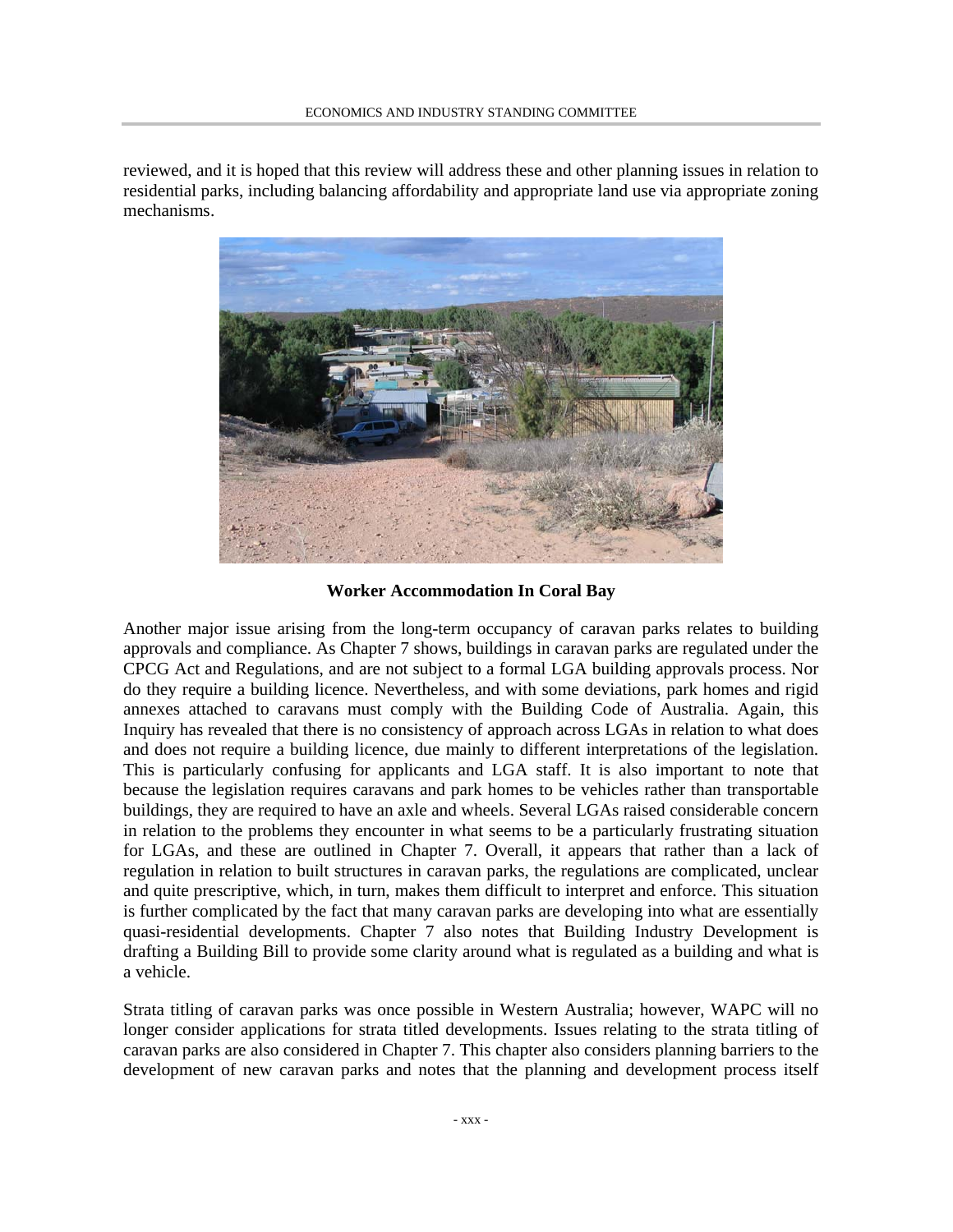may, in fact, be a barrier to new developments. Arguments presented to the Committee suggest that planning requirements are onerous and that the process is complex and lengthy. One example of a planning barrier to new developments is found in the requirements of the State Coastal Planning Policy and the setback it requires for coastal developments. Examples of the application of this policy reveal a less-than-flexible interpretation, one that has resulted in a significant barrier to caravan park and other development. A more flexible application of existing policy, together with a more risk-based approach, would allow a greater supply of caravan sites. Chapter 7 also outlines the reported cumbersome and lengthy nature of the planning process, a process that can span several years. While this Inquiry is not examining the planning system per se, it has revealed several issues that impact on existing caravan parks and on potential developments.

The majority of caravan parks in Western Australia are now used for both tourism and residential purposes, and this dual use has created many complex issues which are requiring resolution at all levels of policy, planning and administration. It is of particular concern to this Inquiry as the dual use of caravan parks places a further pressure on the supply of short-term tourism accommodation in the state. Before investigating the issues arising from the dual use of caravan parks, **Chapter 8** provides a brief background to the dual use of caravan parks and describes the various demand characteristics of this dual use. This chapter acknowledges that long-stay residents of caravan parks live in parks for a number of reasons including lifestyle choice, employment circumstances, affordability and a need for crisis accommodation. These are discussed in detail in Chapter 8. Also discussed is the supply of, and demand for, long- and short-stay sites and the mix thereof, with particular regard to concerns expressed about the availability of both types of sites.

For several years now, the caravan and camping industry has been concerned that the increasing use of caravan parks as residential accommodation is impacting upon the supply of sites for tourists and holidaymakers. However, evidence presented also suggests that the increase in the long-stay use of caravan parks is not necessarily a negative as the arrangement can suit resident and park owner alike. Caravanners and LGAs expressed concerns about the increasing demand for long-stay caravan park accommodation, with some caravanners questioning the appropriateness of long-stay occupation in caravan parks. In regions that experience a high demand for worker accommodation, predominantly in the north west of the state, there is little, if any, alternative to LGAs other than to allow such use. Nevertheless, the fact remains that the more sites that are taken by long-stay, the less there are for short-term tourism accommodation.

Over the course of this Inquiry it became clear that there are a number of dual use parks in Western Australia that are being closed for redevelopment. Considerable concern has been shown by long-term residents of these parks, particularly in relation to the eviction of long-stay residents. It is important for both caravan park operators and residents that parks continue to have the option of providing long-stay sites, and the possibility of striking a balance is discussed in Chapter 8. This chapter also notes other issues that arise from the dual use of caravan parks, including the reduced level of tourism amenity within mixed caravan parks, the lack of access to essential services for long-stay tenants, the potential for the social and economic dislocation of long-stay tenants and the territorial claims upon the caravan park by both visitors and residents.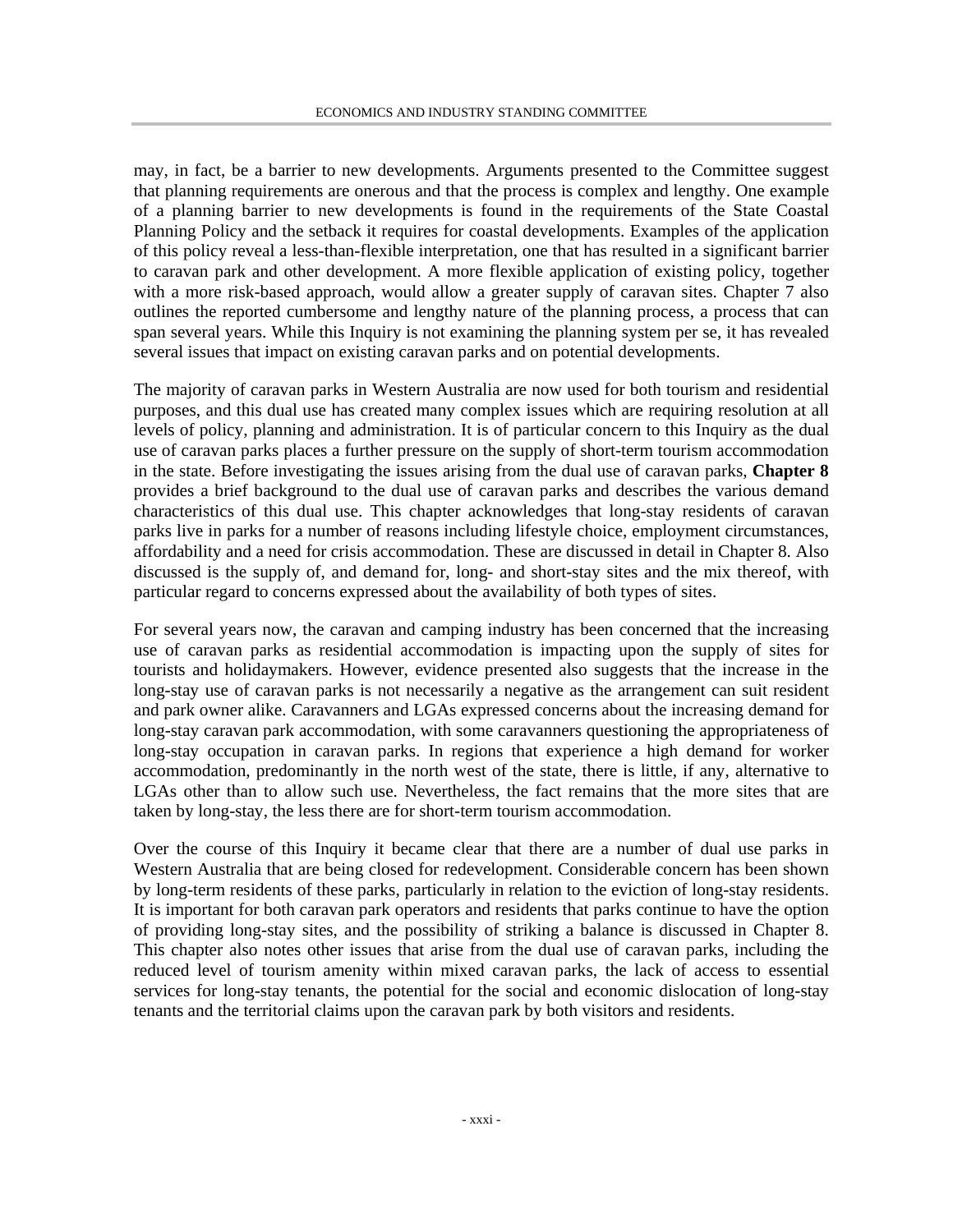

**Long-Stay Living And Lifestyle** 

While many long-term residents of caravan parks do so as a lifestyle choice, others live in caravan parks due to a lack of suitable alternatives or through necessity. Park closures impact significantly upon residents due to their often vulnerable economic and social circumstances. This has been clearly demonstrated through the great number of submissions the Committee received from longstay residents of parks facing closure. What has also been demonstrated is that those who purchase on-site vans or park homes often do so with apparently little understanding of the choice they are making when they decide to live in a caravan park and of just how tenuous their right to 'permanently' remain in this location actually is. It is important that people who make this decision do so in an informed manner, and while it is difficult to write disclosure material in a simple, concise yet comprehensive form, it seems that many people simply do not read the disclosure material when it is provided. Another issue also of great concern to the Committee and discussed in Chapter 8 is the fact that many people who live in caravan parks do not understand that their asset in the form of their caravan or park home is a depreciating asset, largely because there is no land value that can be attached to what is essentially a vehicle.

Chapter 8 draws attention to the work of the Caravan Park/Park Homes Interagency Working Group established to guide government agency responses in assisting long-stay caravan park residents of parks facing closure. The Chapter also outlines some potential long-term strategies proposed to address the social and economic dislocation of long-stay residents of caravan parks, including the allocation of Crown land for long-stay caravan parks and the development of longterm tenure and tenancy management options. Chapter 8 also notes the often incompatible nature of residential and tourism uses of caravan parks. Residential use of parks may detract from the tourism experience of short-stay visitors, while short-stay visitor activities may be seen as disruptive to, and inconsiderate of, long-stay residents.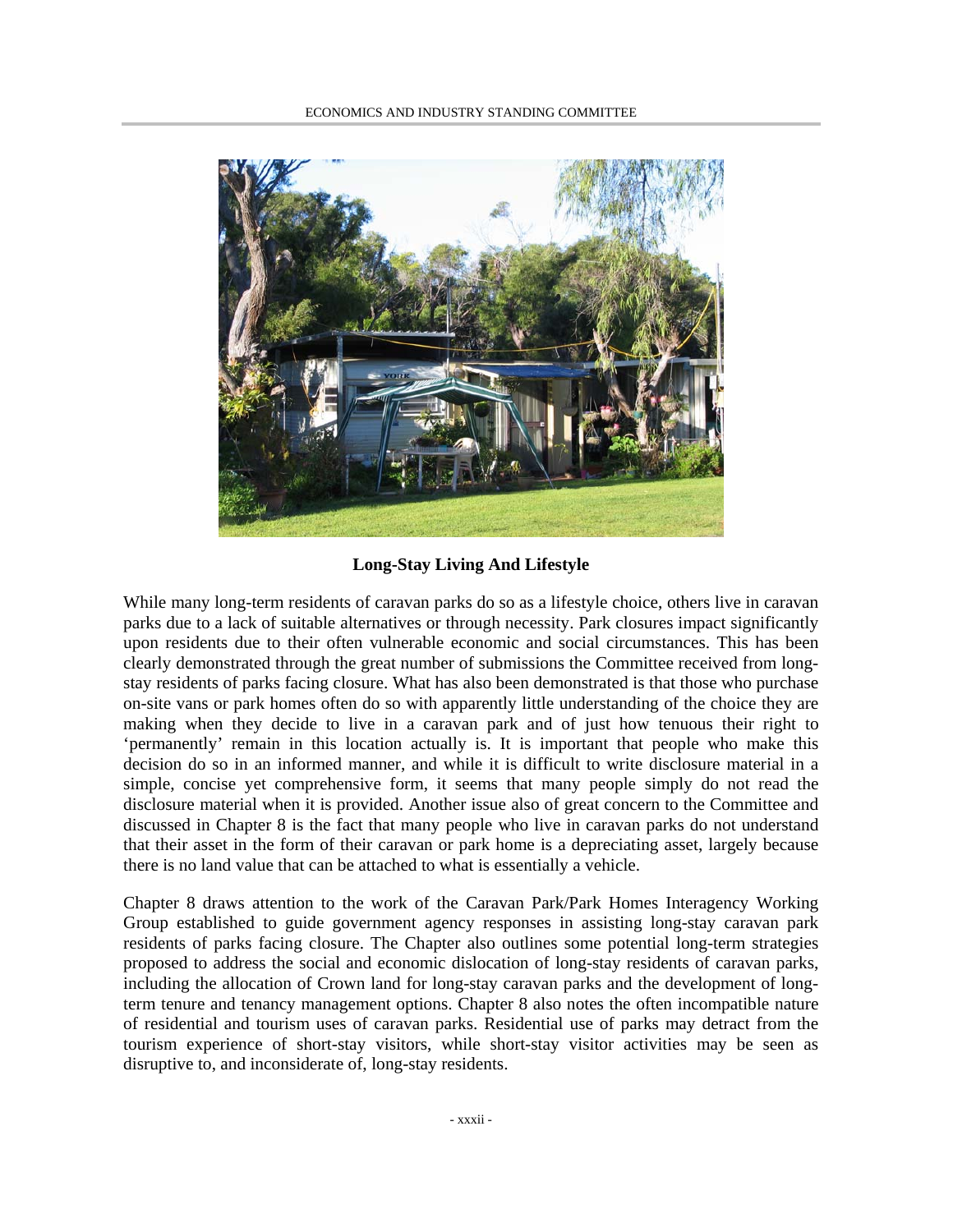There is evidence to suggest that the introduction of dedicated caravan park legislation has resulted in improvements within the industry. However, there is also evidence that the legislation is having a negative impact on the viability of some parks, and this is the subject of **Chapter 9**. As Chapter 2 outlines the history and structure of the Western Australian dedicated caravan parks and camping grounds legislation, and the regulation of long-stay tenancies, Chapter 9 reviews the regulation of caravan parks in Western Australia with a particular focus on how this regulatory regime works to maintain a viable caravan park industry, protect the rights of operators and users, and address the issue of long- and short-stay facilities and sites. Rather than present a comprehensive statutory review, Chapter 9 provides discussion of the main legislative and regulatory issues raised in evidence to the Inquiry.

Chapter 9 notes the existence of the Caravan Parks and Camping Grounds Advisory Committee (the Advisory Committee) which was established by the CPCG Act. The Advisory Committee plays a significant role in the review of the CPCG Act and its function, a review that has been underway since 2005. As at October 2009, four years after submissions to the review closed, the Act and Regulations remain unamended, although drafting instructions have been provided to Parliamentary Counsel. For reasons outlined later in Chapter 9, the CPCG Act and Regulations are now significantly outdated. Furthermore, it appears that amendments drafted by the DLG and the Advisory Committee will be similarly outdated, given the protracted review process. The lack of progress by government in this area is a sign that caravan parks are not accorded high priority in government, something that is of concern to the Committee given the important role that caravan parks and camping grounds play in the provision of tourism accommodation and affordable housing. There needs to be greater effort and commitment made to ensure this review is completed.

While there is general acceptance of the need for regulation, there is also a general concern in the industry and local government that the current legislation is ambiguous, confusing and outdated. Not only is the legislation difficult to understand and interpret, it also has not kept up with developments within the caravan and camping industry and, as noted, is significantly outdated. It is likely that the industry will continue to change relatively quickly over time. Given this, the Committee suggests that legislation must be broader, less prescriptive and, thus, more adaptable to market forces and change. While legislative amendment may be a necessarily slow-moving process, this makes adaptability all the more important for an industry such as the caravan and camping industry which is experiencing a range of supply pressures. The current regulations are also seen as increasing the compliance costs of operating a caravan park or camping ground, something that may lead to increased diminution of existing sites and also deter developers from creating new parks. Thus, the industry is calling for a greater degree of self-regulation.

Infrastructure requirements under the regulations are singled out for particular attention in evidence to the Inquiry, and are seen as exemplifying the over-prescriptive nature of the regulations. There is also concern that the overly prescriptive regulations have a detrimental effect on the holiday atmosphere expected of caravan parks and camping grounds. The Committee believes that the CPCG Act and Regulations should be reviewed with a view to removing the more prescriptive design requirements and, thus, reducing compliance costs and making caravan parks a more attractive investment option.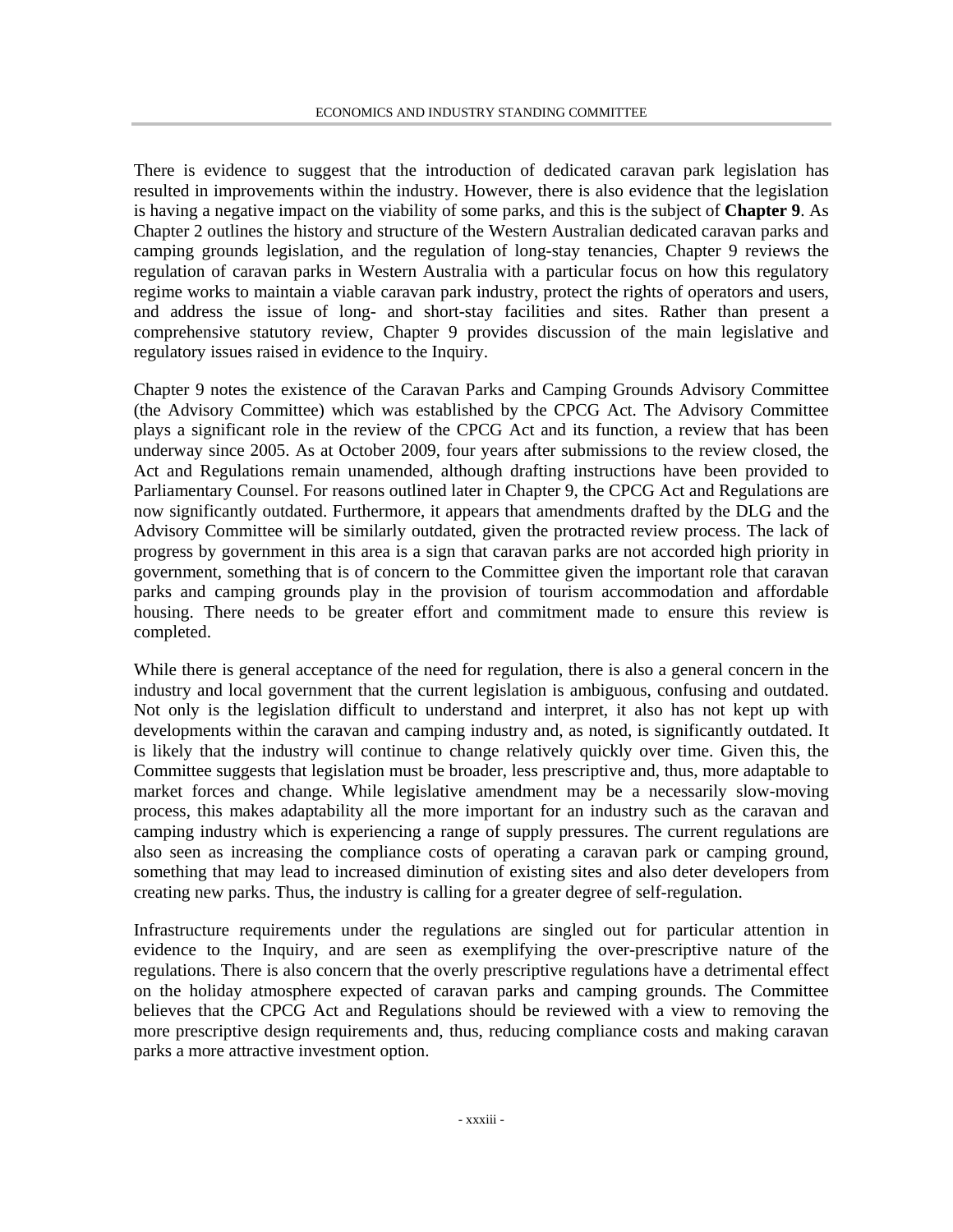Also contained in Chapter 9 is a discussion of the issues raised in evidence in relation to the impact of licensing of caravan parks and camping grounds, and of inspection and compliance with statutory requirements. Of particular concern is the annual physical inspection of parks by LGA officers. It is the responsibility of the relevant LGA to ensure that parks are managed in accordance with the legislation and licence conditions. A fact not well understood by the industry is that while LGA operated parks do not have to be licensed, they do, in fact, have to comply with all the laws that apply to private operators. Evidence suggests that parks in Western Australia are largely compliant and that instances of non-compliance are often the result of the prescriptive nature of the existing legislative provisions. The complexity and prescriptive nature of the legislation also means that LGAs must find additional resources to monitor compliance. There also seems to be a lack of consistency of application of the CPCG Regulations by LGAs, possibly resulting from ambiguity within the CPCG Act and Regulations which makes them difficult to interpret and, thus, enforce.

At present the CPCG Act does not apply to parks operated by a public sector body. This applies to parks such as those operated by DEC. Commercial operators have raised concerns about this, particularly in terms of competitive neutrality, and the National Competition Policy (NCP) Legislation Review deemed this provision to be anti-competitive and recommended its removal from the CPCG Act and that a set of minimum standards for nature-based parks be included in the legislation. Drafting instructions including the removal of r 49 have been prepared by DLG. DEC is developing a set of nature-based standards.

As Chapter 9 shows, the over-prescriptive nature of the regulations also relates to the application of the building standards in caravan parks. The current inability of LGAs to delegate certain functions to its Chief Executive Officer is also discussed in Chapter 9, as are the drafted amendments to this section of the CPCG Act.

One of the major issues raised in relation to the regulations is regulation 49 (r 49) that provides that a LGA cannot issue a licence for a transit park or a nature-based park within 50 km of an existing facility. Considerable evidence was presented in relation to the perceived anti-competitive nature of this regulation and its impediment to the development of additional parks, particularly nature-based parks. Chapter 9 outlines these concerns and notes that the NCP review found r 49 to be anti-competitive and recommended its removal. While not all caravan park operators are in favour of this action, the Committee understands that the removal of r 49 forms part of the upcoming legislative amendments.

Another major issue raised in Chapter 9 is that of where people camp and the related issues of the incidence of illegal camping, its impact on the caravan park and camping ground industry, and ways in which it is or should be regulated. The interpretation and enforcement of the provisions of the CPCG Regulations in relation to where people can legally camp are contentious issues. Arguments are presented that the CPCG Regulations are too prescriptive, that indigenous camping is not adequately supported, that bushwalkers should be able to camp more freely and that in the more remote areas of the state, and due to the large distances between legal camping places, illegal camping may actually be necessary. However, arguments are also presented that illegal camping has a detrimental impact on the caravan park and camping ground industry, and also has potentially negative environmental and health effects. Two particular aspects of the subject of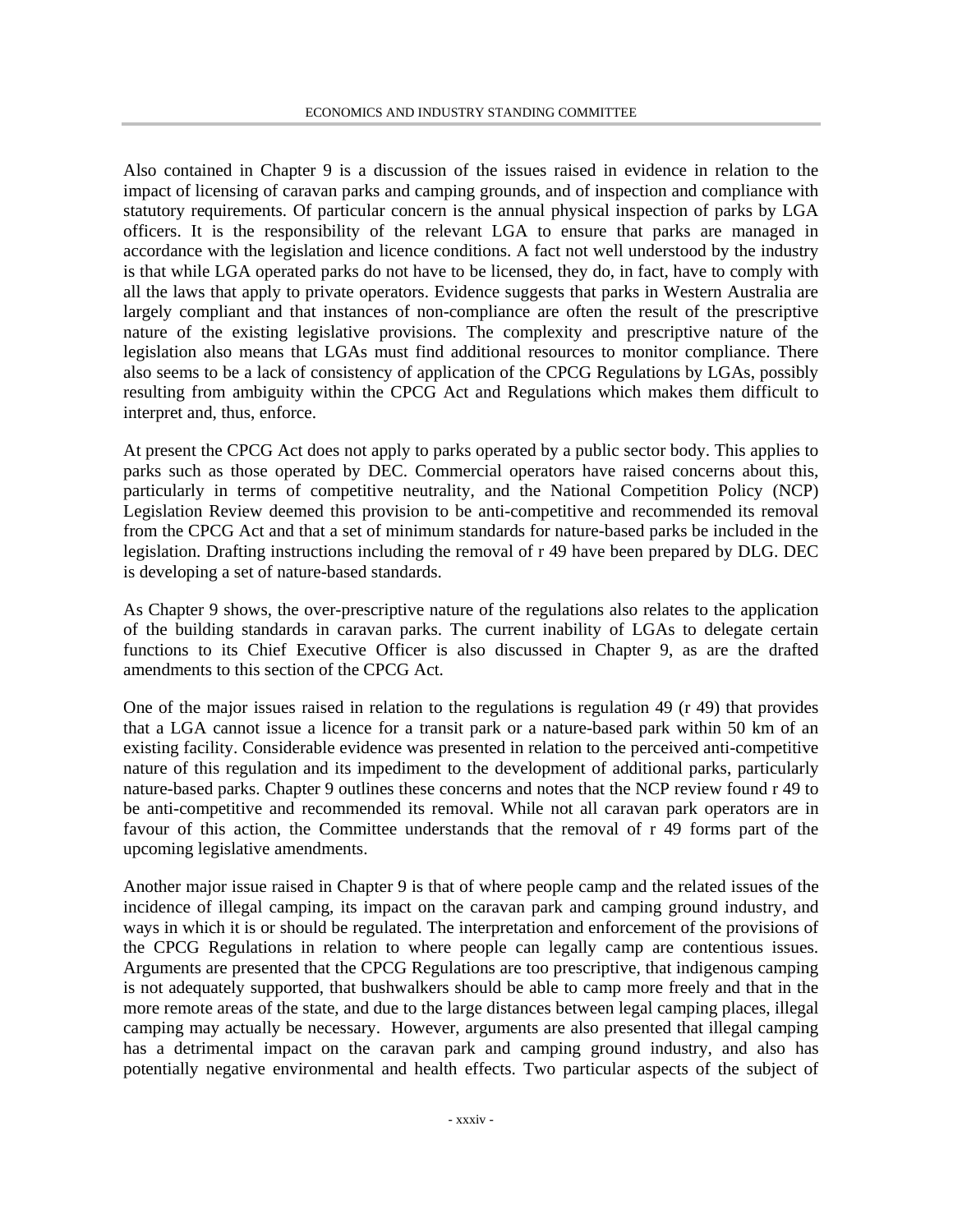illegal camping discussed in detail in Chapter 9 are camping on the side of the road and camping on Crown land.

Regulation 11 of the CPCG Regulations provides for camping in a designated roadside rest area for 24 hours or, in an emergency, on the side of the road for up to 24 hours. There appears to be considerable variation in the interpretation of this regulation, with some LGAs having a zero tolerance approach to free camping and others having a more flexible approach. There was considerable evidence presented to the Inquiry of people who were using roadside rest areas for genuine fatigue management purposes being moved on by LGA officers. While the Committee accepts that not every use of a roadside rest area is for such genuine purposes, it does seem that at times the treatment of travellers is somewhat, and unnecessarily, harsh. There is recognition by DLG of the need for greater clarification of issues relating to roadside rest areas so that it is not left up to individual caravanners and LGAs to determine what constitutes an emergency. Greater clarity around other definitions in the CPCG Act and Regulations, such as that of 'camp', 'camping', 'occupation' and 'inhabit', would also be useful. In recognition of the difficulties surrounding the provision and policing of roadside rest areas in the more remote areas of the state, Chapter 9 presents the Committee's suggested compromise solution, that is, allowing overnight stays of 24 hours in all rest areas regardless of the facilities provided.

In relation to camping on Crown land, Chapter 9 notes that under the CPCG Regulations people can only camp on Crown land or unmanaged reserves with the permission of the relevant Minister or relevant instrumentality such as DEC. This provision means that much of the camping along the coast accessed via pastoral leases may be illegal. Chapter 9 also contains a brief overview of the regulation of camping in other Australian jurisdictions.

As well as discussing the impact of the CPCG Act and CGCP Regulations, Chapter 9 also discusses the impact of the *Residential Parks (Long-stay) Tenants Act 2006* (WA) (RPLT Act). It notes that both residents and operators are dissatisfied with the RPLT Act, with each party suggesting the Act favours the other. While not presenting a comprehensive statutory review, Chapter 9 outlines the major and most contentious issues raised throughout the Inquiry. Security of tenure and, thus, long-stay agreements are a major concern for long-stay residents. While two types of lease are possible under the RPLT Act, namely a fixed term agreement and a periodic agreement, most parks offer periodic agreements. This legislation has not led to the degree of security anticipated by long-stay residents. The payment of relocation expenses upon the termination of a fixed term agreement is another controversial issue. Residents call for compensation for relocation expenses while operators are concerned not only about the costs involved, but also the possibility that some homes are not physically transportable. The concerns raised by long-stay residents are very serious. However, it is also possible that the introduction of the changes they call for may result in further park closures, further evictions of long-stay residents and a reluctance by caravan park operators to accept long-stay residents in the future.

A further concern to long-stay residents is what they refer to as the 'eviction without reason' provision of the RPLT Act. This is the provision that allows for the termination of a long-stay tenancy provided minimum periods of notice are provided, with different periods required for different types of agreement. Again, there are opposing opinions from long-stay residents and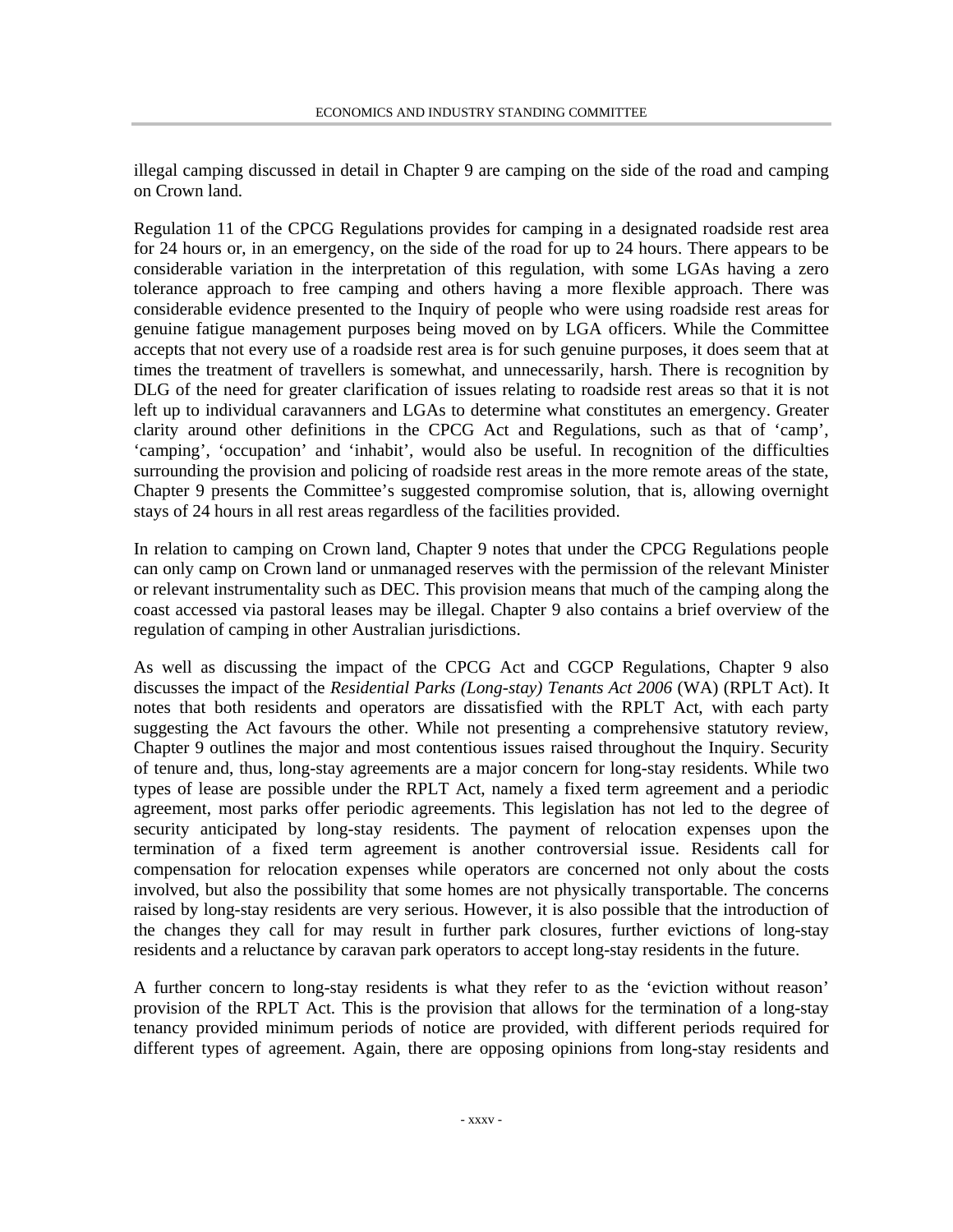operators, with residents believing the provision is unfair and operators arguing that it is too difficult to remove problem tenants from the park.

Chapter 9 also discusses issues relating to the marketing and sale of park homes or caravans situated in parks. It appears that buyers of park homes or caravans in a park may not be fully aware of the situation they are buying into. Most notably, it seems that many do not appreciate that because there is no land involved in the purchase, their homes are a depreciating asset. It is possible that potential purchasers are not provided with the correct information at the time they are considering their purchase. Furthermore, it seems that even when full disclosure is made, many do not understand the nature of the agreement they are entering. Given this, Chapter 9 also presents a discussion on the sale of such park homes and caravans, and suggestions received for addressing these particular problems. Chapter 9 also includes a brief outline of the legislative amendments suggested by the Park Home Owners Association Western Australia Inc. (PHOA) and DoC. Finally, Chapter 9 also briefly outlines the role of the CPCG Act in the provision of an adequate mix of short- and long-stay sites, providing a summary of the arguments as provided and discussed more extensively in Chapter 7.

One fact that became increasingly obvious throughout this Inquiry is the considerable regional variation in factors impacting upon the caravan and camping industry, its regulators and consumers. Therefore, **Chapter 10** presents a series of snapshots of various towns and regions, based on evidence to the Inquiry, with a view to demonstrating the existence of regional variations. The snapshots presented are of Broome, the Pilbara Region, Mandurah, Albany, Busselton and Coral Bay.

The introduction to this report noted that concerns surrounding first, the availability of caravan parks and camping grounds in this state, second, the risk of further caravan park closures and, third, the potential for the loss of affordable holidays for Australian families have been expressed by industry bodies, caravan park owner/operators, government agencies caravan clubs and associations, and members of parliament. **Chapter 11** emphasises that these concerns and risks have been evident for some considerable time. This chapter also notes the work of the Tourism Planning Taskforce and Tourism WA, but draws attention to the fact that these have to date met with very limited success. Furthermore, Chapter 11 reminds us that the review of the CPCG Act has been in train since  $2005$  – and the Act and Regulations remain unamended. Over the course of this Inquiry it has become clear to the Committee that government generally does not accord the provision of caravan parks and camping grounds a high enough priority. Equally clear is the fact that government agencies often operate as discrete entities rather than working together to develop a comprehensive strategy to tackle the issues associated with ensuring the supply of caravan parks and camping grounds meets current and future demands. To date, governments have either been unwilling or unable to give the matters the priority they require. Chapter 11 also notes that while there are a number of agencies that have carriage over caravanning and camping, none of them have taken on the role of industry champion. Chapter 11 suggests that Tourism Western Australia (Tourism WA) is well placed to take on this role. Given the above, and as Chapter 11 states, it is now time to act.

Chapter 11 also raises the issue of the marketing of caravanning and camping, and discusses the criticism levelled at Tourism WA, namely, that it does not actively promote caravanning and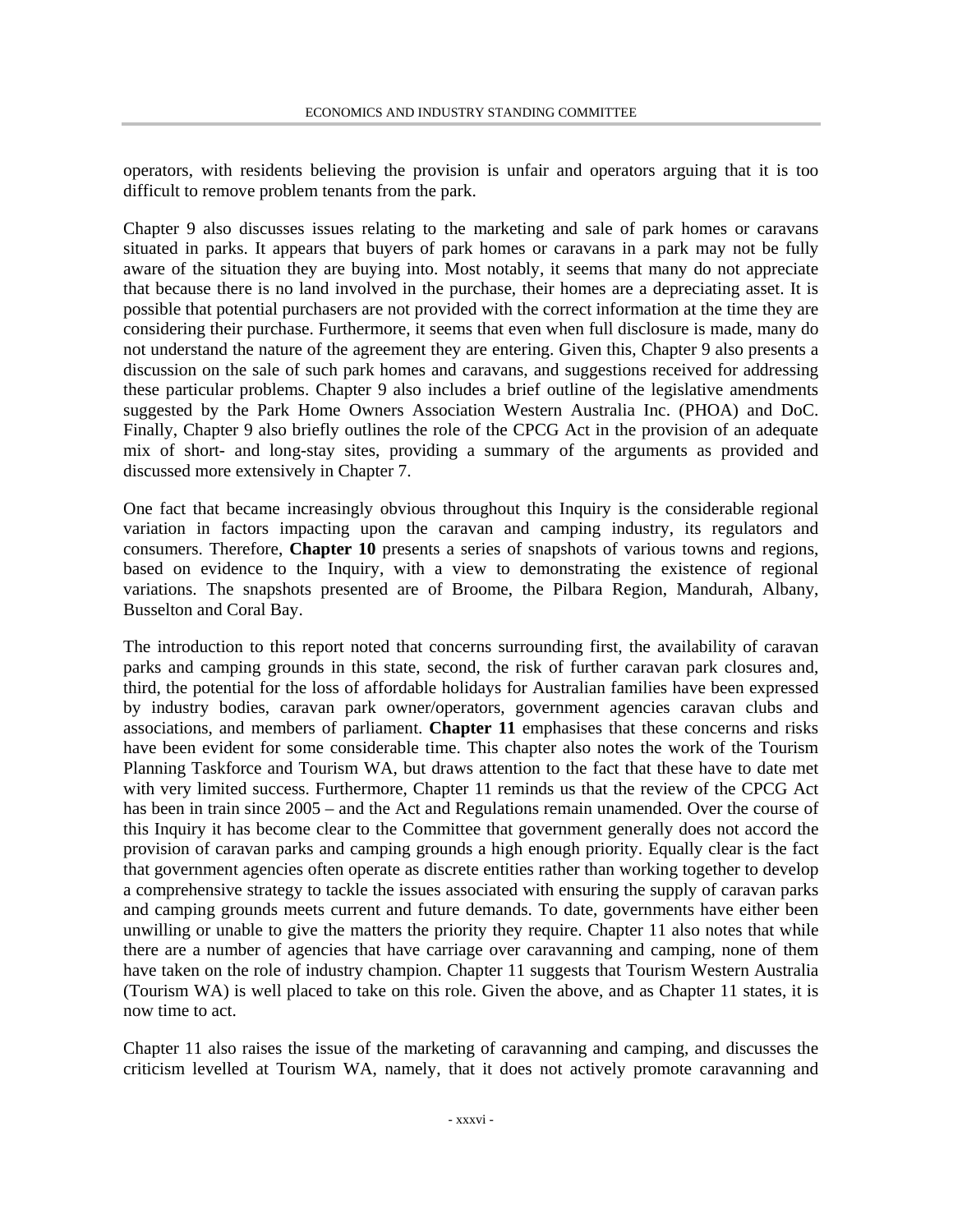camping in the state, but instead focuses on the higher yielding tourism products. Chapter 11 presents Tourism WA's response to this criticism and notes the agency's investment in placing maps and itineraries onto their website, and its development of predetermined driving itineraries. Tourism WA does not have a specific budget allocation for the promotion of caravan and camping tourism, and tends to market tourism around the brand of particular destinations. There is considerable scope for Tourism WA to be far more active in the promotion of caravanning and camping holidays in Western Australia.

One phenomenon about which the Committee received considerable evidence was the increasing number of self-contained travellers and holidaymakers. This evidence also suggests that Western Australia is not welcoming to these types of visitors, providing too few rest areas, some with inadequate facilities, and not providing sites that are able to accommodate larger RVs. Chapter 11 notes the existence of the Campervan and Motorhome Club of Australia Ltd's (CMCA's) 'RV Friendly Town' scheme which this organisation sees as a viable solution to the problem. To qualify as an 'RV Friendly' town, the town must provide certain facilities, including access to potable water and a dump point, parking for larger vehicles, 24-hour basic medical facilities and access to shopping facilities. CMCA advised that the generally accepted fee for overnight parking in RV Friendly towns is \$5 per vehicle. While this scheme has considerable merit, the \$5 fee is not likely to cover the operating costs of these sites. Furthermore, there is considerable evidence that self-contained travellers are not prepared to pay what it costs to provide RV friendly services. It seems that the expectations of many self-contained travellers in relation to facilities and fees are not realistic, particularly for the more remote regions in the state.

Also included in Chapter 11 is a summary of the major actions that the Committee believes the state government needs to take as a matter of priority to improve the viability, and thus supply, of caravan parks and camping grounds in Western Australia. The Committee believes the state government should:

- identify and zone land to be used for caravan park and camping ground developments
- identify and purchase caravan parks and camping grounds that are at risk, and vest these in the LGA to either operate or lease to private operators on a long-term basis
- in priority tourist regions, consider purchasing the development rights of privately owned parks on strategic sites in order to ensure their continuing use as caravan parks and camping grounds
- identify parcels of land on the DEC estate that can be set aside for nature-based parks
- work with pastoral lessees and encourage them to develop and manage nature based parks on their leaseholdings
- ensure LandCorp integrates areas for caravan parks and camping grounds into its overall structural planning of land releases
- allow LGAs to develop overflow sites with minimum service levels for self-contained RVs within the  $100$  year  $+ .9$  metre storm surge setback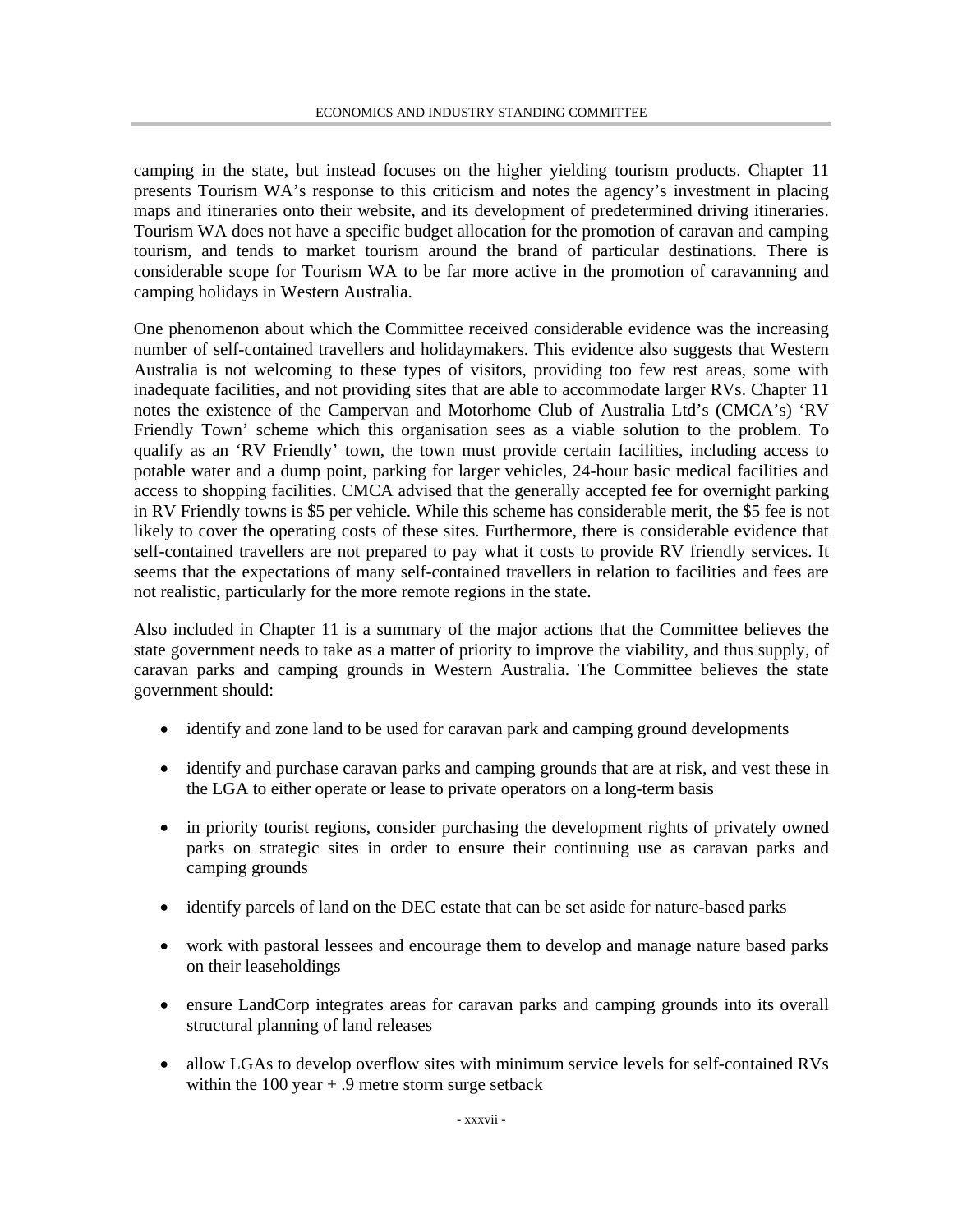- amend the legislation which governs caravan park and camping grounds with a view to significantly reducing design prescription in order to enable the market to have a greater role in determining the design of new caravan parks, and also to enable existing caravan parks to redevelop and/or expand according to the demand characteristics of that particular area
- consider the Royalties for Regions programme as a source of funding for the purpose of implementing these and other initiatives to maintain the supply of appropriate caravan park and camping ground facilities in regional Western Australia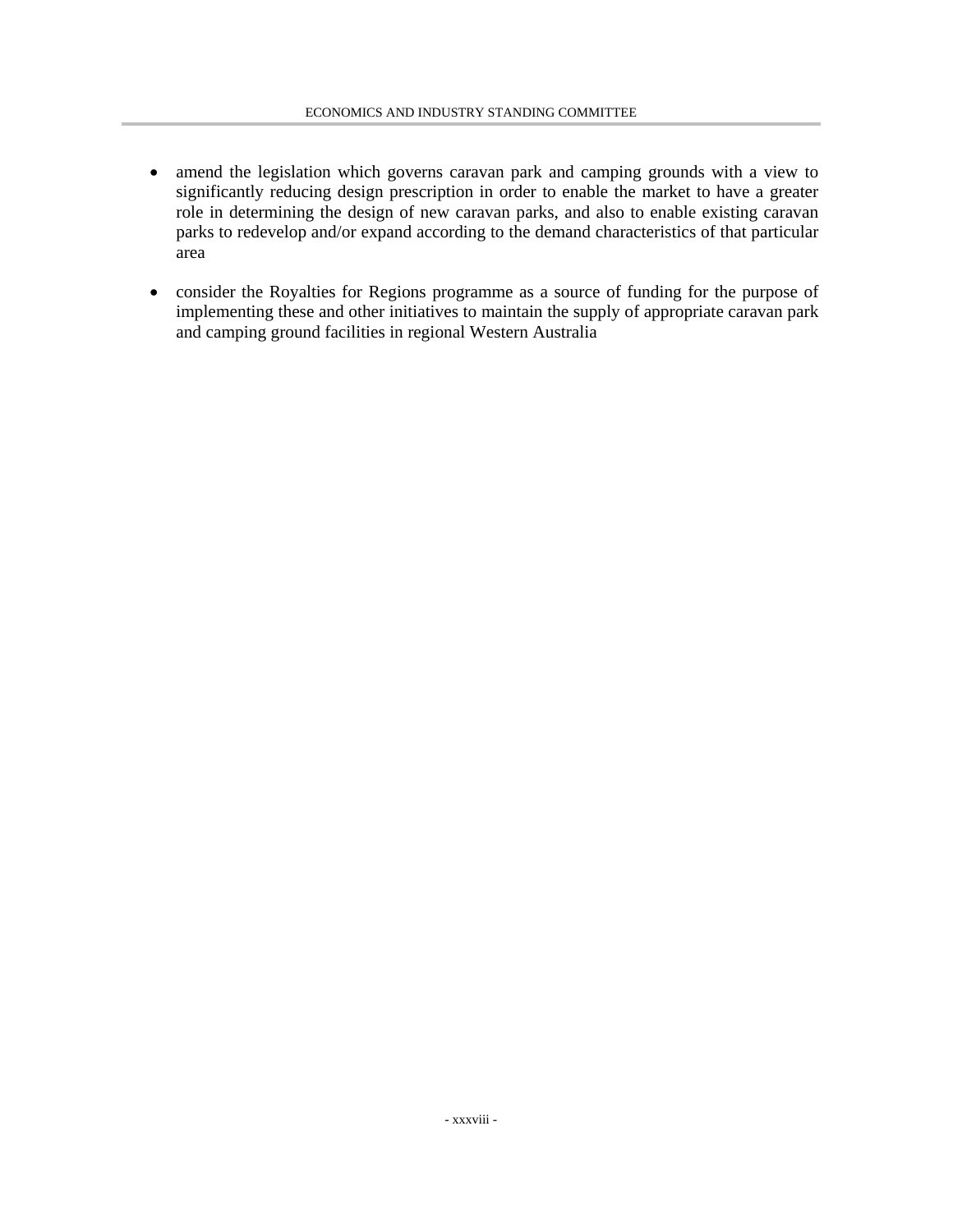# **FINDINGS**

# **CHAPTER 3 DEMAND CHARACTERISTICS: VISITORS TO CARAVAN PARKS AND CAMPING GROUNDS**

## **3.2 Segments Within the Caravan Park and Camping Ground Accommodation Market**

Page 35

**Finding 1** 

Caravan park patrons can be divided into two market segments, visitors and residents.

## **3.3 Visitors to Caravan Parks: Travellers and Holidaymakers**

Page 42

**Finding 2** 

Visitors to caravan parks can be divided into tourists/travellers and holidaymakers.

## **3.4 Visitors to Camping Grounds: Bush Camping**

Page 44

## **Finding 3**

Due to the availability of self-contained vehicles, visitors to camping grounds now often include caravanners.

## **3.5 Factors Influencing Caravan Park and Camping Ground Visitor Trends and Behaviour**

Page 49

## **Finding 4**

Demand behaviour varies significantly depending upon the type of visitor using the caravan park or camping ground.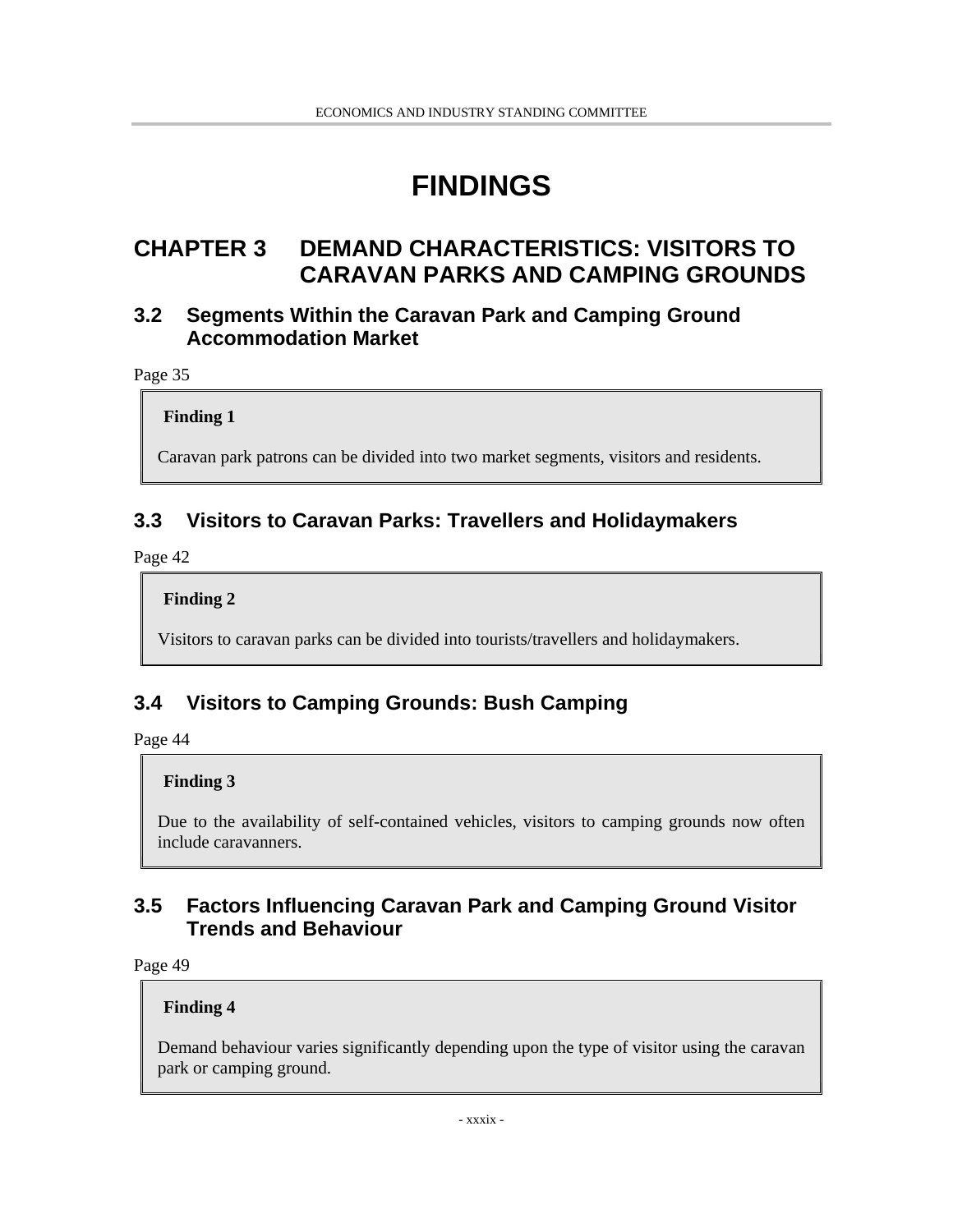## **CHAPTER 4 TRENDS IN DEMAND FOR CARAVANNING AND CAMPING ACCCOMMODATION**

## **4.2 Demand for Caravan Parks and Camping Grounds in Western Australia**

Page 56

## **Finding 5**

There is a lack of reliable and consistent data on demand and demand trends. This limits the effectiveness of policy planning and strategic direction.

## Page 57

## **Finding 6**

Tourism Research Australia data indicate stable demand for caravanning and camping accommodation over the previous decade.

### Page 57

## **Finding 7**

There is considerable evidence to suggest an increase in demand for caravanning and camping accommodation across the state.

## **4.3 Demand for Caravans, Campers and Camping Equipment**

Page 60

## **Finding 8**

In spite of a slower market being evident in recent months, long-term trends for the purchase of caravan and camping vehicles and equipment demonstrate an increase in caravanning and camping activities.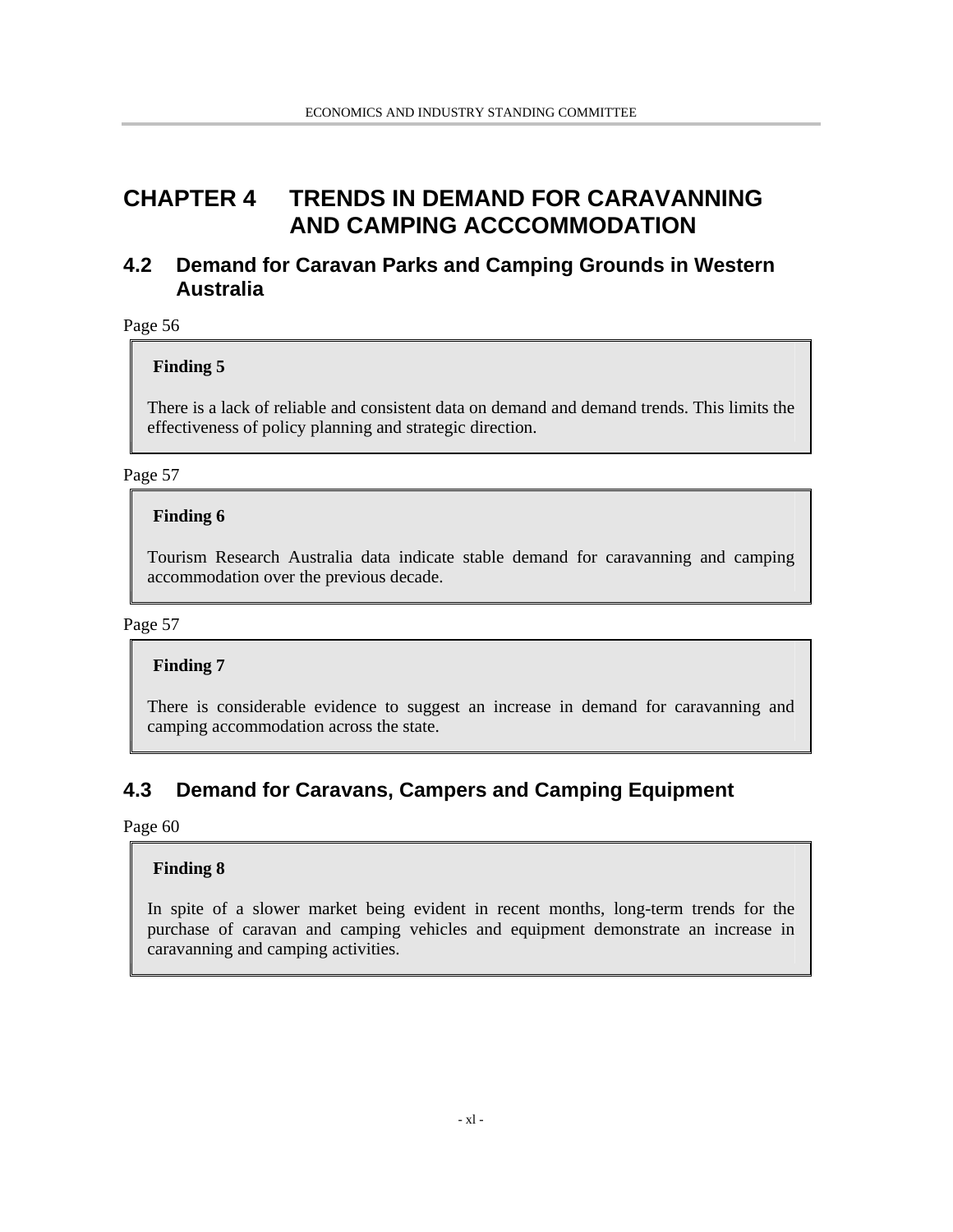## **4.4 Emerging Demand Trends**

#### Page 65

### **Finding 9**

There are two diverging demand trends in relation to services and facilities provided within caravan parks and camping grounds. Holidaymakers are demanding more services and facilities, while travellers, particularly 'self-contained' travellers, require fewer and more basic services and facilities.

Page 65

#### **Finding 10**

Travellers are reluctant to pay for services and facilities that they view as superfluous to their requirements.

#### Page 65

### **Finding 11**

Caravan park operators are faced with a dilemma in the provision of services and facilities that are appropriate for all market segments.

#### Page 67

#### **Finding 12**

Annuals are an important segment of the caravan and camping market.

Page 69

#### **Finding 13**

Demand for cabins and chalets has risen in recent years as visitors to caravan parks demand a greater mix of accommodation types.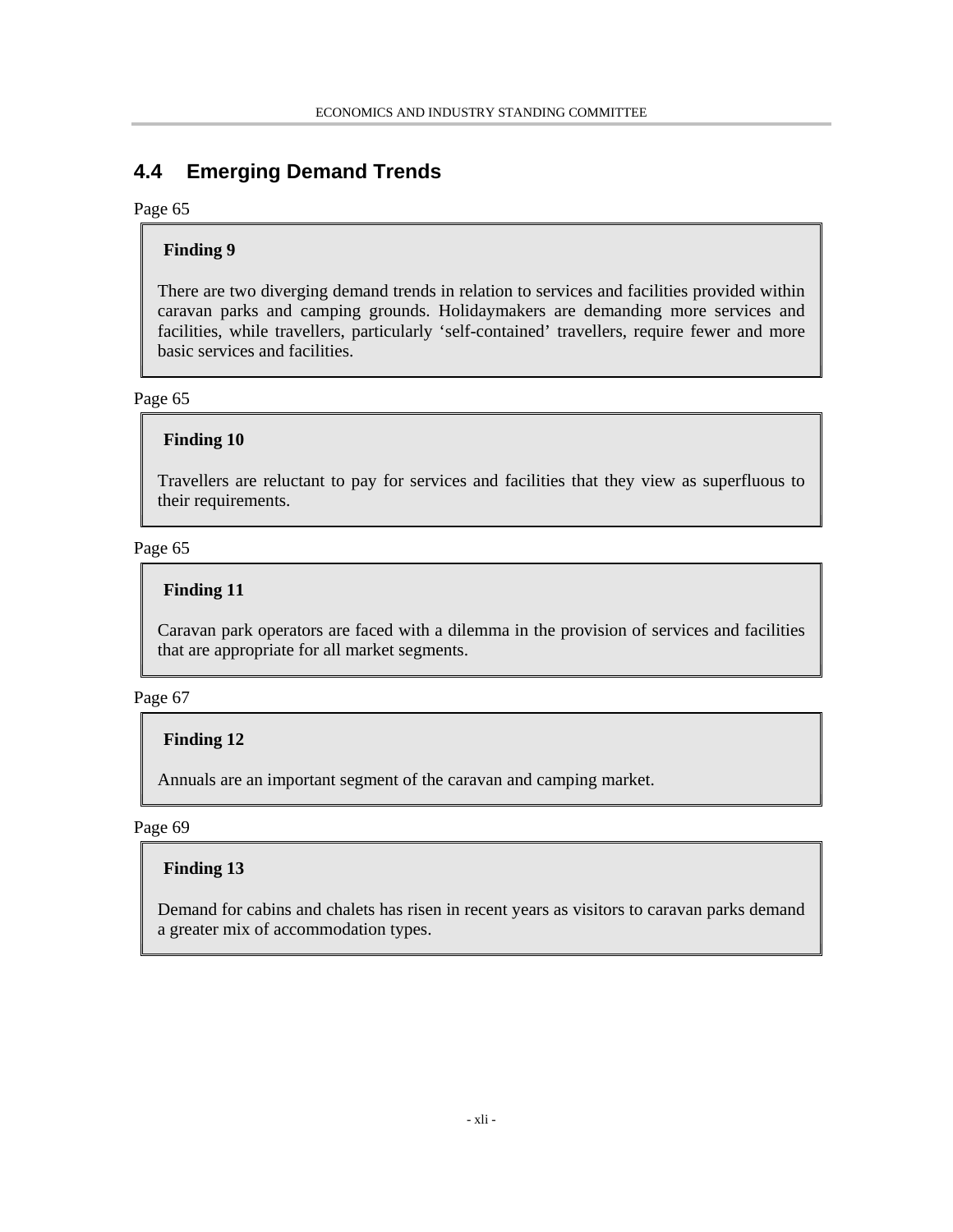## **Finding 14**

Demand for long-stay sites within caravan parks has increased in recent years, largely due to the absence of other available and affordable housing options.

Page 72

### **Finding 15**

The residential park industry, including 'lifestyle villages' marketed to retirees, is a rapidly expanding sector of the caravan park industry.

### Page 76

## **Finding 16**

The popular term 'self-contained traveller' must be clarified to recognise that self-contained vehicles are, in effect, only semi self-contained in that they all require, at some point, access to water and power supplies as well as grey and black waste disposal facilities.

#### Page 76

## **Finding 17**

There is a growing demand in Western Australia for the nature-based camping experience, made more accessible by the rise of the 'self-contained' vehicle.

### Page 78

## **Finding 18**

There has been an increase in the demand for camping and caravanning opportunities on pastoral leases which offer a less regulated and more nature-based camping experience.

Page 79

### **Finding 19**

There is a need for the proper recognition of Indigenous camping on their traditional lands.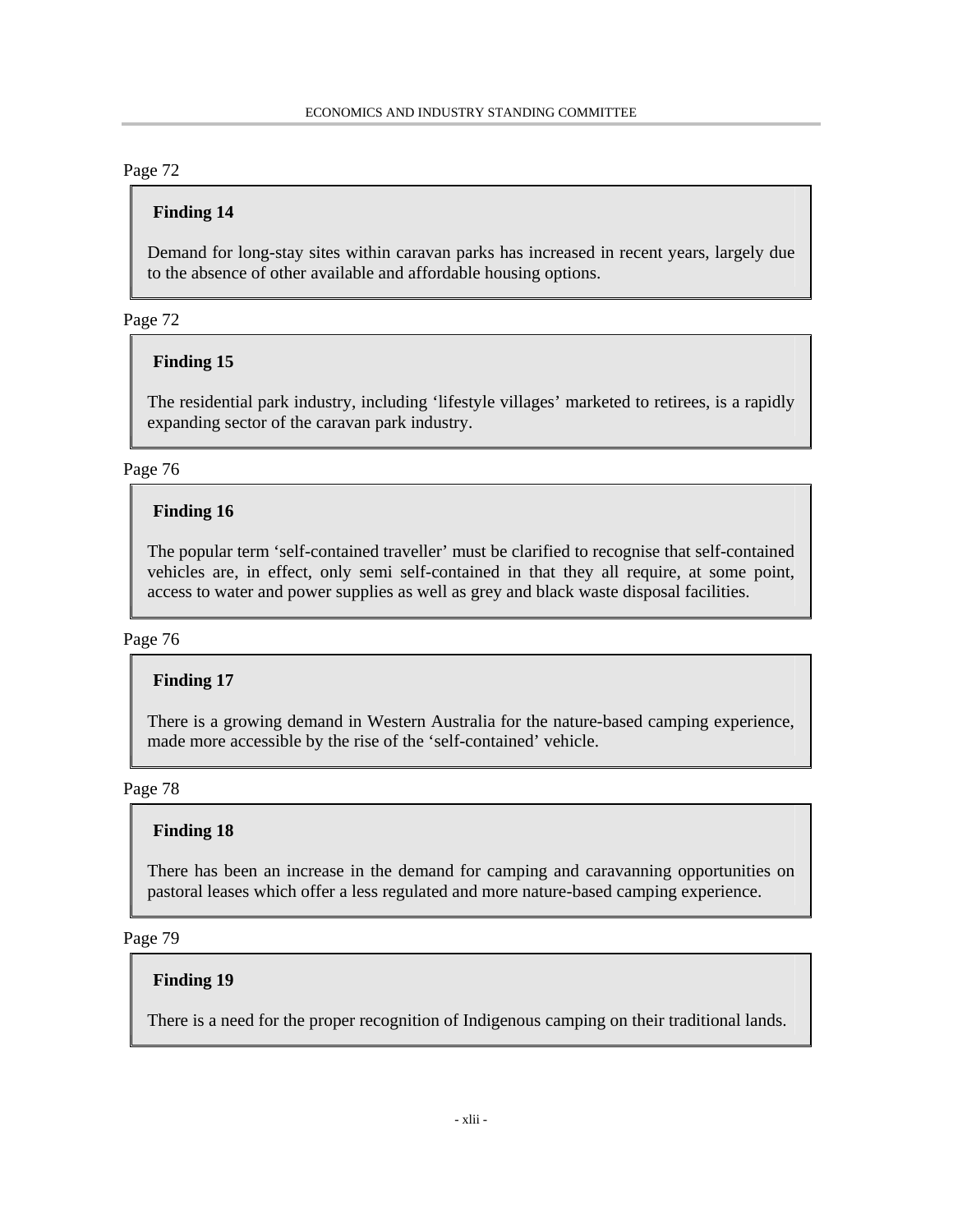### **Finding 20**

The rise of the self-contained vehicle and the increasing demand for nature-based camping experiences can, and does, lead to illegal camping.

#### Page 82

### **Finding 21**

Illegal camping occurs when caravanners 'free' camp in contravention of the *Caravan Parks and Camping Grounds Act 1995* (WA) and/or use facilities that they do not pay for or do not have the right to use.

### Page 82

### **Finding 22**

Part of the illegal camping problem is brought about by the lack of supply of caravan and camping sites in peak season.

## **4.5 Demand Predictions: Looking to the Future**

Page 84

### **Finding 23**

Demand for caravanning and camping is expected to increase in coming years, particularly demand for nature-based caravanning and camping accommodation options such as those provided on pastoral leases.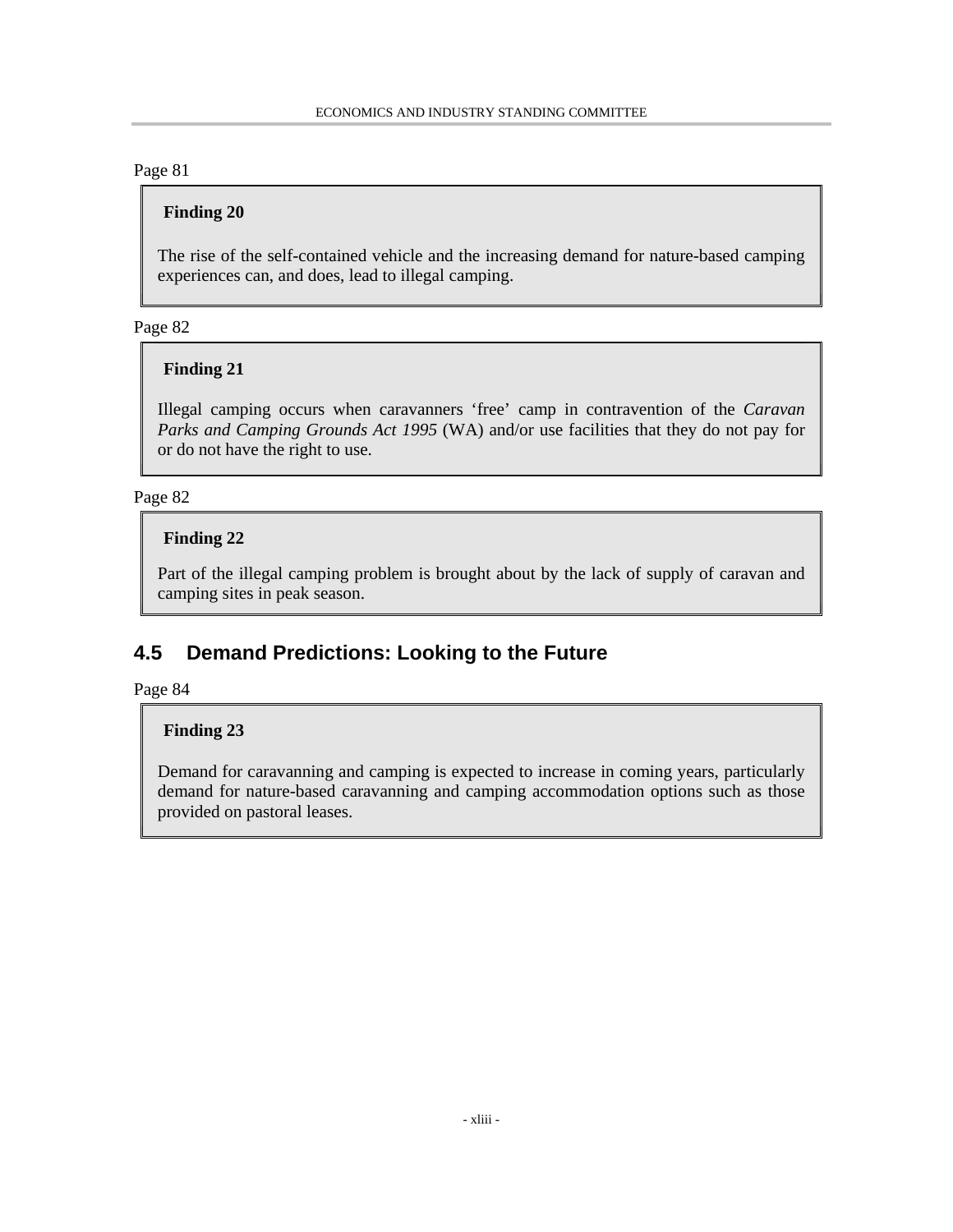# **CHAPTER 5 SUPPLY OF CARAVAN PARKS AND CAMPING GROUNDS**

## **5.1 Supply of Caravan Parks in Western Australia**

Page 87

## **Finding 24**

The number of caravan parks in Western Australia, their capacity and the type of sites provided is difficult to determine as there is no one comprehensive and consistent data set.

Page 88

**Finding 25** 

Estimations of the number of caravan parks in Western Australia vary markedly.

Page 88

## **Finding 26**

The Department of Local Government is undertaking an extensive survey of caravanning and camping facilities within all local government areas in Western Australia.

Page 91

## **Finding 27**

In periods of peak demand overflow areas provide an important supply of caravan and camping sites, particularly as they often accommodate larger recreational vehicles.

## **5.3 Changes in Supply of Caravan Parks in Western Australia**

Page 96

## **Finding 28**

Contrary to ABS data, there has been a significant decrease in the number and capacity of caravan parks in Western Australia.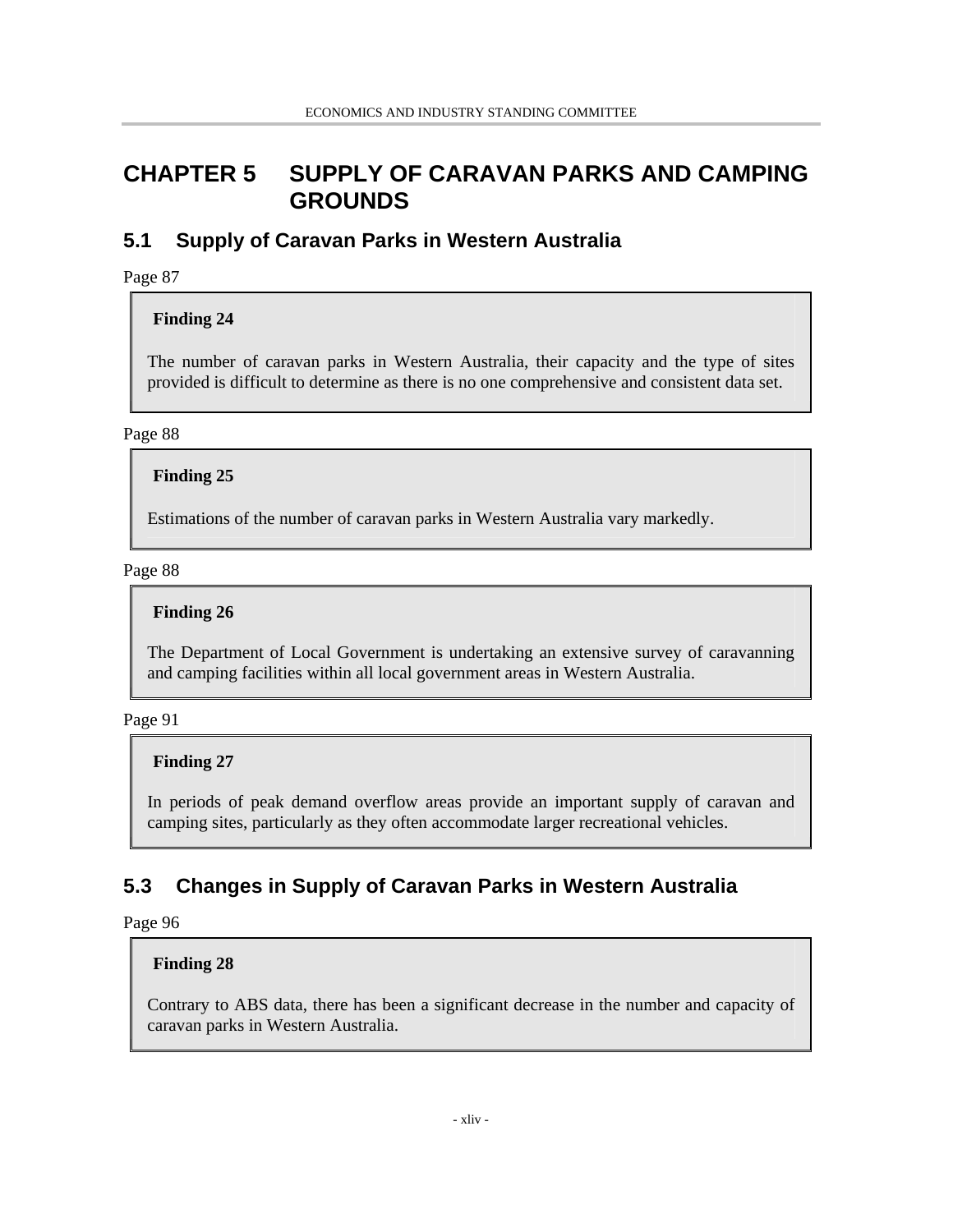### **Finding 29**

While the overall number of caravan parks has declined in recent years, the available data does not provide information on the capacity of existing parks or the type of accommodation they provide.

#### Page 96

### **Finding 30**

State government agencies, local government authorities, industry associations and user groups have all expressed concern about the recent closures of caravan parks in Western Australia.

## **5.4 Caravan Park Capacity**

Page 100

### **Finding 31**

While ABS data shows the total capacity of larger caravan parks in the state has remained relatively steady, the data shows there has been considerable variation in the accommodation mix provided:

- supply of on-site vans and other powered sites has remained relatively steady
- supply of unpowered sites has fallen markedly
- supply of alternative tourism accommodation such as cabins and villas has seen the most significant growth

## **5.5 Shortage or Seasonal Fact of Life?**

Page 102

#### **Finding 32**

It is difficult to make definitive statements in relation to any shortage of caravan parks or capacity within those parks. Nevertheless, there is no doubt that the supply of caravan park sites in Western Australia is under considerable pressure.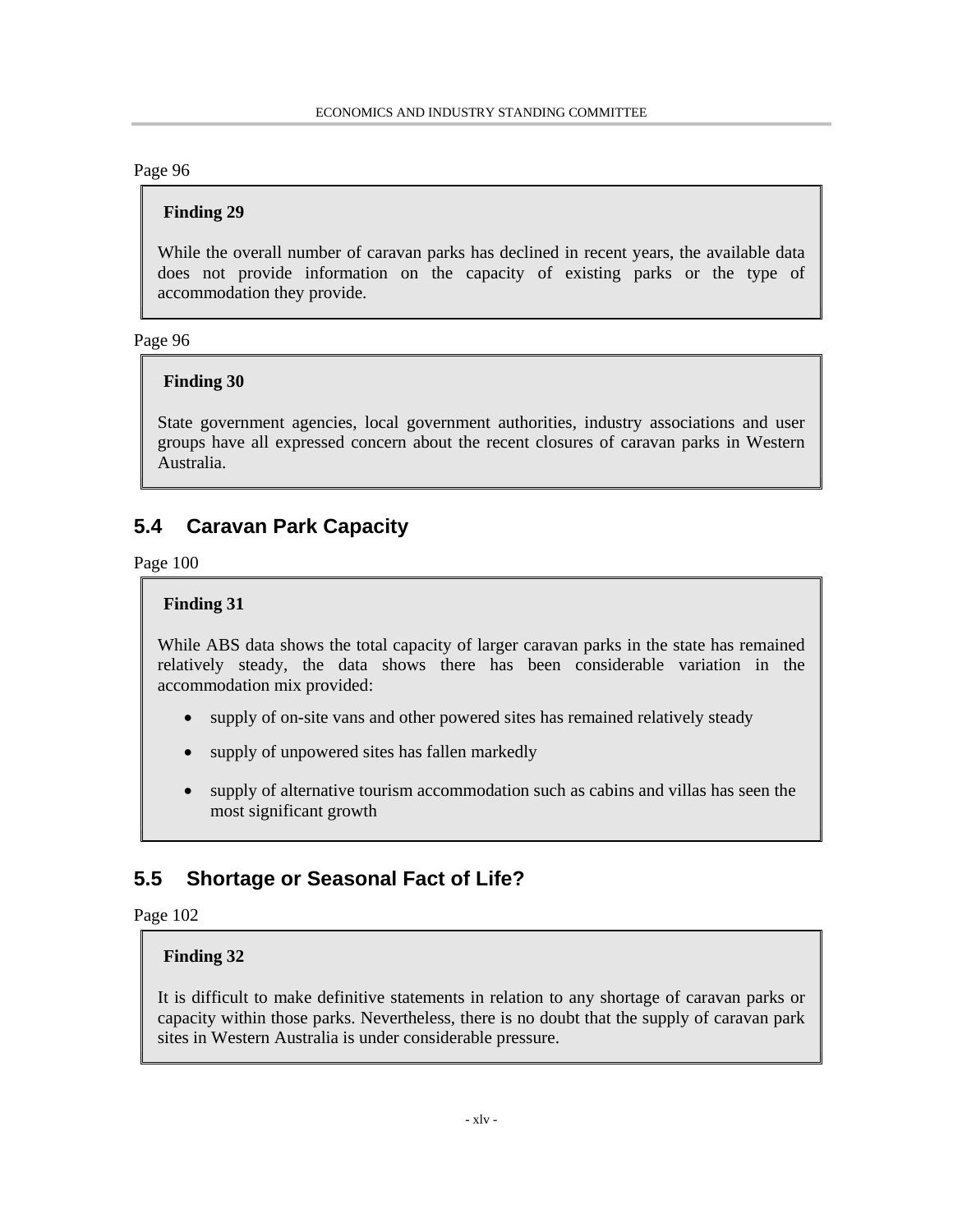### **Finding 33**

The demand and availability of caravan and camping sites depends largely upon geographical and seasonal factors.

Page 102

### **Finding 34**

Given the increase in demand for nature-based camping, future supply must cater to this trend.

## **5.6 SUPPLY OF CAMPING GROUNDS**

Page 107

## **Finding 35**

The provision of camping and caravanning facilities has become a focus for a number of pastoral leaseholders, especially along the coast.

Page 107

## **Finding 36**

Pastoral leases constitute a major source of supply of nature-based camping grounds. This supply has been overlooked in some data collection.

Page 107

### **Finding 37**

The loss of nature-based camping sites on pastoral leases would constitute a major setback to tourism in Western Australia.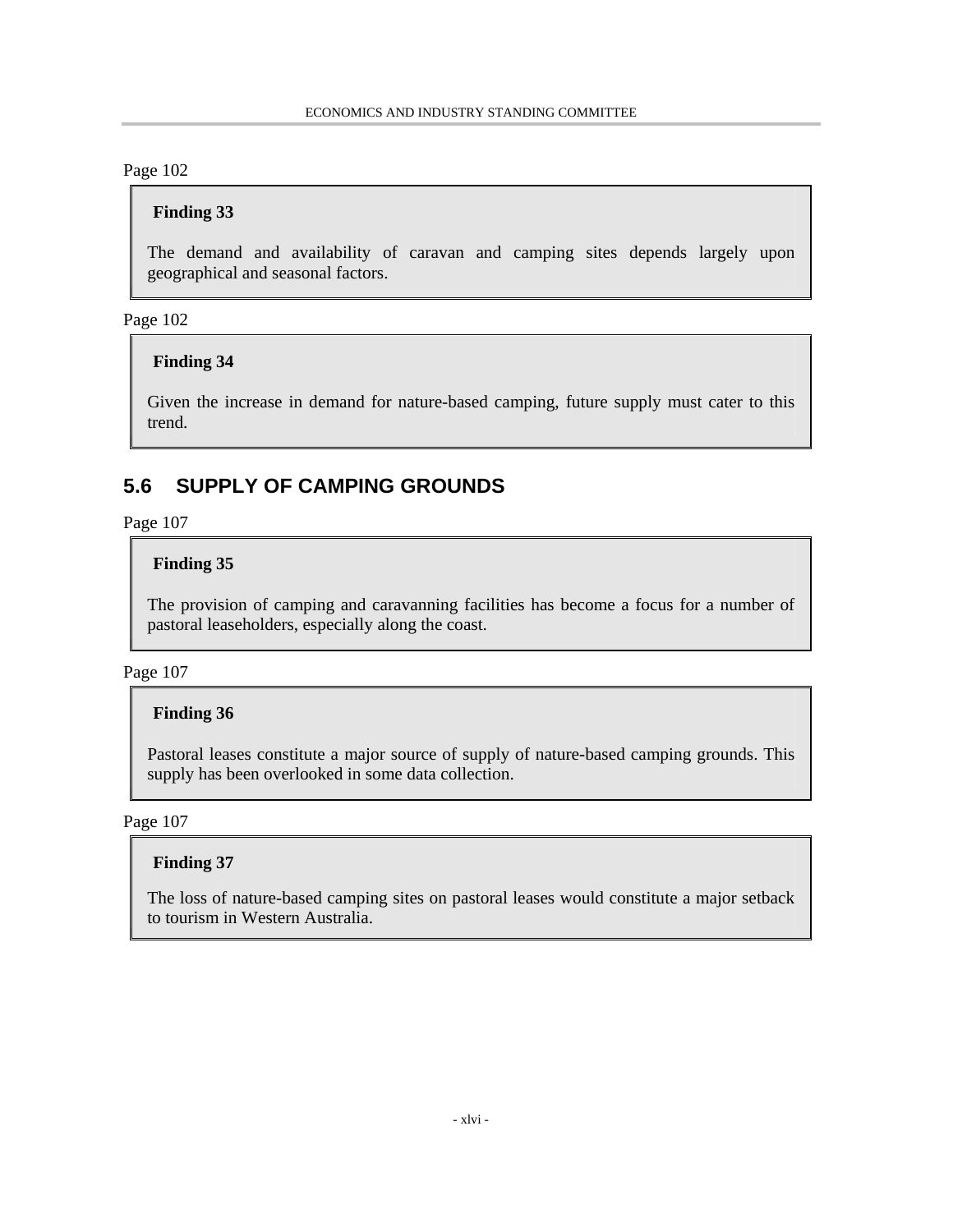### **Finding 38**

The further development of nature-based camping on pastoral leases would not only meet increasing demand from a particular market segment, but also expand the capacity of caravanning and camping overall.

Page 108

### **Finding 39**

Pastoral leases visited by the Committee were found to be well managed and to sustainably cater for a large number of visitors, some of whom regularly travel from other states.

Page 111

## **Finding 40**

The Ningaloo coast offers considerable potential to expand opportunities for a nature-based tourism experience in Western Australia.

### Page 115

### **Finding 41**

Pastoralists, when provided where necessary with the appropriate training in conservation land management practices, are well placed to sustainably manage caravan and camping grounds on their pastoral leases.

#### Page 115

### **Finding 42**

Some pastoral leaseholders are providing highly valued and sustainably managed naturebased camping facilities.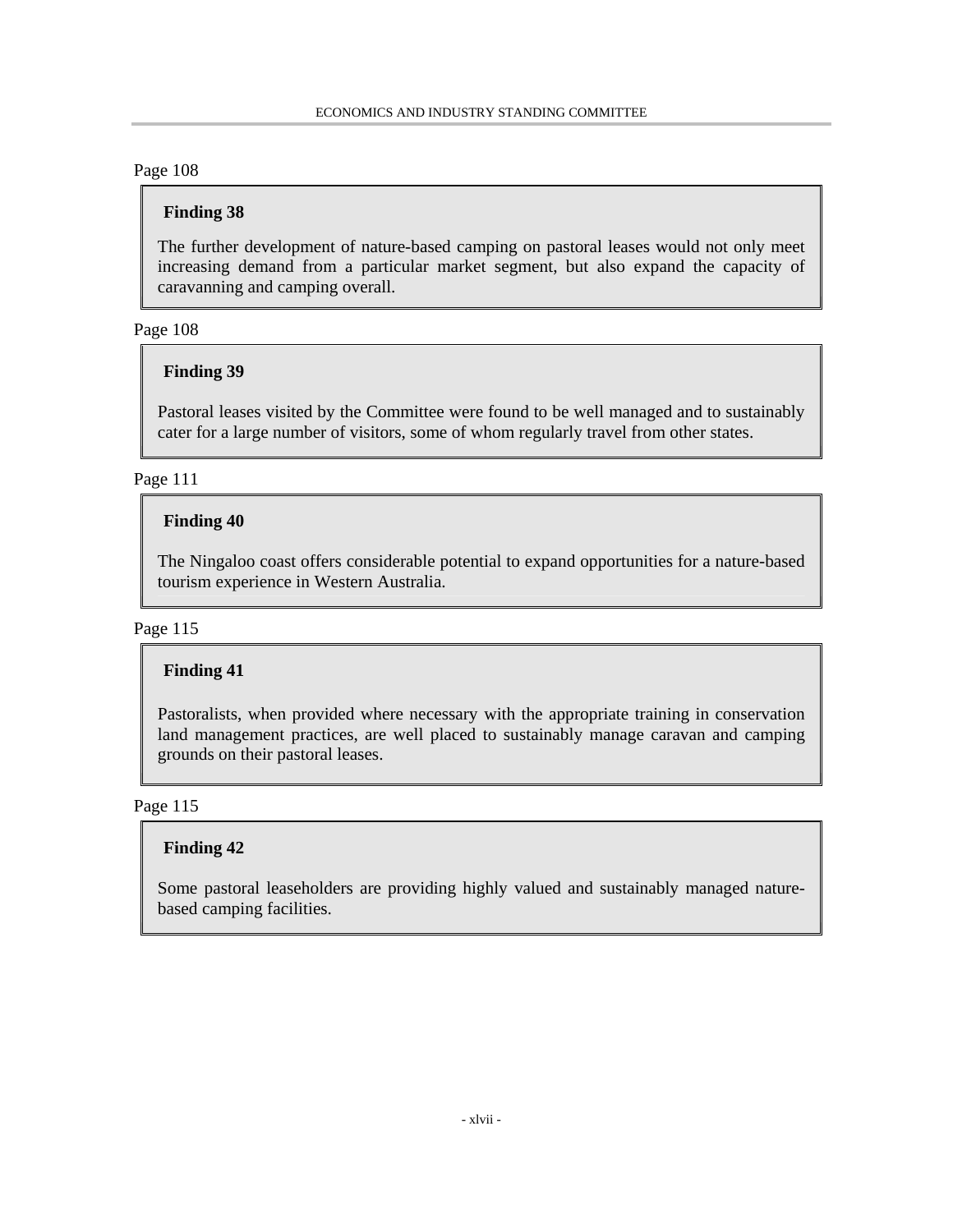## **5.7 SUPPLY OF REST AREAS - ROADSIDE REST STOPS AND FACILITIES**

### Page 119

## **Finding 43**

There is a need for a comprehensive resource for travellers showing the location of all roadside stopping places in Western Australia and the facilities they provide.

Page 123

### **Finding 44**

Main Roads Western Australia provides a considerable number of rest areas in Western Australia, many at considerable cost.

### Page 123

## **Finding 45**

In remote areas, due to the distances involved, some of the rest areas may not be serviced as often as is desirable.

### Page 128

### **Finding 46**

There is a need for a readily accessible resource providing the location of publicly available dump points in Western Australia.

### Page 131

### **Finding 47**

The dumping of blackwater waste other than in dump points is frequently occurring in Western Australia.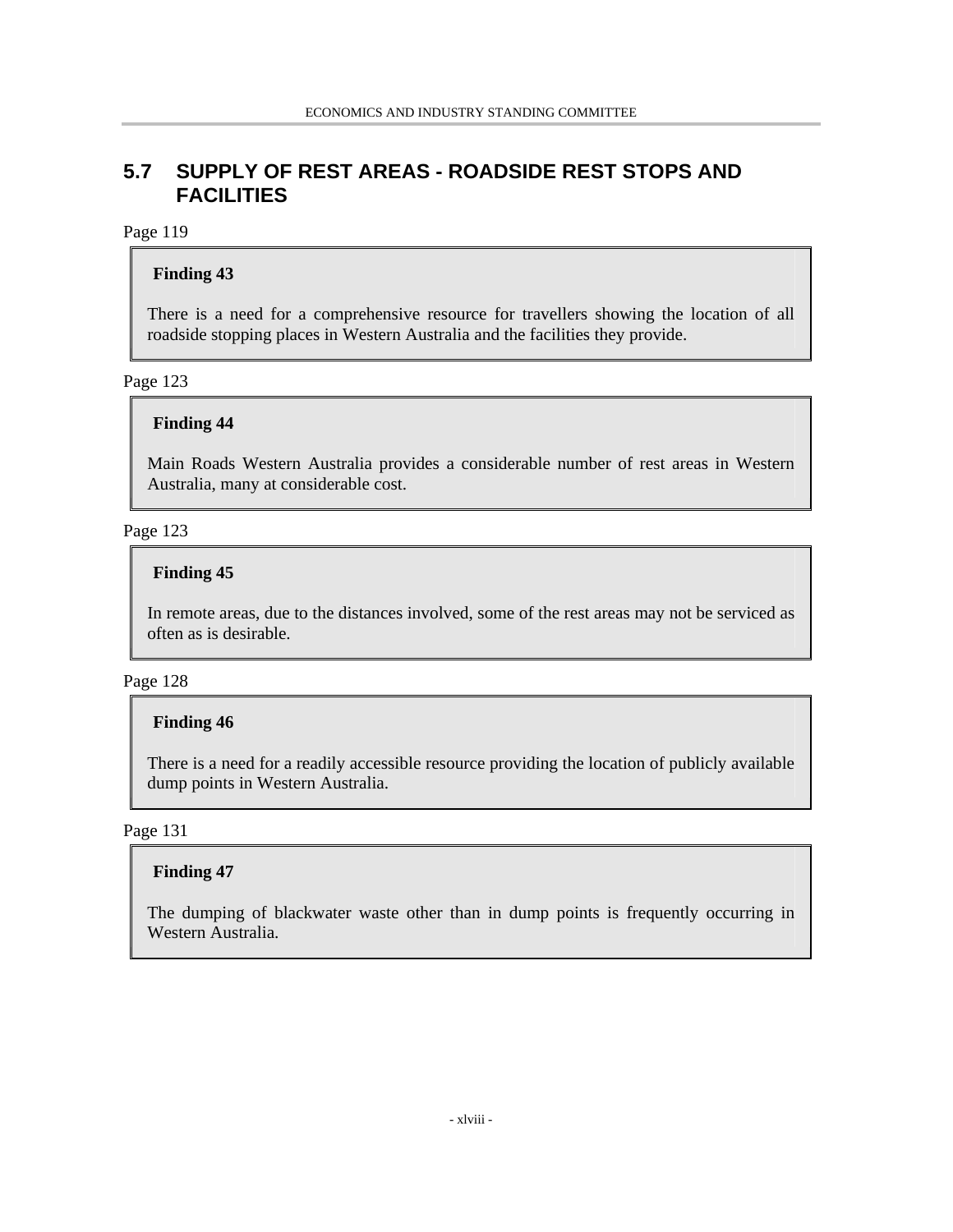### **Finding 48**

Disposal of blackwater waste other than in dump points provided in accordance with regulations shows a total lack of responsibility.

Page 132

### **Finding 49**

Dump points are an essential part of tourism infrastructure.

### Page 133

### **Finding 50**

There is a need for more dump points throughout Western Australia and for a stakeholderinformed dump point strategy for the state.

#### Page 133

### **Finding 51**

No one group or agency has taken responsibility for the provision of dump points.

### Page 133

### **Finding 52**

An information campaign is required to alert self-contained travellers to the need to dump waste responsibly.

### Page 133

### **Finding 53**

There is a cost involved in the installation of dump points, but the environmental hazards associated with illegally dumped waste outweigh this cost.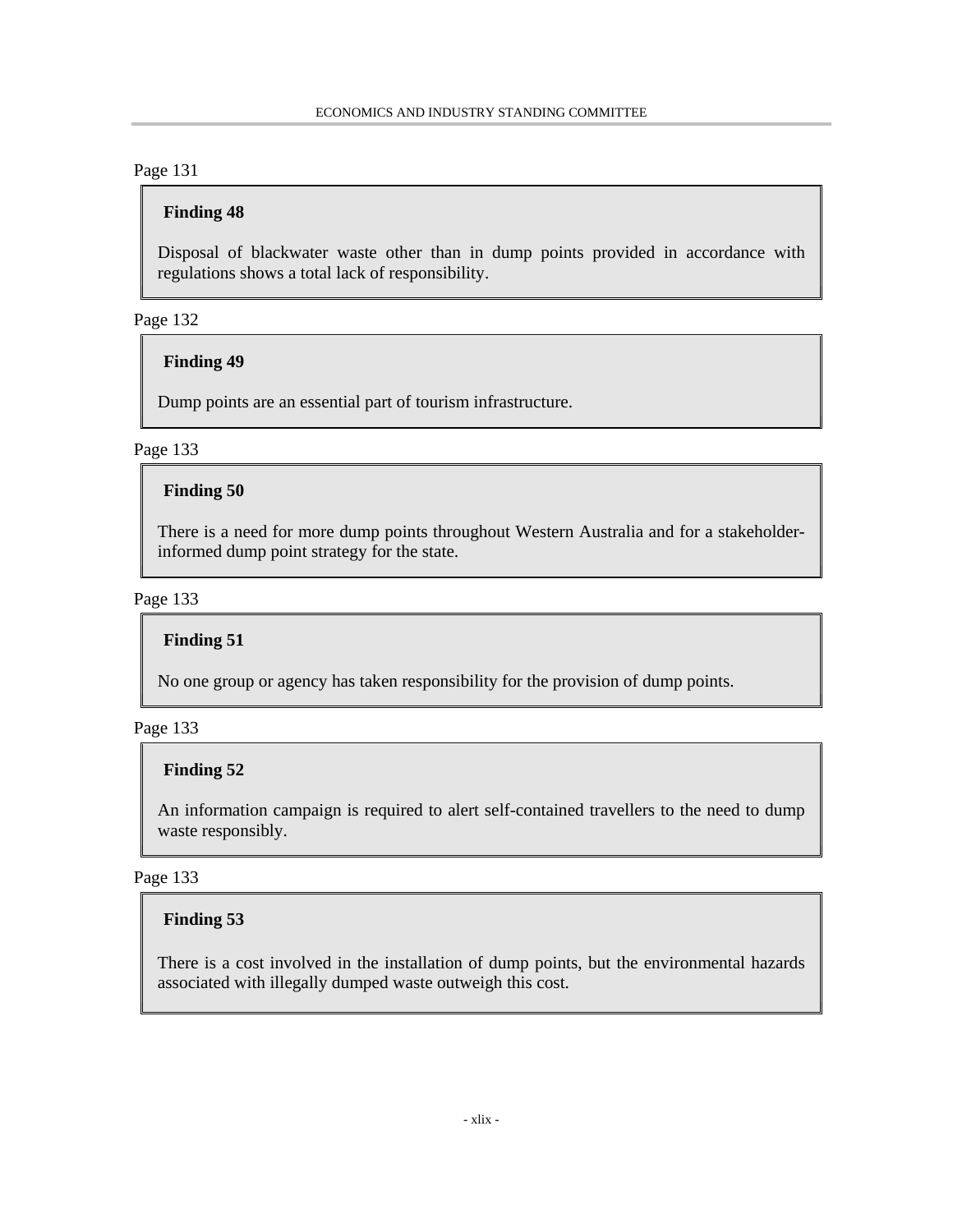## **CHAPTER 6 PRESSURES ON SUPPLY**

## **6.1 Closure of Caravan Parks and Camping Grounds: Higher Value Land Use**

Page 139

### **Finding 54**

Increasing urban development is placing pressure on caravan park and camping ground land that was once on the outskirts of a town or city.

#### Page 139

### **Finding 55**

The prime positioning of many caravan parks along main travel routes or in prime locations makes them attractive for redevelopment.

#### Page 145

#### **Finding 56**

Increases in land values, particularly in coastal areas, means that caravan park and camping ground land has been lost to development for other purposes.

#### Page 145

#### **Finding 57**

The combined pressures of urban development and rising land prices are expected to continue resulting in further caravan park closures.

## **6.2 Factors Impacting Upon the Viability of the Caravan Park and Camping Ground Industry**

Page 149

#### **Finding 58**

Seasonality of demand is a defining characteristic of the caravan park and camping ground industry.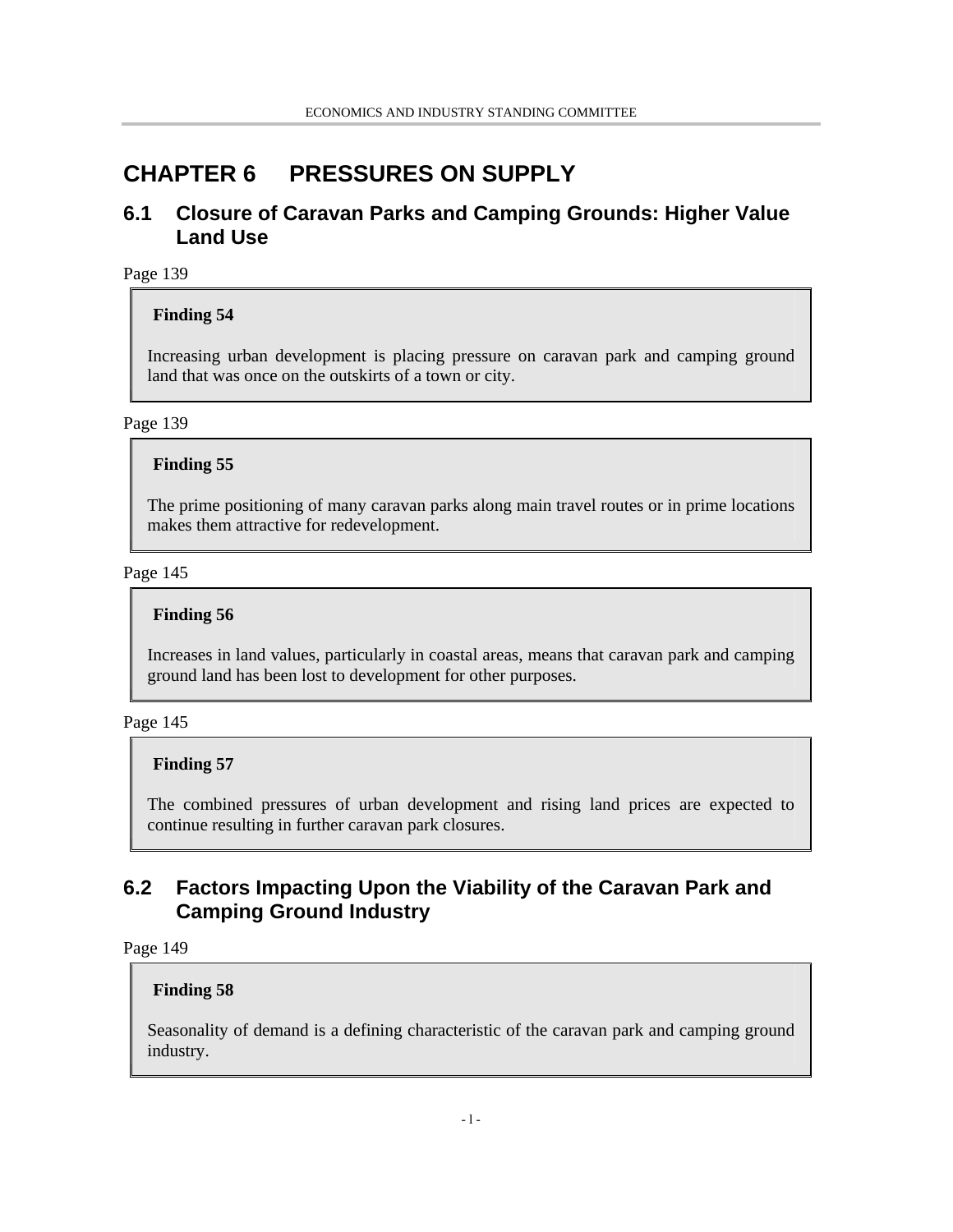### **Finding 59**

While seasonality of demand varies according to region, climate, duration and time of year, it necessarily affects the pricing structure and composition of accommodation offered at caravan parks and camping grounds.

#### Page 155

#### **Finding 60**

There appears to be an issue with the supply of electricity to caravan parks in that government policy reveals a social aim of minimising the cost impact on long-term residents while at the same time treating parks like a business.

### Page 155

### **Finding 61**

While caravan park owners pay a commercial rate for all electricity consumed in their parks, they can only charge their long-stay residents the lower residential tariff.

### Page 161

### **Finding 62**

Rising water and electricity costs are eroding the viability of some caravan parks.

#### Page 172

### **Finding 63**

Rising land values have effectively negated the value of the 50% land tax concession to caravan park operators.

#### Page 172

#### **Finding 64**

Land tax charges based on best use value of the land provide further incentive to caravan park operators to redevelop their land, thus further reducing the supply of caravan parks and/or sites.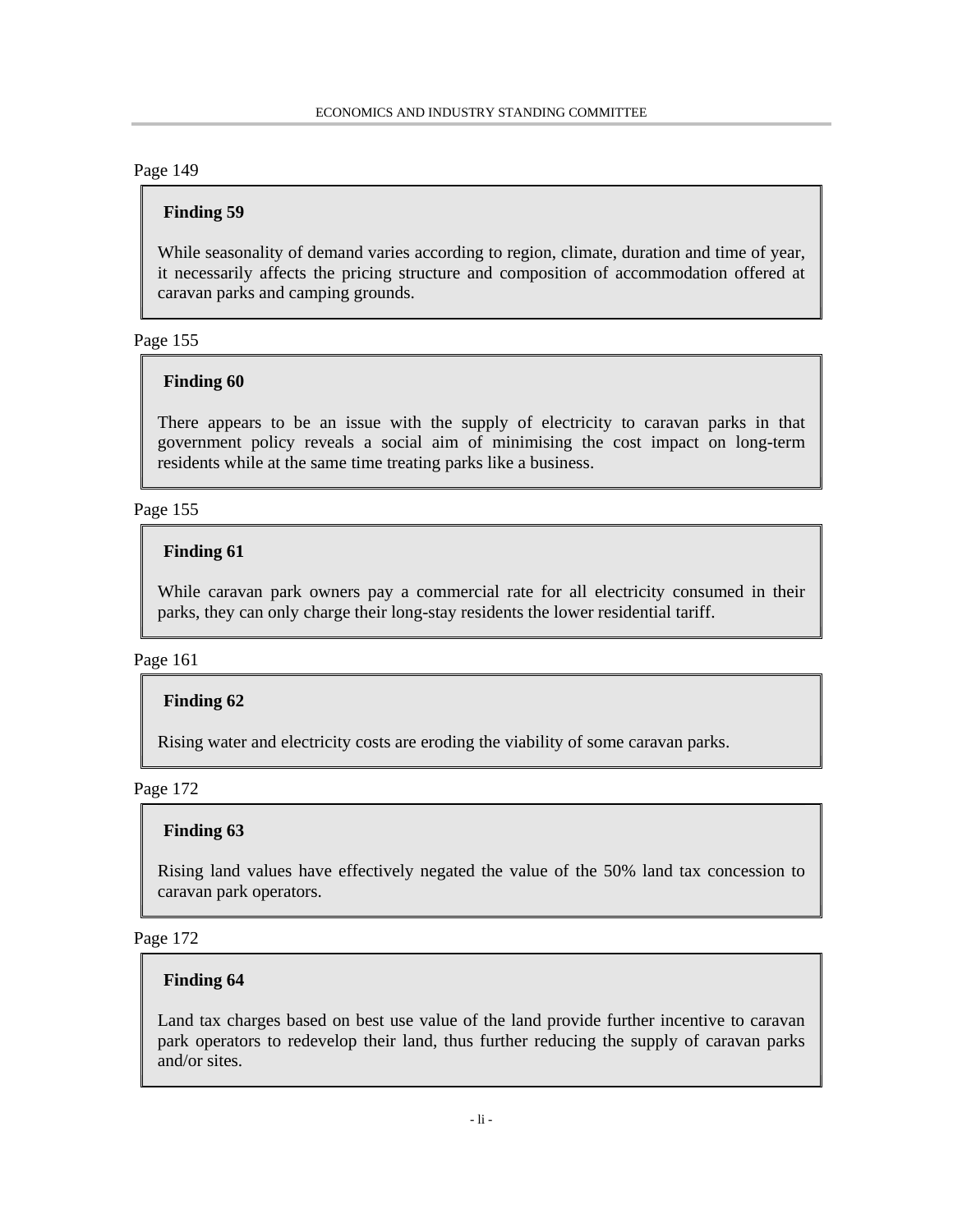### **Finding 65**

The absorbing of increasing operating costs by caravan park owner/operators reduces the profitability of caravan parks and, in turn, makes other redevelopment options more attractive.

### Page 175

## **Finding 66**

Increasing operating costs of caravan parks are leading caravan park owner/operators to develop higher yielding tourism accommodation. Therefore, controlling operating costs in the caravan park industry is paramount to retaining the supply of caravan parks.

### Page 178

### **Finding 67**

Aging infrastructure and a lack of investment in the upgrading and refurbishment of caravan parks are major problems confronting the caravan park industry.

### Page 178

## **Finding 68**

The high cost associated with caravan park refurbishment increases the likelihood of further redevelopment of caravan park land for alternative uses.

Page 178

### **Finding 69**

The poor state of some caravan parks is possibly a reflection of the owner's intention in relation to the land, that is, to keep it for its speculative value rather than its current use as an operating caravan park.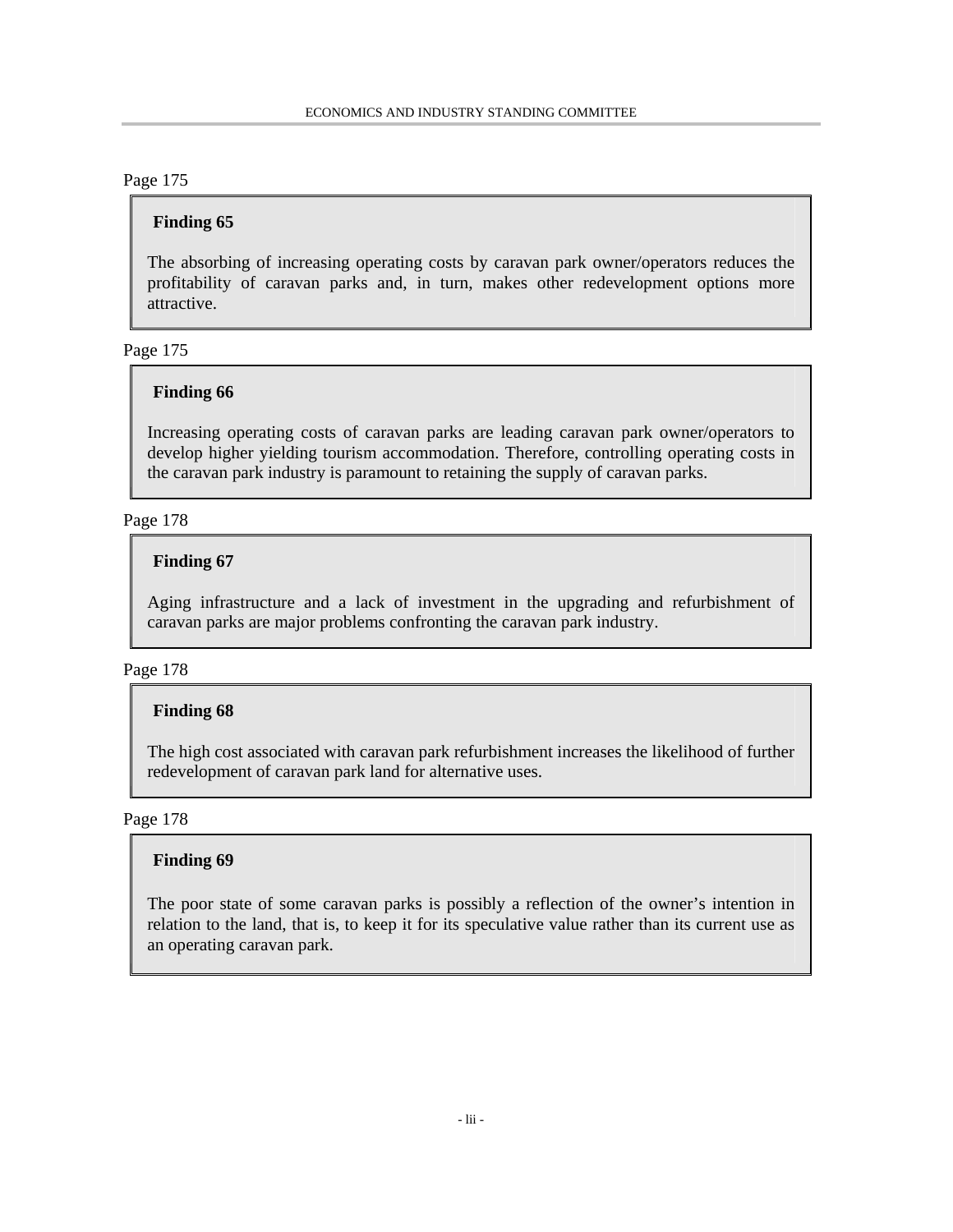## **6.3 Provision of Alternative Tourist Accommodation**

### Page 182

## **Finding 70**

Many caravan parks are diversifying the types of accommodation provided by building higher end accommodation on traditional caravan and camping sites either by converting a proportion of sites or redeveloping the entire park into higher yielding, more up-market types of tourism accommodation such as resorts.

Page 182

### **Finding 71**

Caravan park operators decide to develop higher yielding accommodation for a number of reasons, including:

- a shift in demand for higher value tourist accommodation
- rising land values
- decreasing profitability of traditional caravan parks
- the impact of the *Caravan Parks and Camping Ground Act 1995* (WA) which formalised the mixed use of caravan parks.

### Page 182

### **Finding 72**

The diversification of caravan parks into higher yielding accommodation results in a decrease in the number of traditional, lower-priced caravanning and camping sites available in caravan parks.

### Page 182

### **Finding 73**

The diversification of caravan parks into higher yielding accommodation risks caravan parks' capacity to provide an affordable family holiday, which means the potential exclusion of the traditional family holidaymaker.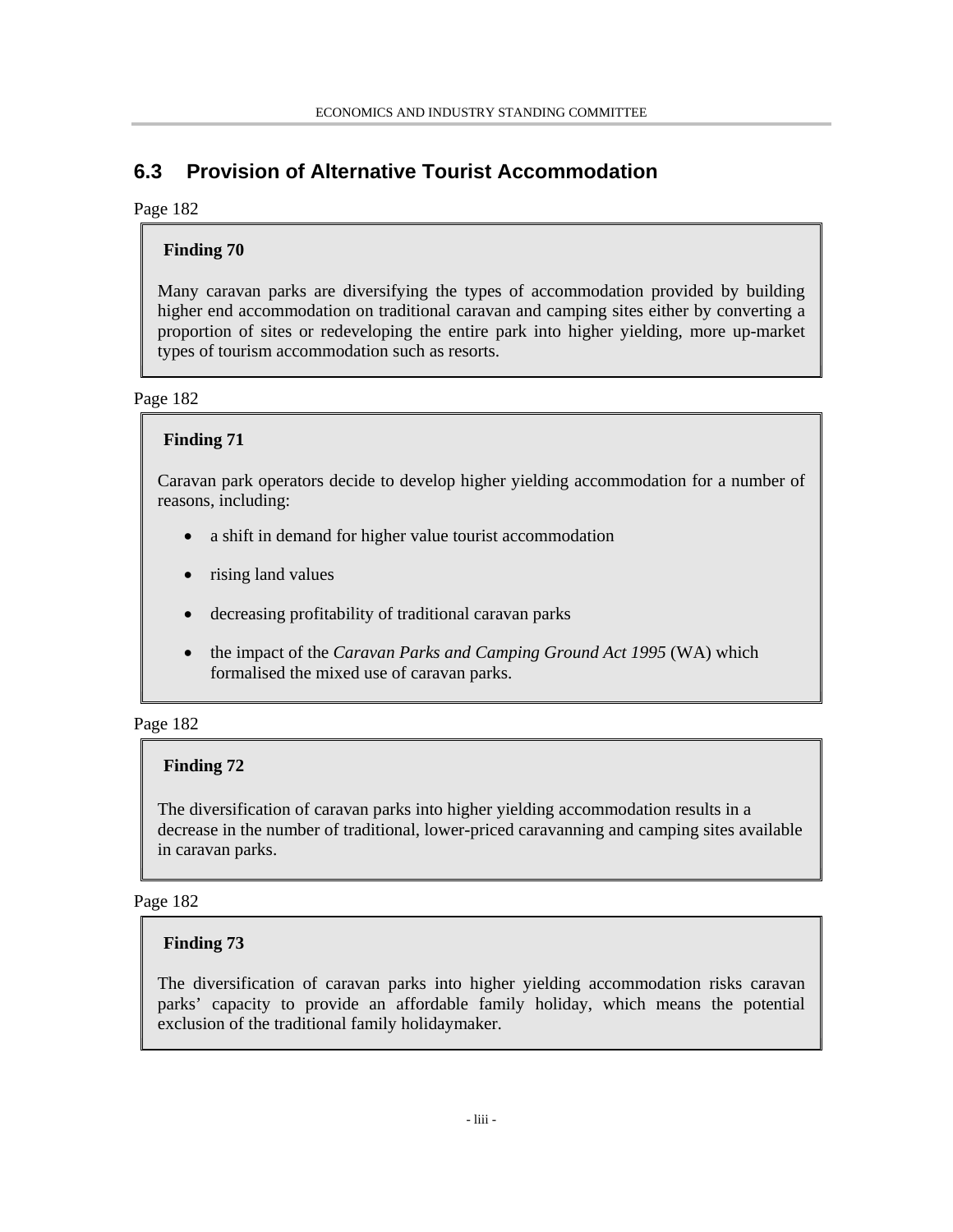## **6.4 Barriers to the Supply of New Parks or Further Development of Existing Parks**

### Page 185

## **Finding 74**

The high costs of establishing a caravan park, together with the long-term nature of the investment, is a significant barrier to the development of new caravan parks.

Page 188

### **Finding 75**

Urban encroachment and increasing land values have the added consequence of increasing the scarcity of land available for the development of new or replacement caravan parks and camping grounds.

### Page 190

## **Finding 76**

Leasehold caravan park operators have little incentive to remain in the industry or to invest in their parks without longer tenure of the land.

### Page 191

### **Finding 77**

Unless the Department of Environment and Conservation allocates portions of its existing estate and/or future estate to caravanning and camping there will be a continuing shortage of caravan and camping sites.

#### Page 191

### **Finding 78**

Land availability for the future provision of caravan and camping grounds in Western Australia, particularly in the South West, Peel and Pilbara Regions, can best be met from government owned land, particularly land held under the jurisdiction of the Department of Environment and Conservation and the Western Australian Planning Commission.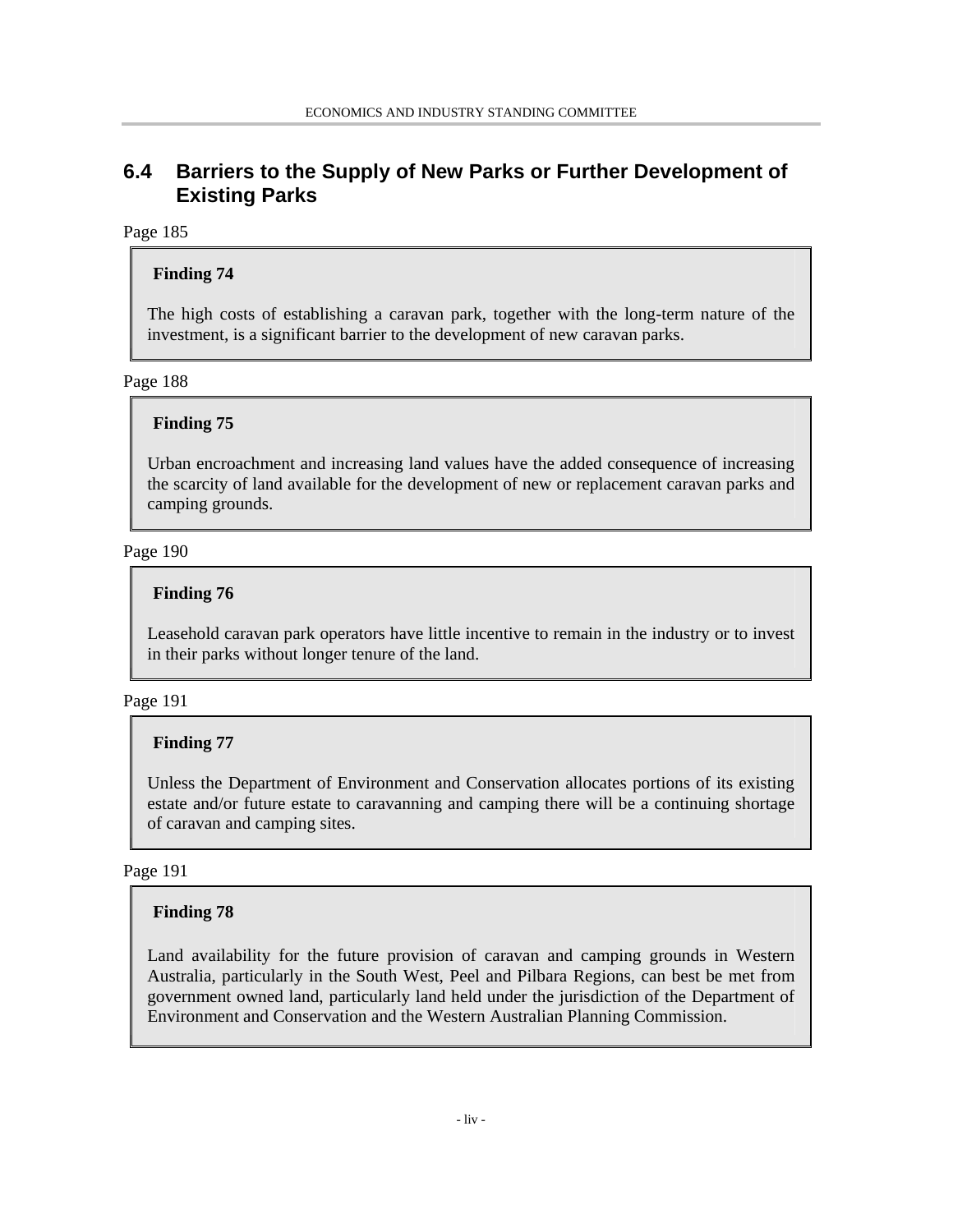# **CHAPTER 7 PLANNING AND DEVELOPMENT**

## **7.3 The Planning and Development Framework**

Page 198

## **Finding 79**

The *State Planning Policy - Land Use Planning for Tourism* is expected to provide guidance on tourism in Western Australia, including land use planning for caravan parks.

Page 198

## **Finding 80**

Drafting of the *State Planning Policy - Land Use Planning for Tourism* has been a lengthy process, largely due to industry concerns.

## **7.4 Implementing the Taskforce Recommendations: Local Tourism Strategies and Zoning Under Town Planning Schemes**

Page 206

### **Finding 81**

Local tourism planning strategies are a useful mechanism to address emerging demand trends at a regional level as they should identify local strategic tourism sites and, thus, ensure the preservation of these sites for tourism use, particularly on the coast.

Page 207

### **Finding 82**

Local Government Authorities will require some guidance from the Departments of Local Government, Planning and Regional Development and Tourism Western Australia when drafting their local tourism planning strategies; however, flexibility is also essential for the tourism component of local planning strategies.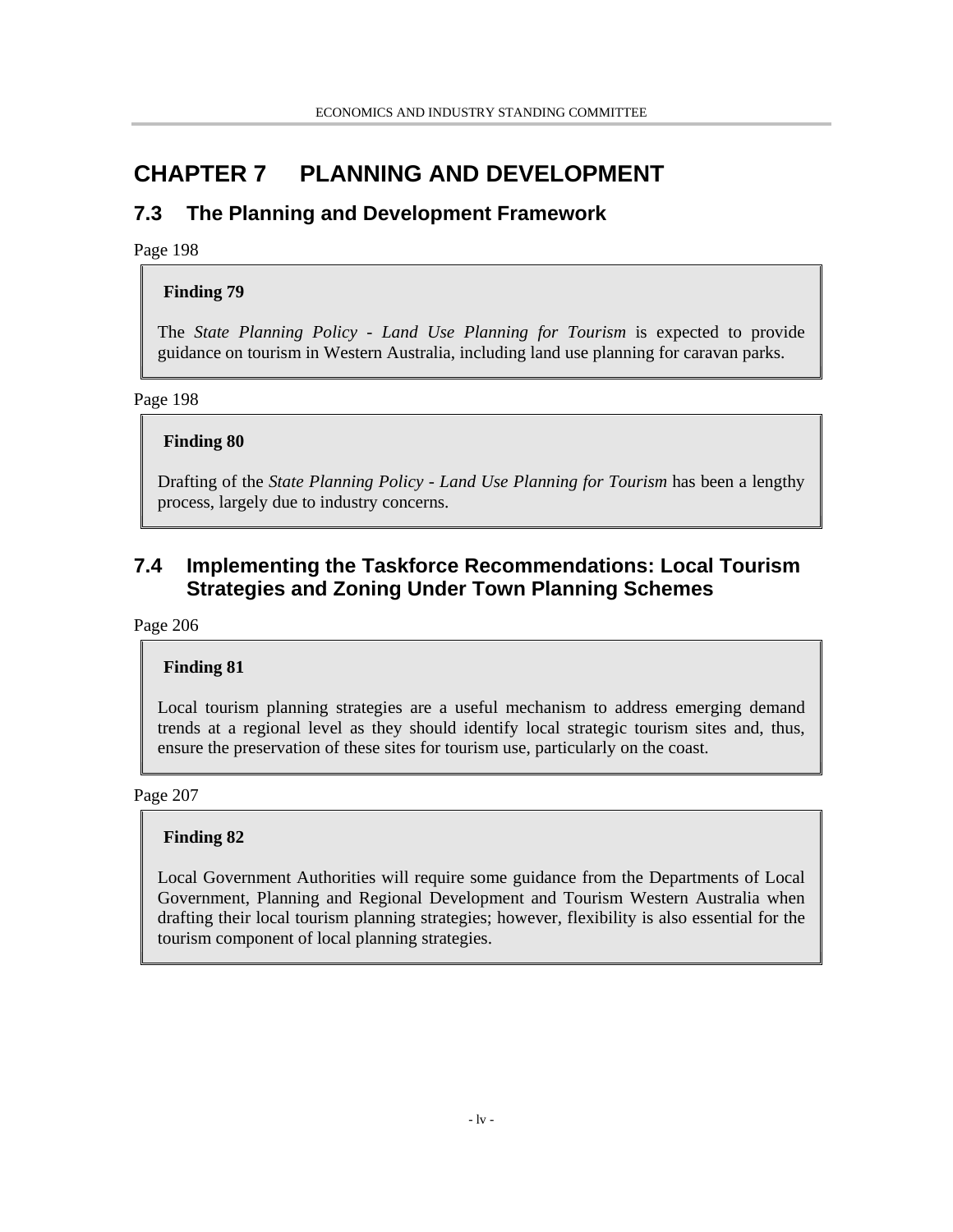### **Finding 83**

The development of local tourism planning strategies, particularly where caravan parks are under threat, is now urgent.

### Page 214

### **Finding 84**

Zoning new caravan parks as 'Caravan Park and Camping Ground' in line with Recommendation 13 of the 2006 *Tourism Planning Taskforce Report* would help to ensure the preservation of caravan and camping sites into the future.

### Page 214

## **Finding 85**

Requiring existing privately owned caravan parks to be re-zoned, without compensation, to a more restrictive land use would unfairly impact upon the viability of these caravan parks.

#### Page 214

### **Finding 86**

Local tourism planning strategies should provide guidance to local government on rezoning and redevelopment applications for caravan parks, taking into account the effect that any change would have upon supply. This may also require amendment to existing planning legislation.

### Page 216

### **Finding 87**

A 'one size fits all' regulatory regime would not be appropriate in Western Australia due to the extreme variations in the market in some parts of the state.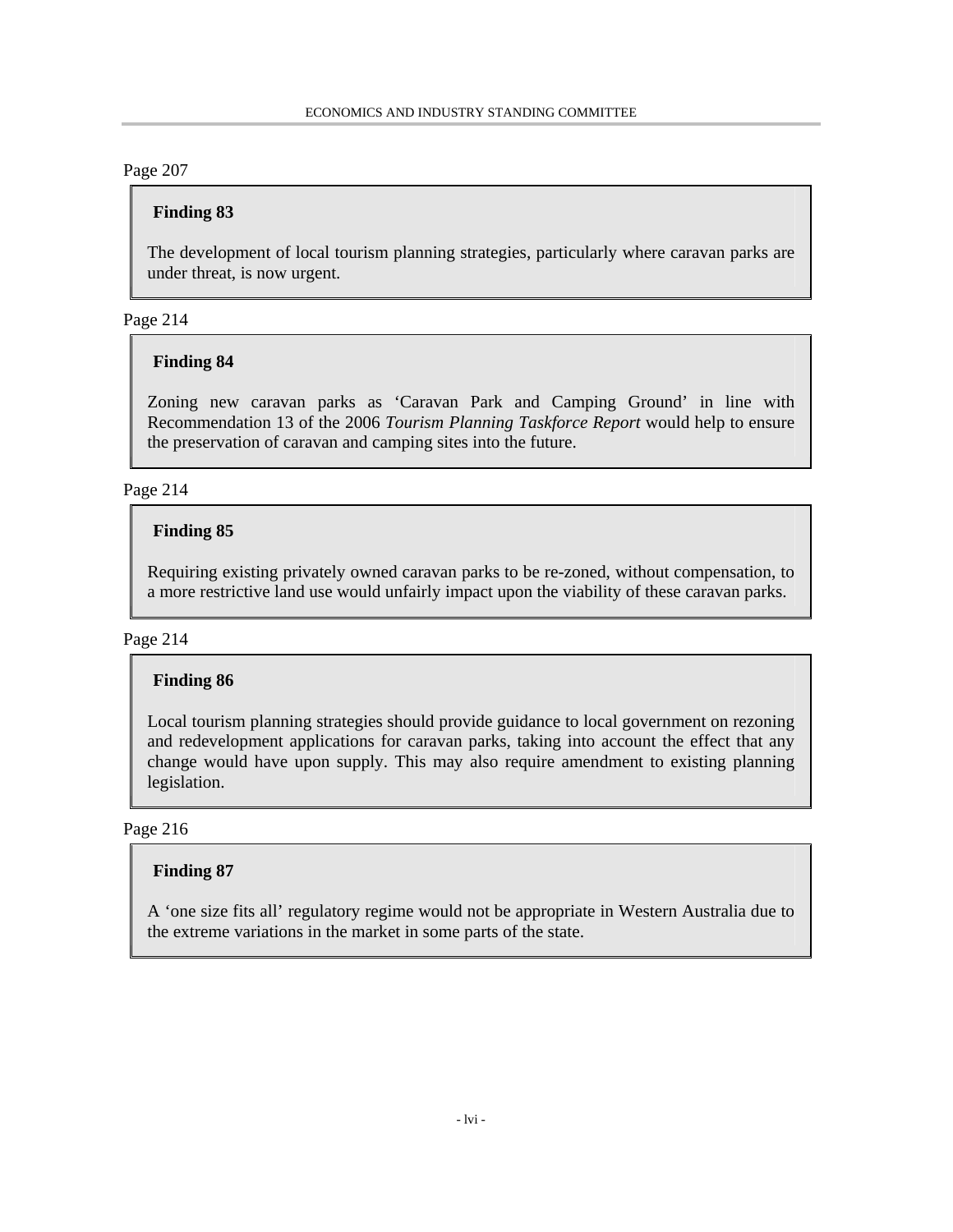## **7.5 The 'Permanent' Occupation of Caravan Parks: Planning and Development Issues**

### Page 218

### **Finding 88**

The long-stay occupation of caravan parks has not been consistently addressed within the state planning framework.

Page 222

### **Finding 89**

The mix of long- and short-stay sites within caravan parks is best determined at a local level via a Local Government Authority's local tourism planning strategy.

### Page 222

### **Finding 90**

Caravan parks in strategic tourism locations should have the majority of sites reserved for tourism purposes, the number of which is determined under the local tourism planning strategy.

### Page 227

### **Finding 91**

The *Caravan Parks and Camping Grounds Act 1995* (WA) has a wider application than originally intended due to the fact that it now applies to wholly residential enclaves known commonly as 'lifestyle villages' that contain no caravan or camp sites.

### Page 228

### **Finding 92**

Currently there is a large degree of inconsistency in the application of state and local planning legislation and policy to the development of residential parks.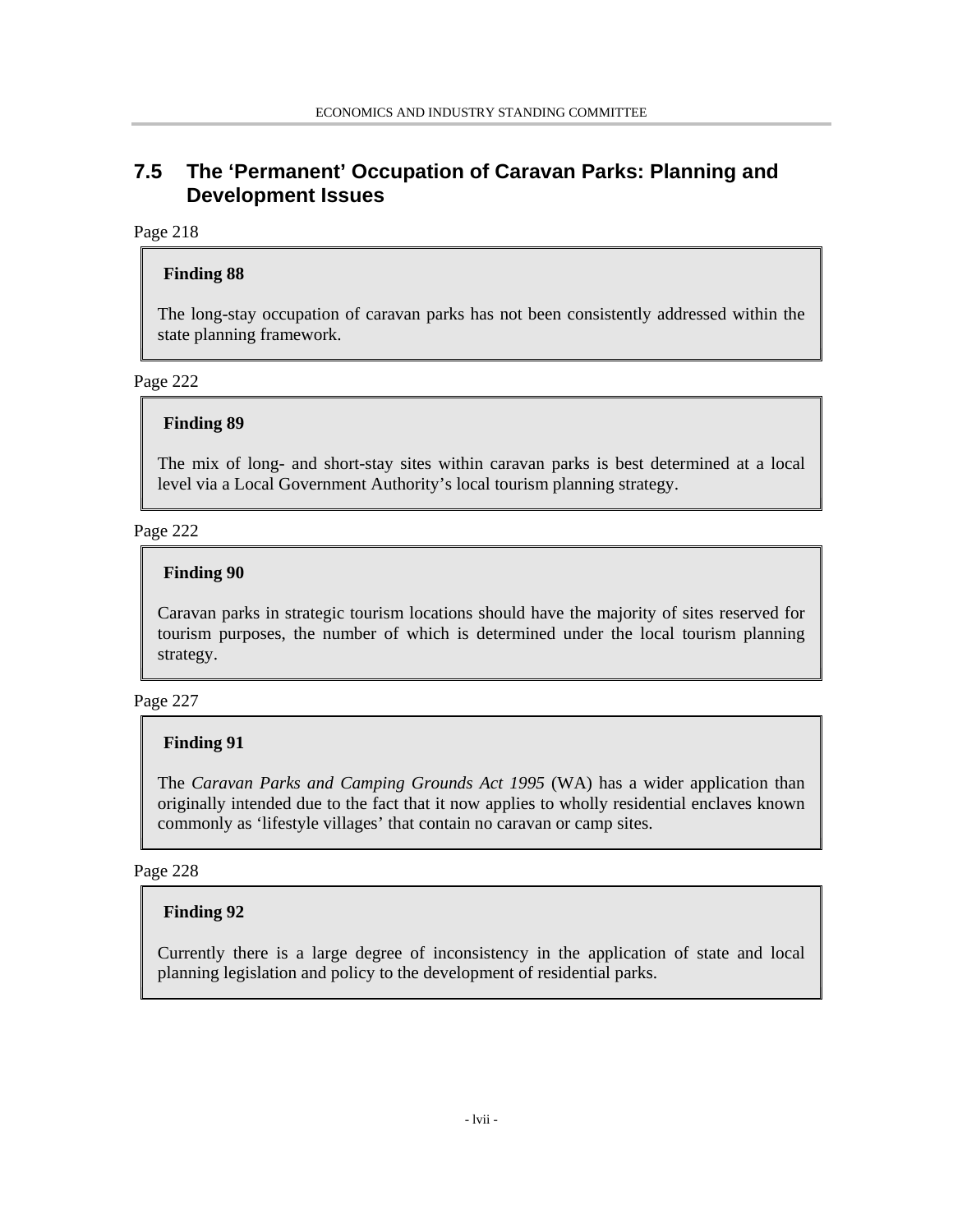### **Finding 93**

Residential parks developed as 'lifestyle villages' are a satisfactory mechanism to address housing need for a particular identified market segment and, thus, alleviate some of the pressure on the current supply of caravan parks.

### Page 228

## **Finding 94**

In order to provide an affordable housing option without encroaching upon existing caravan parks, 'lifestyle villages' must be allowed to develop on land other than that zoned urban.

### Page 228

## **Finding 95**

The *Caravan Parks and Camping Grounds Act 1995* (WA) does not adequately regulate those residential parks that are modelled as 'lifestyle villages'.

## **7.6 Building Approval and Regulation**

Page 235

### **Finding 96**

The regulation of building standards and compliance in caravan parks currently provided for under the *Caravan Parks and Camping Grounds Act 1995* (WA) is complex, unclear and, in some cases, unworkable.

#### Page 235

### **Finding 97**

Implementation of the Building Bill as proposed by Building Industry Development is expected to address the inconsistencies and other problems currently inherent in the *Caravan Parks and Camping Grounds Act 1995* (WA) in relation to building standards in caravan parks.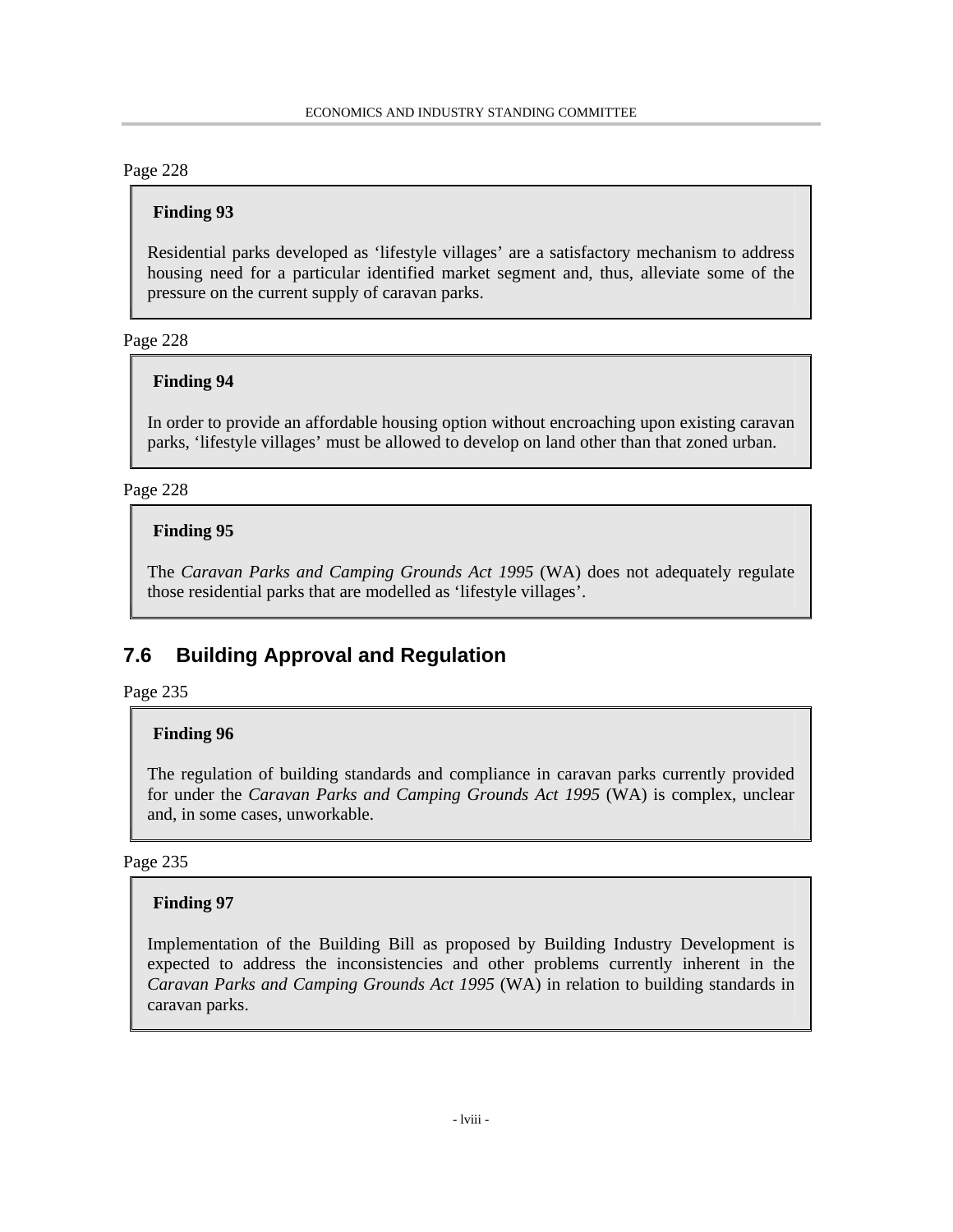## **7.7 Strata Titling of Caravan Parks**

Page 239

### **Finding 98**

There may be a role for strata titling in caravan parks.

## **7.8 Planning Barriers to New Caravan Park Developments**

Page 243

## **Finding 99**

A more flexible application of the State Coastal Planning Policy, together with a more riskbased approach to coastal planning for caravan parks, would remove some of the barriers to improving supply.

### Page 246

### **Finding 100**

The planning approvals process for the development of new caravan parks is far too complicated and lengthy.

# **CHAPTER 8 DUAL USE OF CARAVAN PARKS: TOURISM AND RESIDENTIAL USES**

## **8.1 Introduction**

Page 250

## **Finding 101**

While caravan parks have traditionally catered for tourists and holidaymakers, they are also widely recognised as providing a legitimate form of residential accommodation.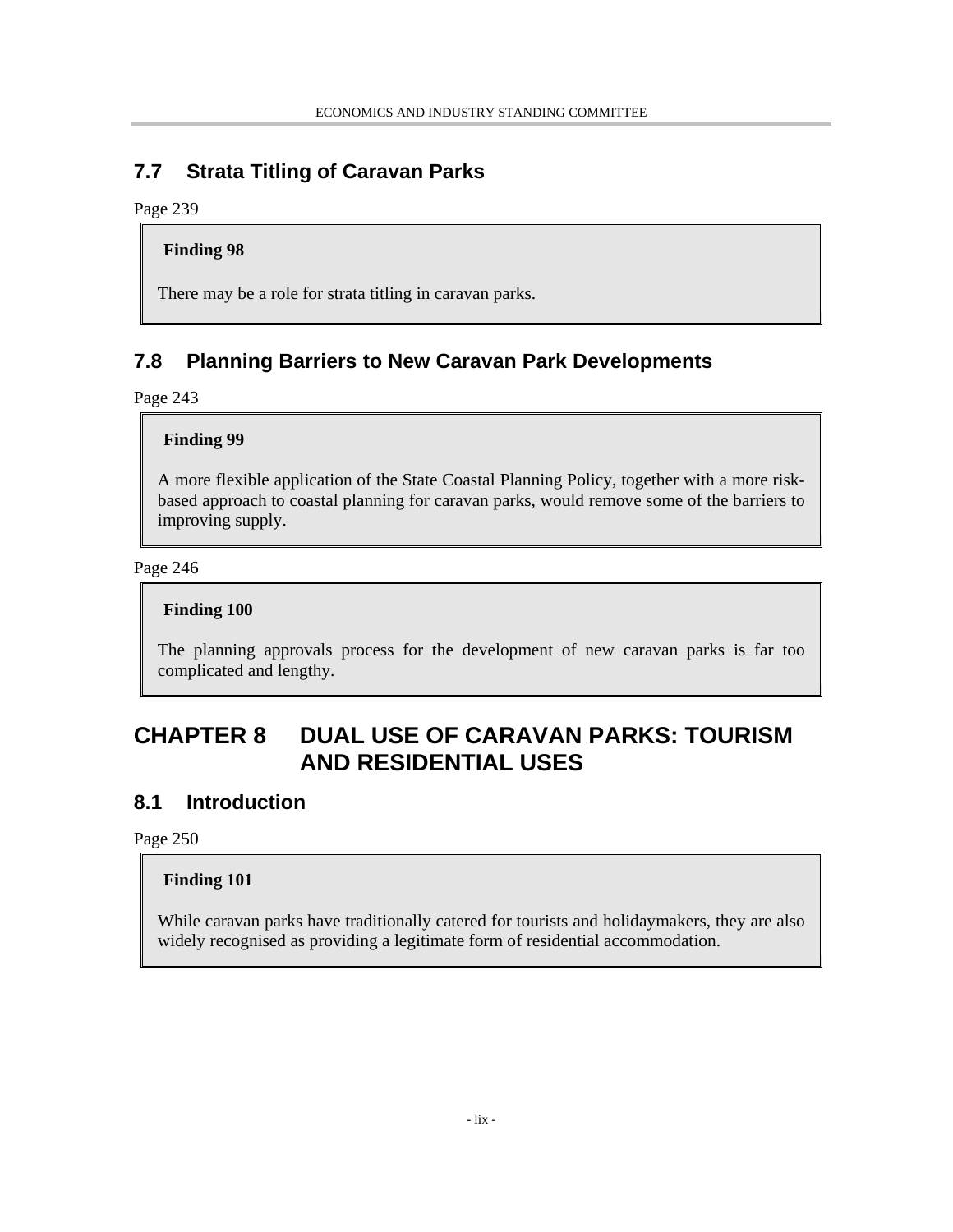### **Finding 102**

The term 'permanent resident' of a caravan park simply means that at the present time the park is that person's principle place of residence.

Page 250

### **Finding 103**

The term 'permanent resident' incorrectly implies a right to permanent occupancy. Therefore, the term 'long-stay tenant' is a more accurate descriptor.

Page 250

### **Finding 104**

The three main types of caravan parks – tourist parks, mixed parks and residential parks – all operate in Western Australia.

## **8.2 Demand Characteristics**

Page 255

### **Finding 105**

While caravan park accommodation is an acceptable, even desirable, form of affordable housing, it is not necessarily appropriate for public, or social, housing.

Page 255

### **Finding 106**

Issues relating to general housing affordability are placing additional pressure upon caravan parks to continue to provide affordable housing.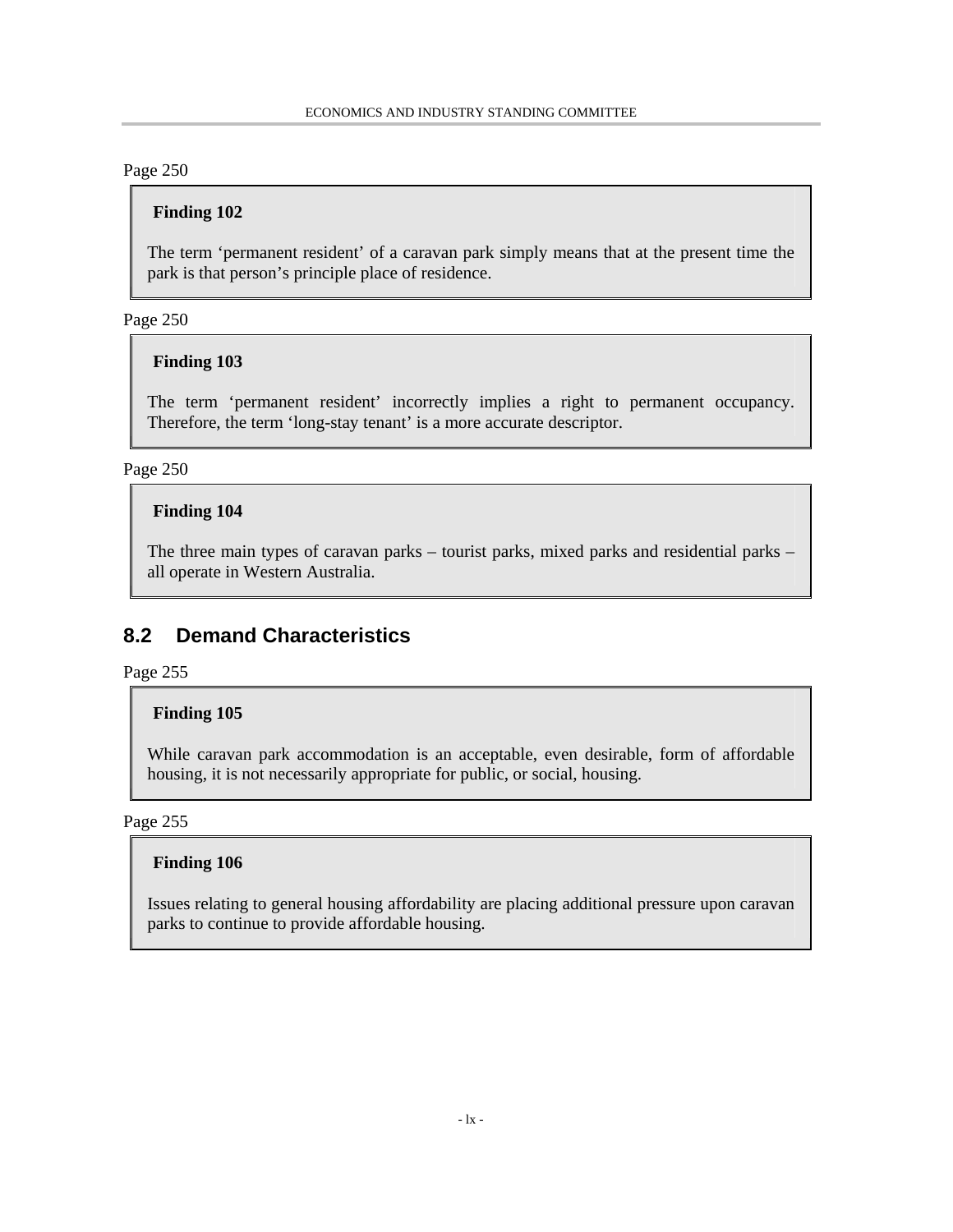## **8.3 Supply of, and Demand for, Short- and Long-Stay Sites**

### Page 268

## **Finding 107**

Long-stay occupancy of caravan parks has grown significantly over the last decade or more, and has consumed an increased proportion of the available sites in caravan parks, particularly in the metropolitan area and the north west.

### Page 268

## **Finding 108**

Long-stay residents are an important, necessary and stable source of income for some caravan parks, and improve park owners' financial return on their investments.

### Page 268

## **Finding 109**

It is difficult, particularly in the north west of the state, for park operators to refuse to allow their parks to be used for worker accommodation.

### Page 268

## **Finding 110**

The growth in long-stay demand is expected to continue and, therefore, put continued pressure on the availability of short-stay sites unless the long-stay demand is met through other means or more parks are developed for tourism.

### Page 271

### **Finding 111**

For many long-stay tenants, living in a caravan park is the preferred lifestyle. Therefore, such tenants will continue to be a long-term feature of many caravan parks.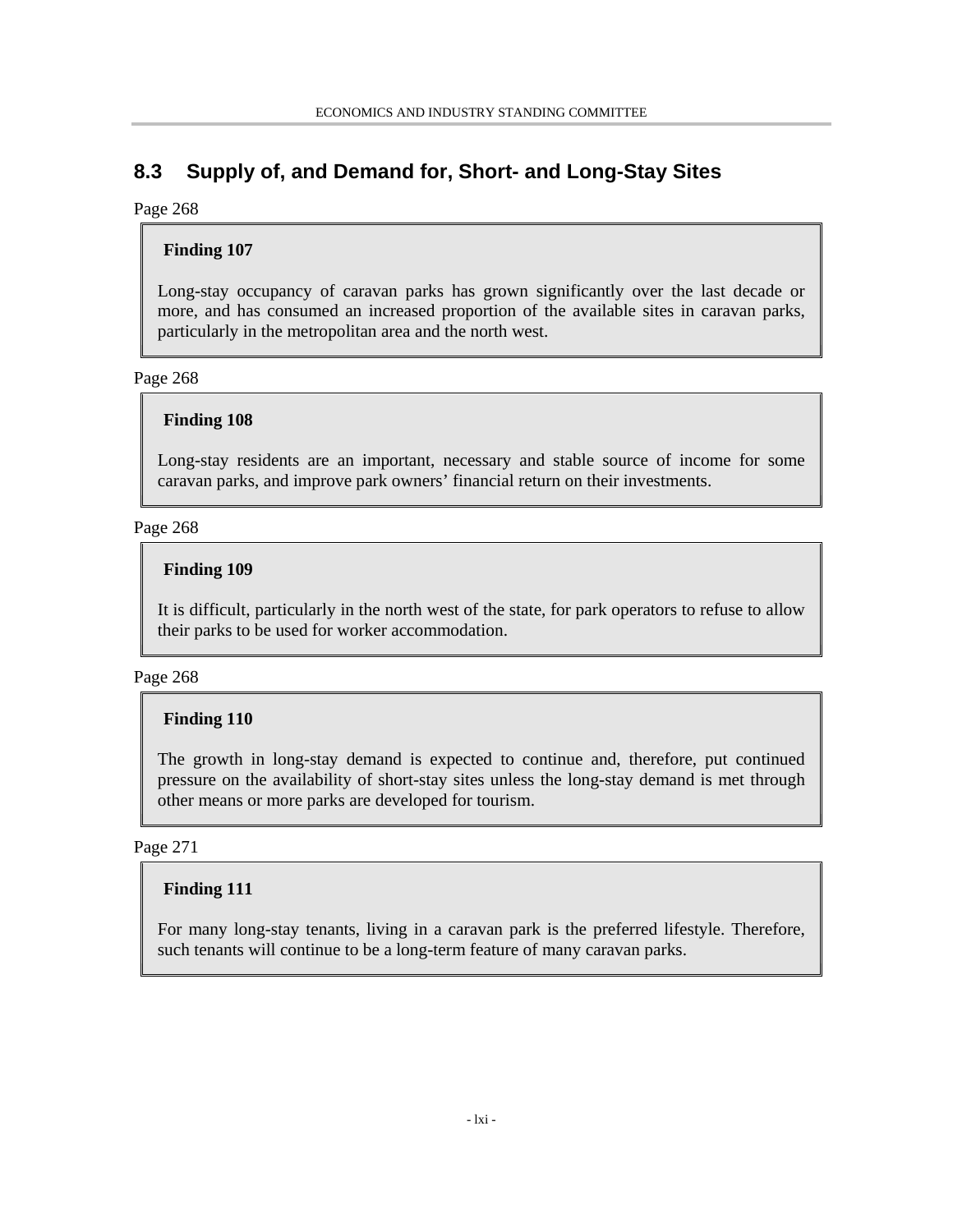### **Finding 112**

Not withstanding Finding 110, there is a need to reduce the demand for long-stay tenants in some caravan parks in strategic tourism locations to ensure adequate supply of short-stay tourism sites.

## **8.4 Other Issues Arising From the Dual Use of Caravan Parks**

Page 285

### **Finding 113**

The redevelopment of caravan parks has created significant dislocation of long-stay residents, which has caused them substantial hardship in many cases.

#### Page 285

### **Finding 114**

In many cases, the decision by residents to buy into a long-term tenancy in a caravan park has been based on:

- expectations that were proved to be unrealistic;
- misconceptions about their ownership rights; and
- perhaps, in some cases, misinformation.

Page 286

### **Finding 115**

It is important that people who purchase park homes and caravans with the intent of living in a caravan park understand that they have not purchased the land, and that the value of their park home or caravan will depreciate over time.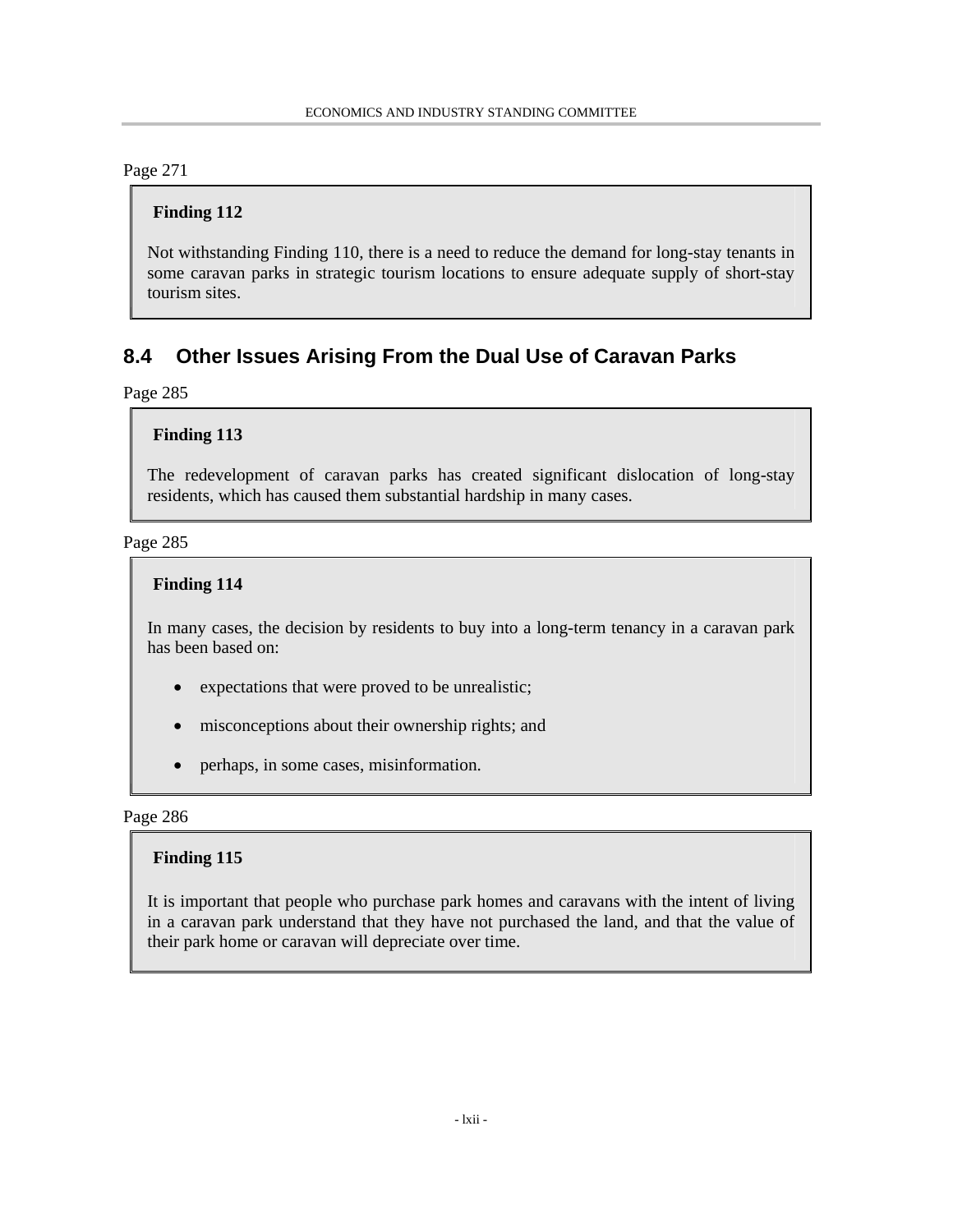### **Finding 116**

It is imperative that people who consider purchasing an on-site van or park home are better informed about their rights and responsibilities as tenants of caravan parks, specifically about their tenure arrangements.

### Page 289

## **Finding 117**

Due to different user expectations and requirements, the use of a caravan park for both residential and tourism accommodation often results in an incompatible mix.

# **CHAPTER 9 THE IMPACT OF THE LEGISLATIVE REGIME**

## **9.3 Review of the Caravan Parks and Camping Grounds Act 1995 (WA)**

Page 294

### **Finding 118**

The statutory review of the *Caravan Park and Camping Ground Act 1995* (WA) has taken too long and is at risk of not adequately addressing the current circumstances facing the industry.

## **9.4 Maintaining a Viable Caravan Park Industry**

Page 296

### **Finding 119**

The definitions contained in the *Caravan Parks and Camping Grounds Act 1995* (WA) and the *Caravan Parks and Camping Grounds Regulations 1997* (WA) are in need of urgent review.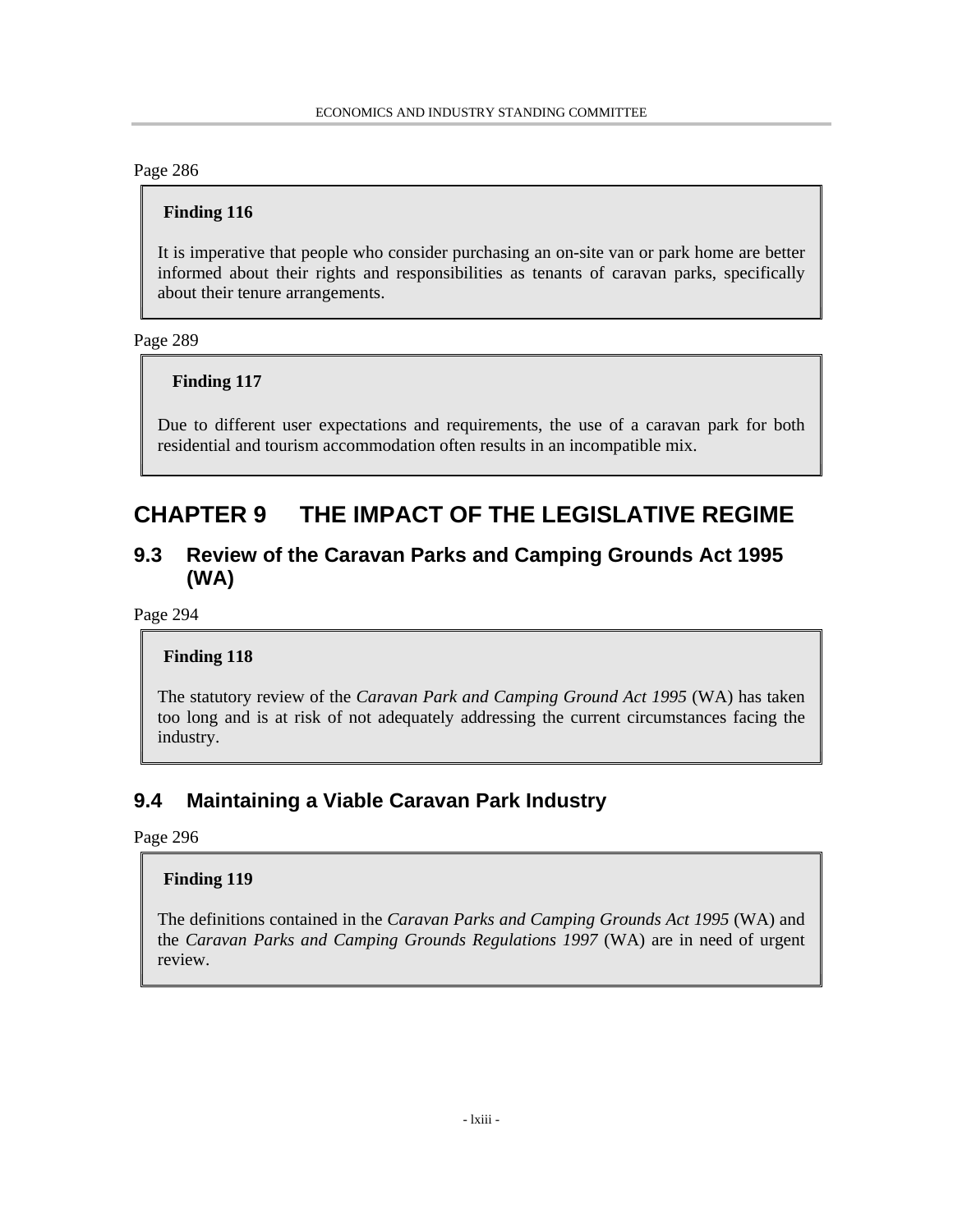### **Finding 120**

Significantly reducing regulation will free up the caravan and camping industry which is struggling with compliance costs and aging infrastructure issues.

Page 306

### **Finding 121**

The Department of Local Government intends to remove the licensing function of caravan parks from local governments.

Page 311

## **Finding 122**

The Department of Local Government is removing regulation 49 from the *Caravan Parks and Camping Grounds Regulations 1997* (WA) as it has been found by the National Competition Policy review to be anti-competitive.

#### Page 311

### **Finding 123**

Regulation 49 of the *Caravan Parks and Camping Grounds Regulations 1997* (WA) hinders the supply of new nature-based parks, and its removal from the regulations will help meet demand for this type of park.

Page 311

### **Finding 124**

The drafting of nature-based park guidelines is expected to provide fairness and consistency in the assessment of development applications and proposals for nature-based parks.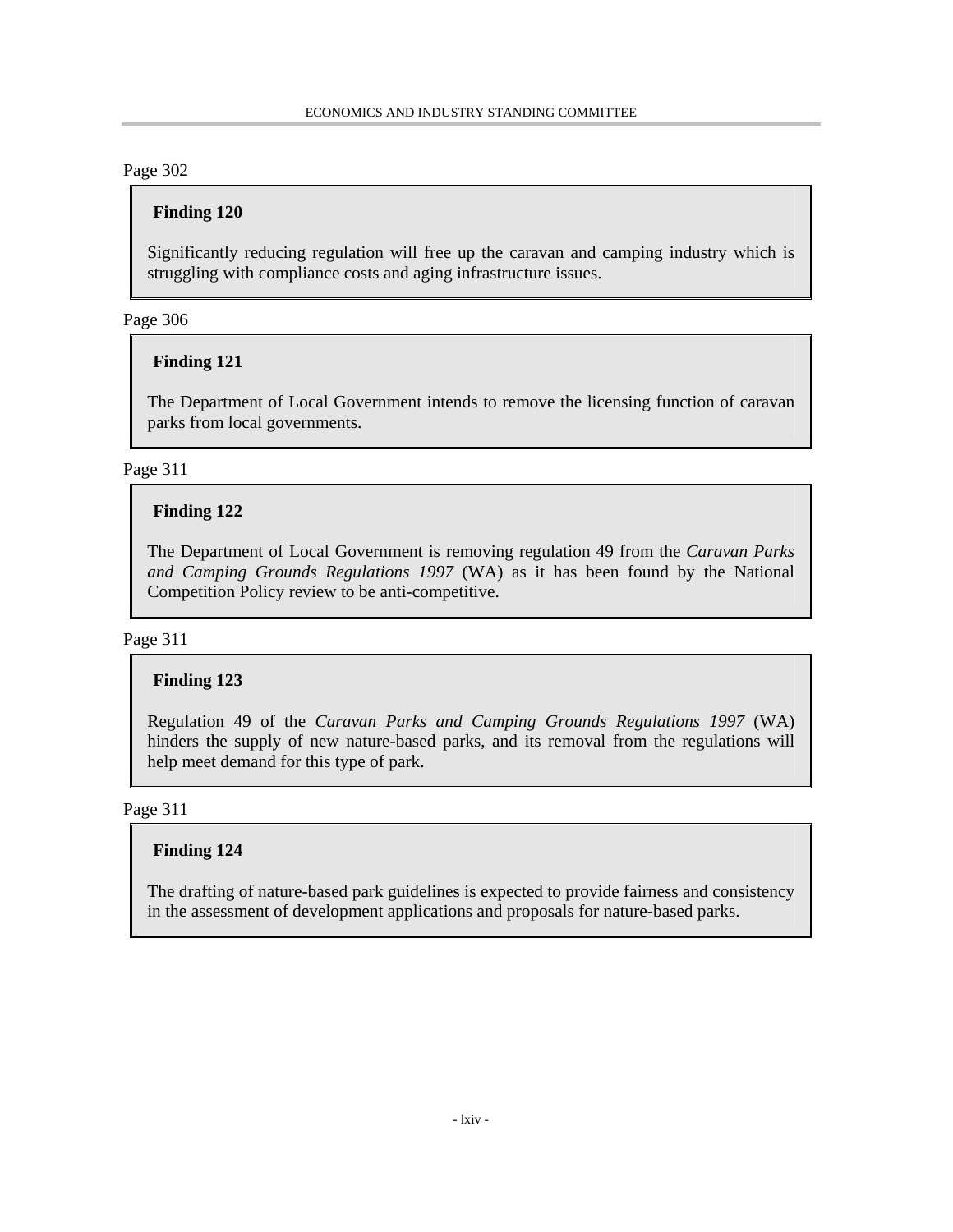### **Finding 125**

Camping should not occur outside roadside rest areas unless there is a specific emergency situation, such as fatigue. Roadside rest areas should be used only for overnight stops and not as camping areas for an extended period of time.

#### Page 320

### **Finding 126**

Allowing 24-hour camping in *all* roadside rest areas, regardless of the facilities provided in those rest areas, will help to manage driver fatigue and address some of the concerns raised in relation to illegal camping on the side of the road.

### Page 320

### **Finding 127**

Local government officers require consistent and detailed guidance as to what constitutes 'camping' and in what situations camping in roadside rest areas or on the side of the road is appropriate and legal.

#### Page 321

### **Finding 128**

Where people can camp is a contentious issue with many arguing that it is overregulated and with many instances of non-conformance apparent.

### Page 321

#### **Finding 129**

Allowing unregulated camping is not advisable due to environmental, health and amenity considerations.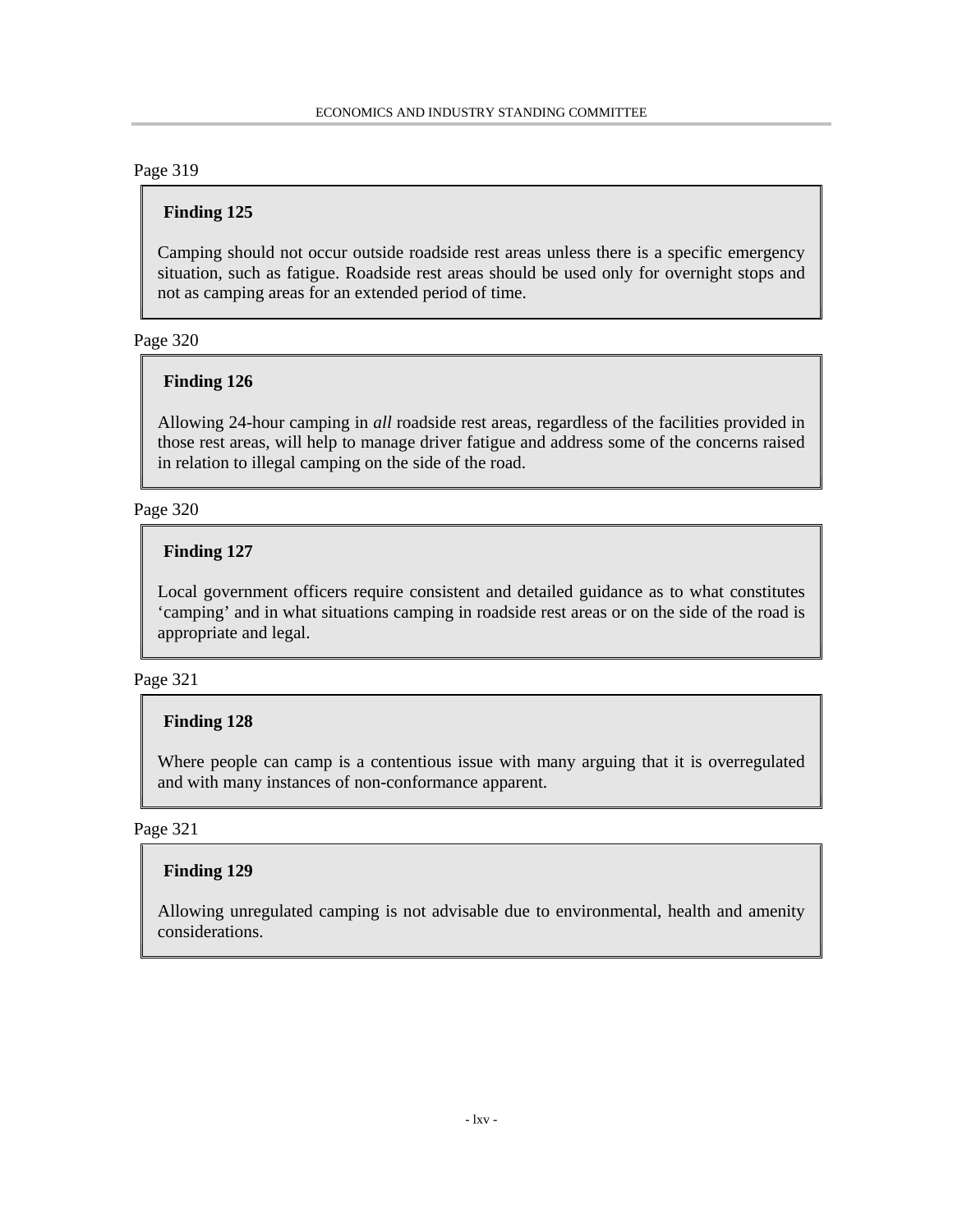## **Finding 130**

At a practical level, in the remote areas of the state it is difficult, if not impossible, to enforce existing regulations relating to where people can camp.

### Page 324

## **Finding 131**

Australian jurisdictions generally discourage lengthy and unwarranted camping in roadside rest areas and on the side of the road because this activity can:

- lead to overcrowding, noise and environmental degradation of the area
- discourage use of rest areas by other motorists for their intended purpose of combating driver fatigue
- adversely impact on the viability of licensed caravan parks/camping grounds that are in close proximity

## **9.5 Protecting the Rights of Operators and Users**

Page 327

## **Finding 132**

The *Residential Parks Long-stay Tenants Act 2006* (WA) has generally not been well received by either caravan park operators or long-stay tenants.

### Page 335

### **Finding 133**

Despite commonly held views, it is not possible to have permanent tenure in a caravan park.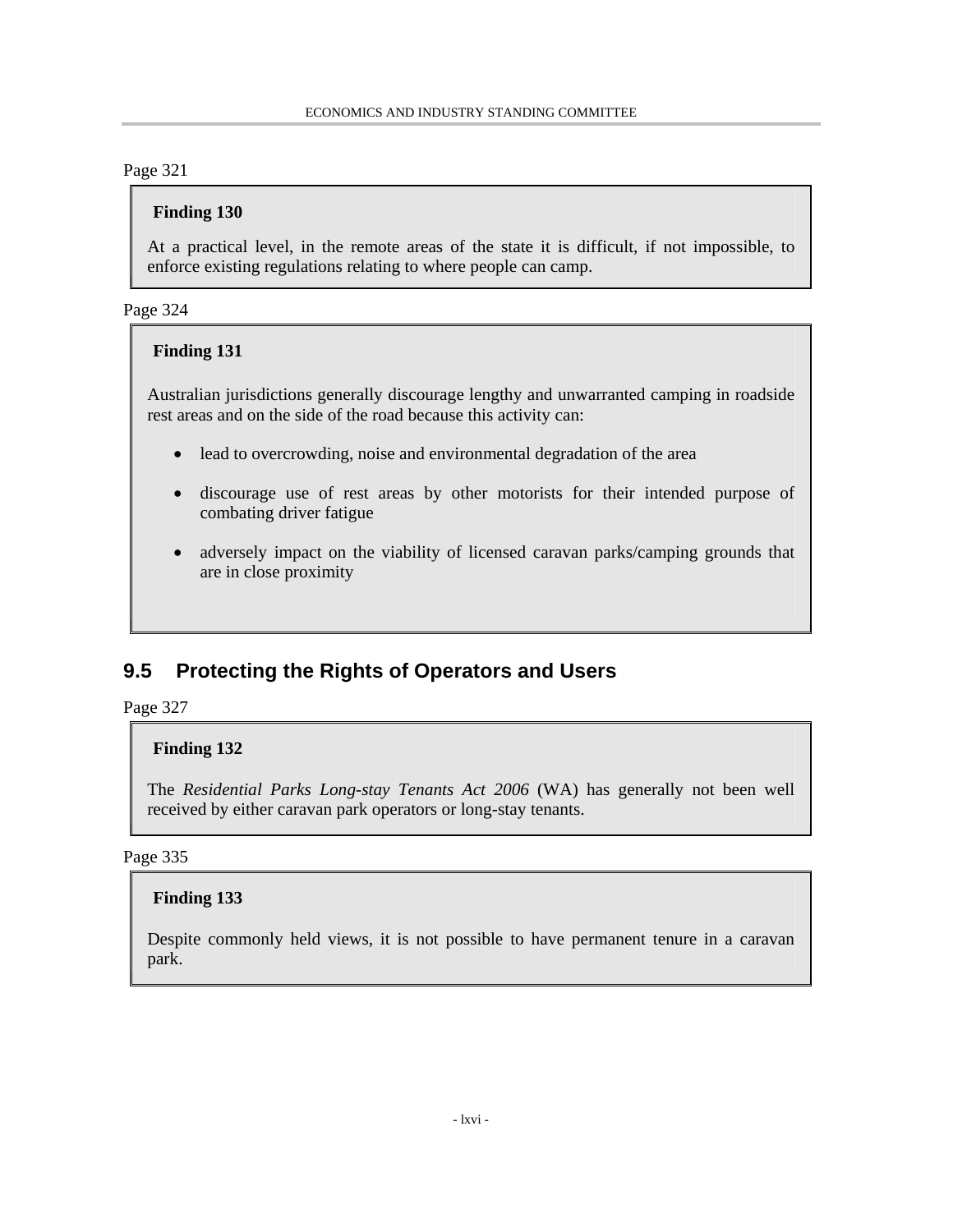### **Finding 134**

It is better for long-stay tenants to have a fixed-term lease.

### Page 341

### **Finding 135**

Despite the regulations requiring disclosure to tenants entering into agreements, a large number of purchasers of long-stay caravans or park homes were, and are, not aware of the tenure arrangements that exist within the caravan park.

### Page 342

## **Finding 136**

It is important for prospective purchasers to be informed of the tenure arrangements prior to purchasing a caravan or park home.

### Page 342

### **Finding 137**

While providing information to the prospective purchaser is the seller's responsibility, the group best placed to ensure this information is provided is the caravan park owner/operator as they have control of the land and the tenure of the site.

Page 343

### **Finding 138**

It is the obligation of park owners to provide prospective tenants with a copy of the Department of Commerce disclosure booklet.

### Page 343

### **Finding 139**

The Department of Commerce disclosure booklet does not explicitly highlight the nature of the tenure arrangements for long-stay caravan and park home residents.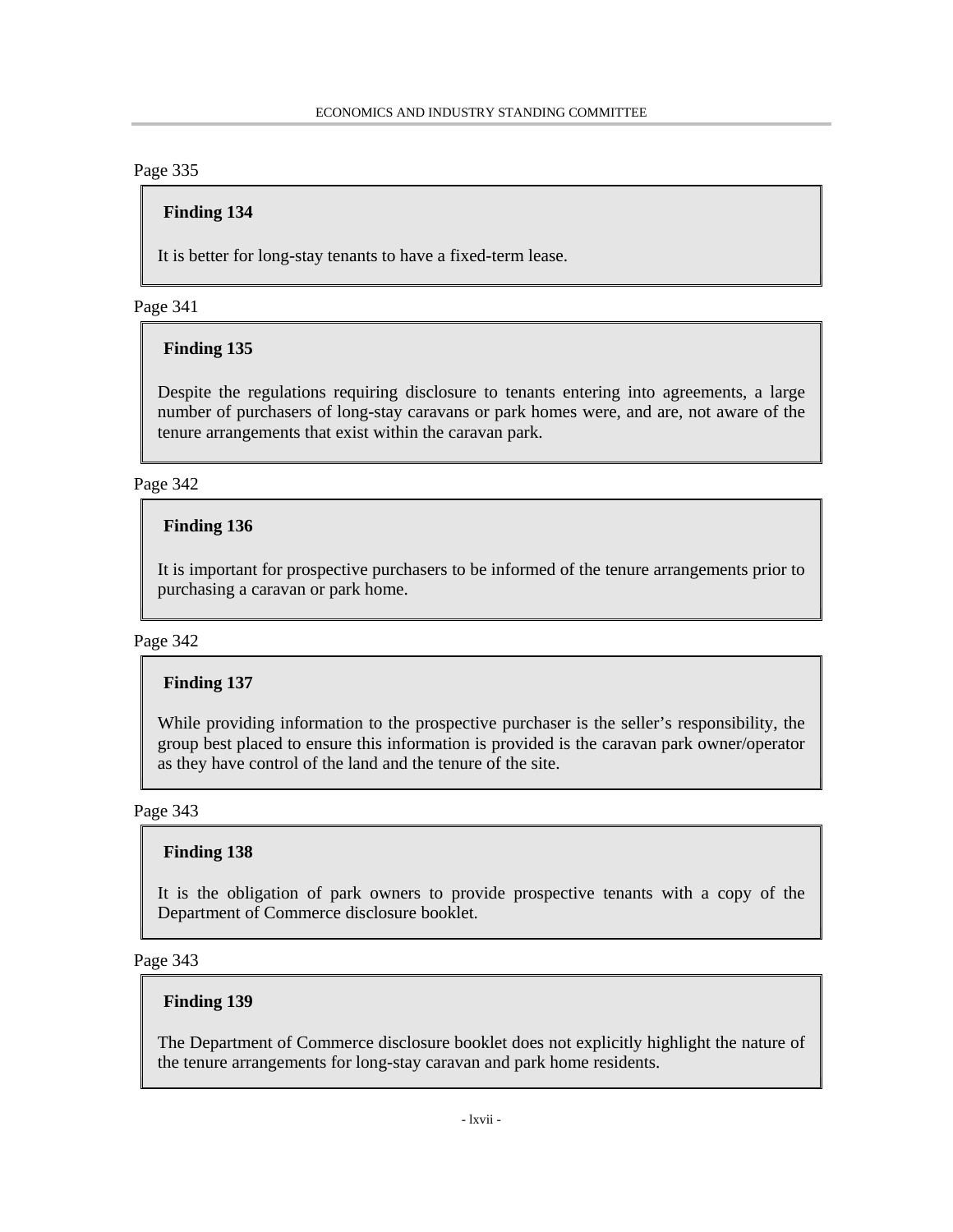# **CHAPTER 10 REGIONAL SNAPSHOTS**

## **10.1 Broome**

Page 363

## **Finding 140**

Broome is the iconic tourism destination in WA. While it attracts tourists from all over the world, it is also is a major centre for caravanning. Broome is a stopping place for grey nomads and a destination point for winter drifters and backpackers. A significant proportion of the workers in Broome are tourists themselves who live in lower cost accommodation, often being caravan parks.

Given that tourism is not a high wage industry, if accommodation in caravan parks is lost or becomes unaffordable, the entire economy of Broome would be undermined.

## **10.2 The Pilbara Region**

Page 375

## **Finding 141**

There is considerable potential in the Pilbara for the development of tourism, particularly industrial tourism. Understandably, due to the huge demand of the mining and resources industry, local governments and others in the community are not in a position at present to invest adequate resources into the development of their tourism industry.

The lack of available caravan sites in the Pilbara is an impediment to tourists having a whole of Western Australia experience. This is having a significant impact on caravanning in the Pilbara and the state.

The Pilbara is an ideally placed region for the development of nature-based parks.

## **10.3 Mandurah**

Page 380

## **Finding 142**

Mandurah is the canary in the coal mine in relation to caravan park tourism accommodation. The City's caravan parks are under more pressure than other areas in the state from long stay demand and for conversion to alternative high value uses.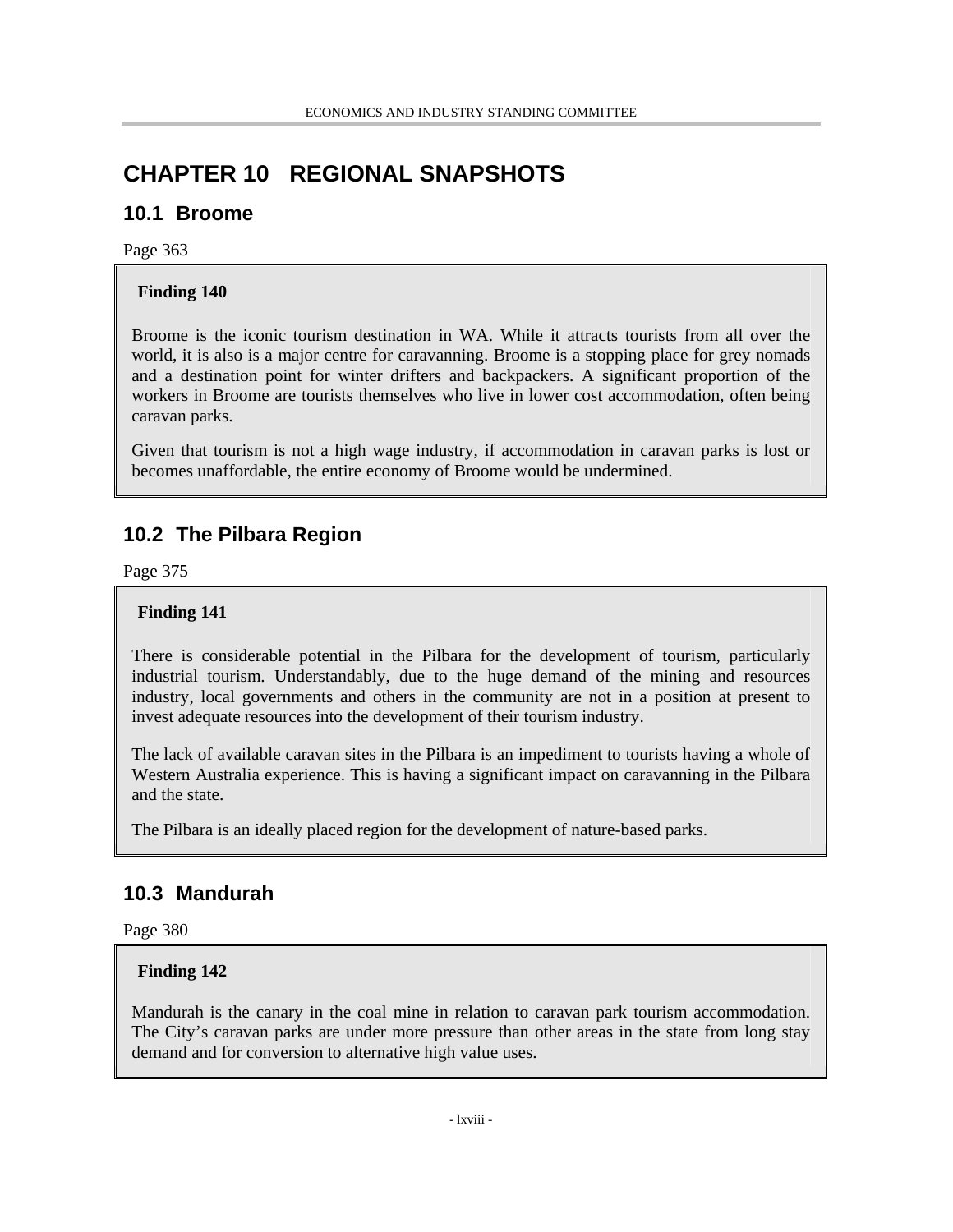## **10.4 Albany**

Page 388

## **Finding 143**

Albany is well advanced in addressing the pressures facing the caravanning and camping sector in terms of planning and balancing the short- and long- stay use of parks.

## **10.5 Busselton**

Page 394

## **Finding 144**

Retaining the supply of caravan parks in the Busselton area is essential to the provision of lowcost holidays that have been a significant feature of the Western Australian lifestyle.

If Busselton is to retain its place as a family tourism destination with a diversity of cost and type of facility it must plan for new caravan parks, preferably within close proximity of the beachfront, to compensate for the dramatic loss of existing sites.

The Locke Estate represents a prime example of land the government could consider for future caravan and camping facilities while accommodating current users.

## **10.6 Coral Bay**

Page 399

## **Finding 145**

Coral Bay is a place of state significance, particularly for caravanning, camping and tourism, and experiences full-capacity for most of the year. This illustrates the need for, and difficulties involved in, planning for the long-term requirements for affordable tourism accommodation.

However, the Committee has concerns that Coral Bay will come under pressure for the development of higher yield tourism use, and supports the *Ningaloo Coast Regional Strategy* decision to maintain a minimum level of caravanning and camping accommodation.

Coral Bay has significant lessons for other developments along the Ningaloo coast, both in what needs to be done and what needs to be avoided.

The Committee believes the current arrangements for worker accommodation in Coral Bay are unsatisfactory.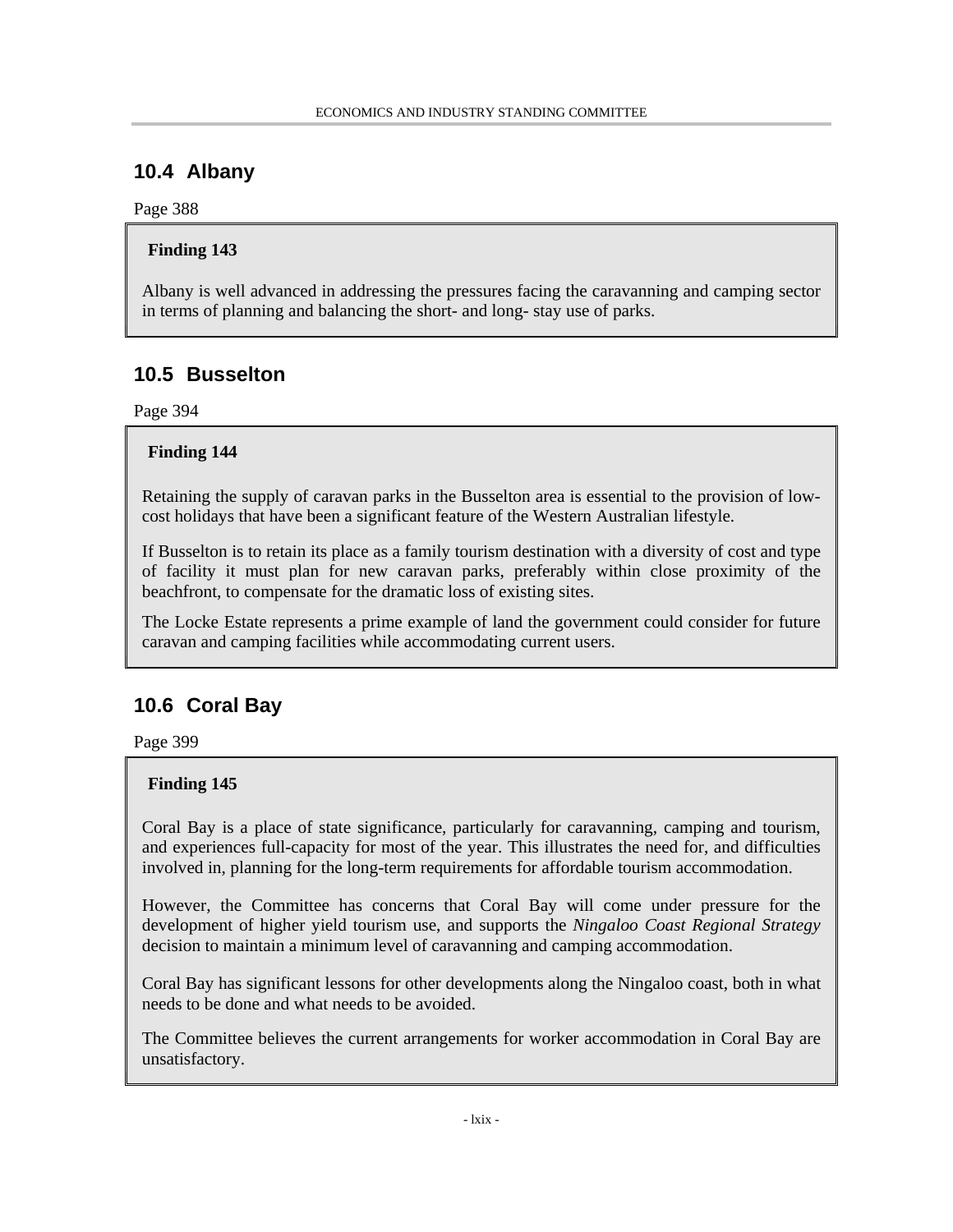## **CHAPTER 11 TIME TO ACT**

## **11.1 Caravan Parks and Camping Grounds - Off the Radar?**

Page 402

### **Finding 146**

Governments have been unable or unwilling to give the caravan and camping industry the priority it warrants.

## **11.2 Marketing Caravanning and Camping**

Page 407

### **Finding 147**

Tourism Western Australia does not place sufficient priority on caravanning and camping holidays in Western Australia.

Page 407

#### **Finding 148**

There is no online 'one-stop shop' for those interested in a caravanning and camping experience in Western Australia.

## **11.3 Providing RV Friendly Locations**

Page 410

#### **Finding 149**

The self-contained RV is a growing market sector that is changing the demand profile for the provision of caravanning services. It appears to offer significant potential to towns off the main tourist routes, particularly in the Wheatbelt, to expand tourism opportunities.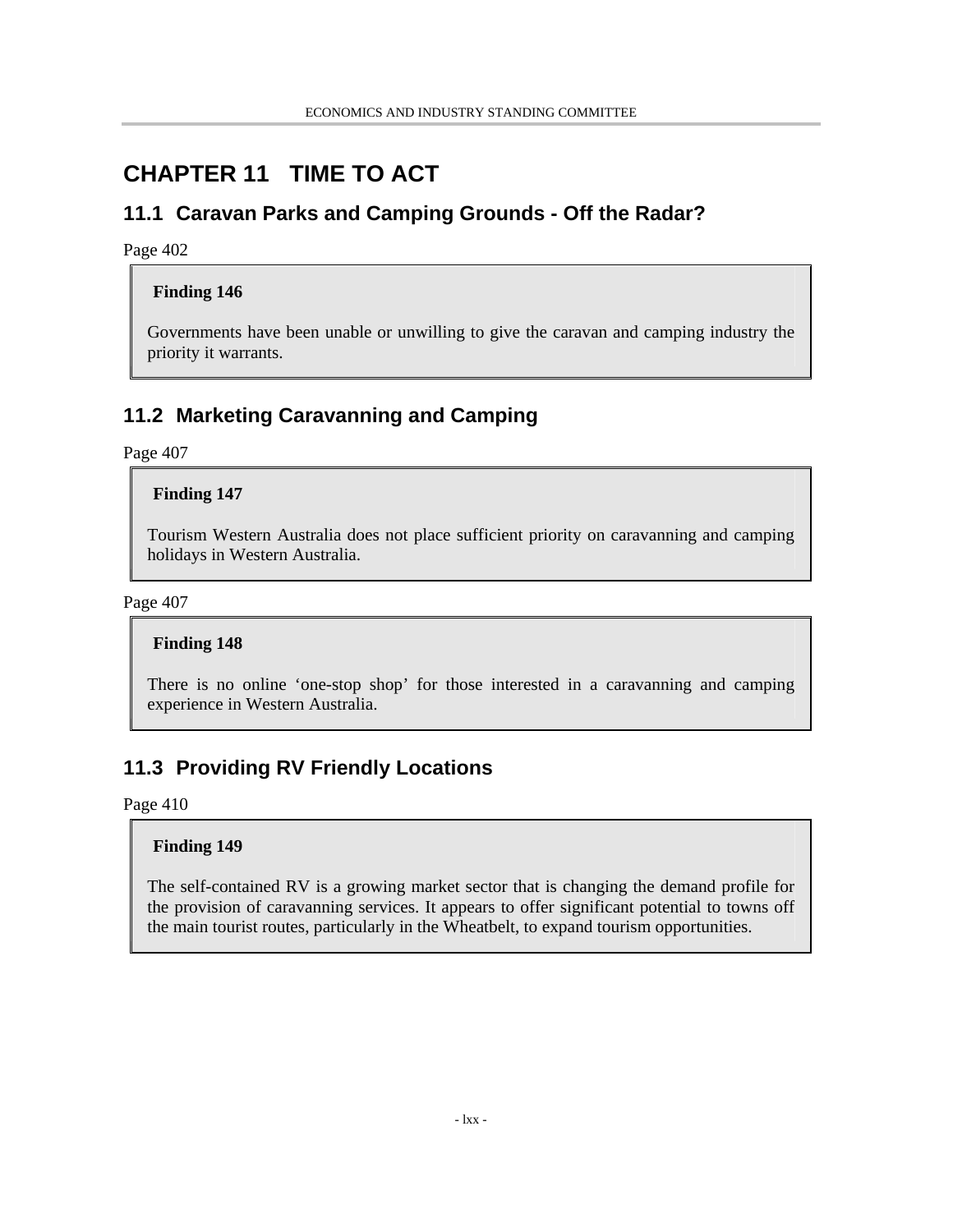## **Finding 150**

The development of a strategy such as 'RV Friendly Towns' would be of benefit to Western Australian tourism.

### Page 410

## **Finding 151**

Unfortunately, the expectations of many self-contained travellers are not realistic, both in relation to the facilities expected and in the fee that is required to cover the costs of providing such facilities.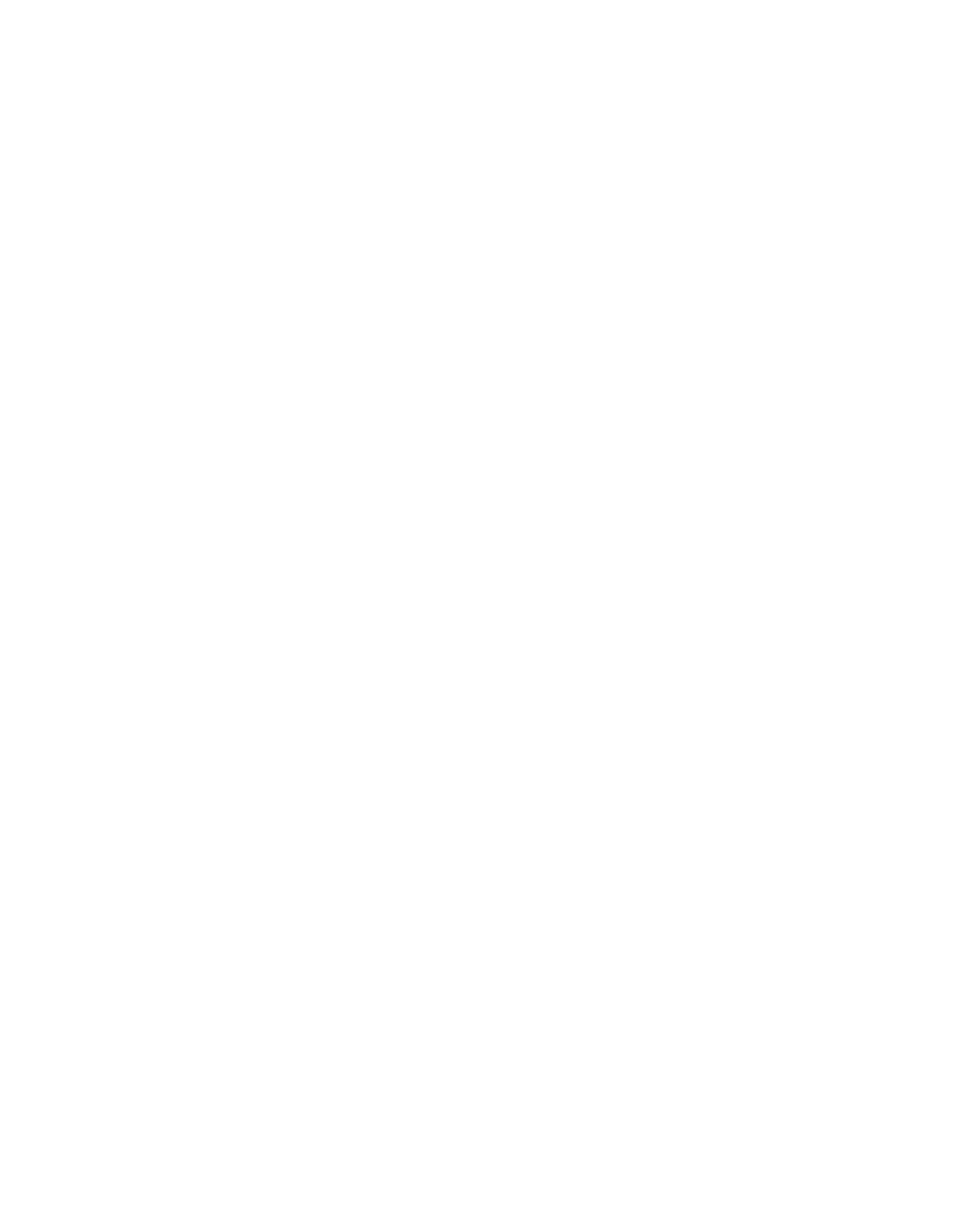# **RECOMMENDATIONS**

## **CHAPTER 4 TRENDS IN DEMAND FOR CARAVANNING AND CAMPING ACCCOMMODATION**

## **4.2 Demand for Caravan Parks and Camping Grounds in Western Australia**

Page 57

**Recommendation 1** 

Tourism Western Australia must address the lack of reliable and consistent data.

## **CHAPTER 5 SUPPLY OF CARAVAN PARKS AND CAMPING GROUNDS**

## **5.1 Supply of Caravan Parks in Western Australia**

Page 88

#### **Recommendation 2**

The Department of Local Government complete its survey of local governments in relation to caravan parks.

Page 88

#### **Recommendation 3**

The Department of Local Government develop and maintain a comprehensive data base of caravan parks in Western Australia, including caravan and camping facilities not licensed by Local Government Authorities.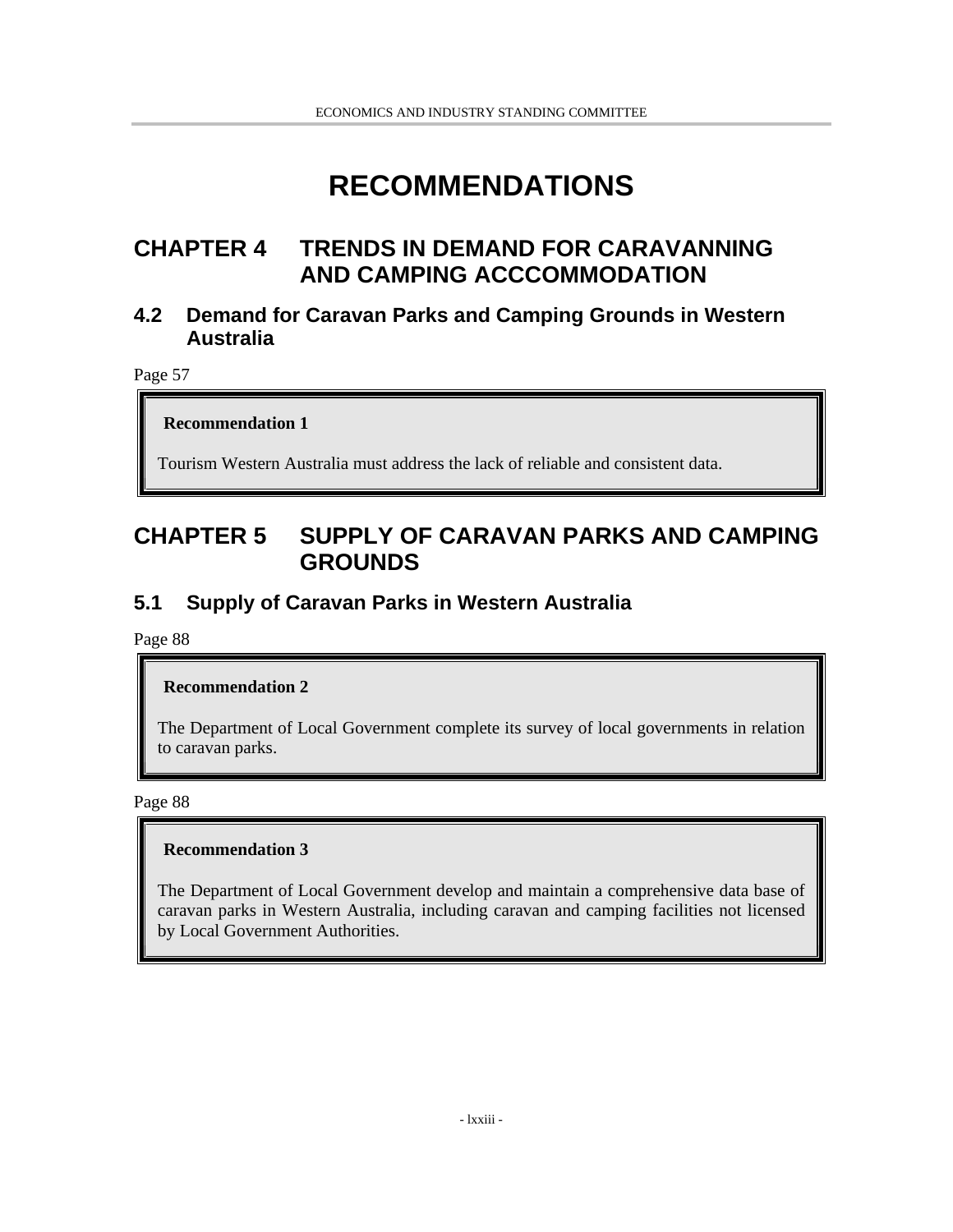## **5.6 SUPPLY OF CAMPING GROUNDS**

#### Page 108

### **Recommendation 4**

Local and state governments encourage and support pastoral leaseholders to retain and further develop low-cost, nature-based tourism sites, especially along their coastline and in other appropriate locations.

Page 111

### **Recommendation 5**

In any future departmental planning for the Ningaloo coast, access for caravanning and camping must be given high priority to ensure no reductions from current levels.

Page 111

### **Recommendation 6**

State planning should ensure that future generations have sustainable access to camping along the coast and the opportunity to experience the marine park first-hand.

Page 115

### **Recommendation 7**

The regulatory framework governing pastoral leases needs to be designed to support and promote the development of nature-based camping sites.

Page 115

## **Recommendation 8**

Pastoralists be provided with the necessary training to allow them to manage their leases in accordance with sustainable management practices.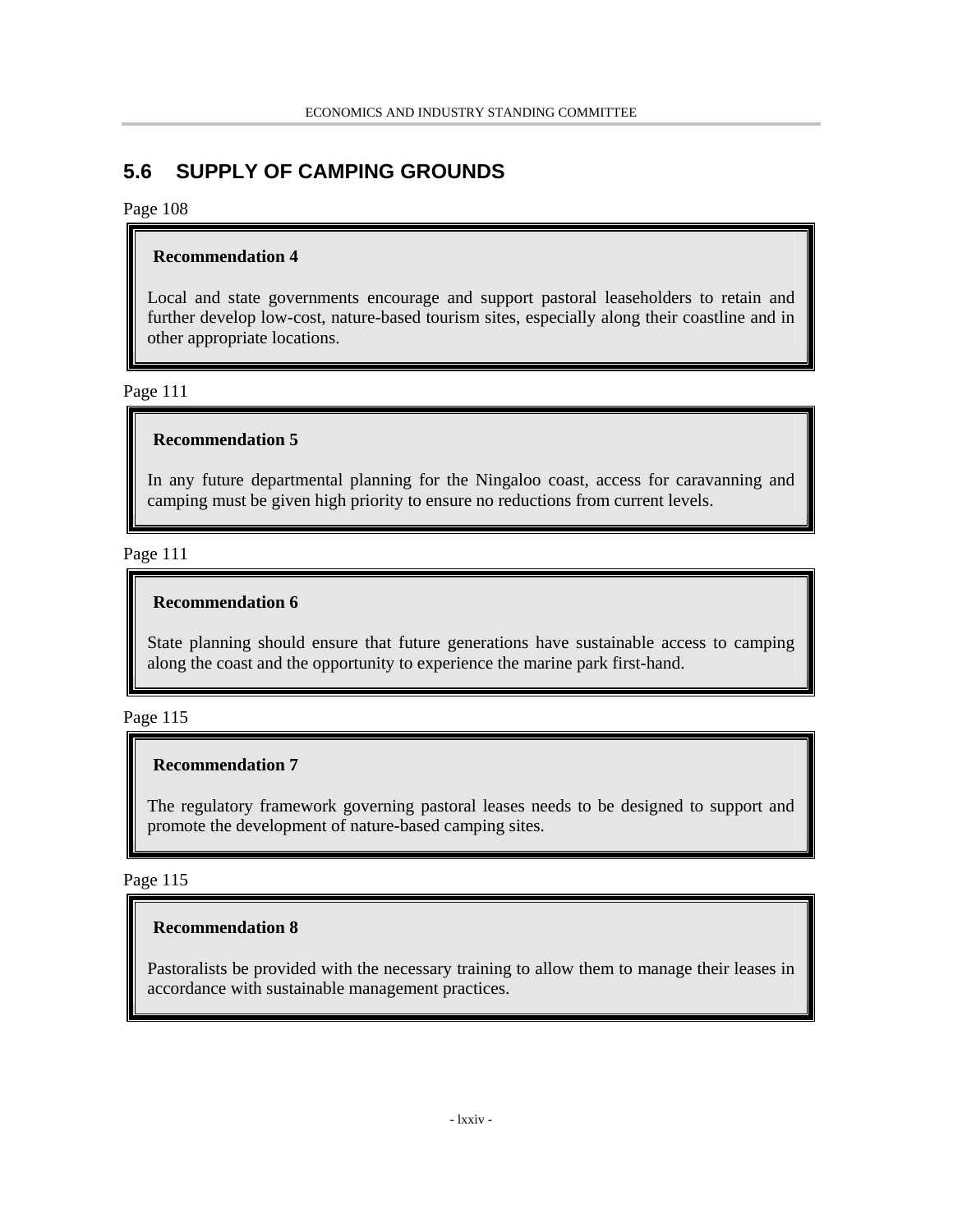## **5.7 SUPPLY OF REST AREAS - ROADSIDE REST STOPS AND FACILITIES**

### Page 119

#### **Recommendation 9**

Main Roads Western Australia takes responsibility for developing a comprehensive resource for travellers showing the location of all roadside stopping places in Western Australia and the facilities they provide, and for making it accessible to other agencies and users.

Page 124

#### **Recommendation 10**

Where possible, Main Roads Western Australia should continue to develop rest areas throughout the state and communicate their location to travellers.

Page 129

### **Recommendation 11**

The Department of Local Government develop a resource providing the location of publicly available dump points in Western Australia.

Page 131

#### **Recommendation 12**

Any person found to be illegally disposing of the waste from their recreational vehicle tanks and cartridges should incur a substantial fine or other appropriate penalty.

Page 133

### **Recommendation 13**

The Department of Local Government facilitate the development and implementation of the dump point strategy for the state.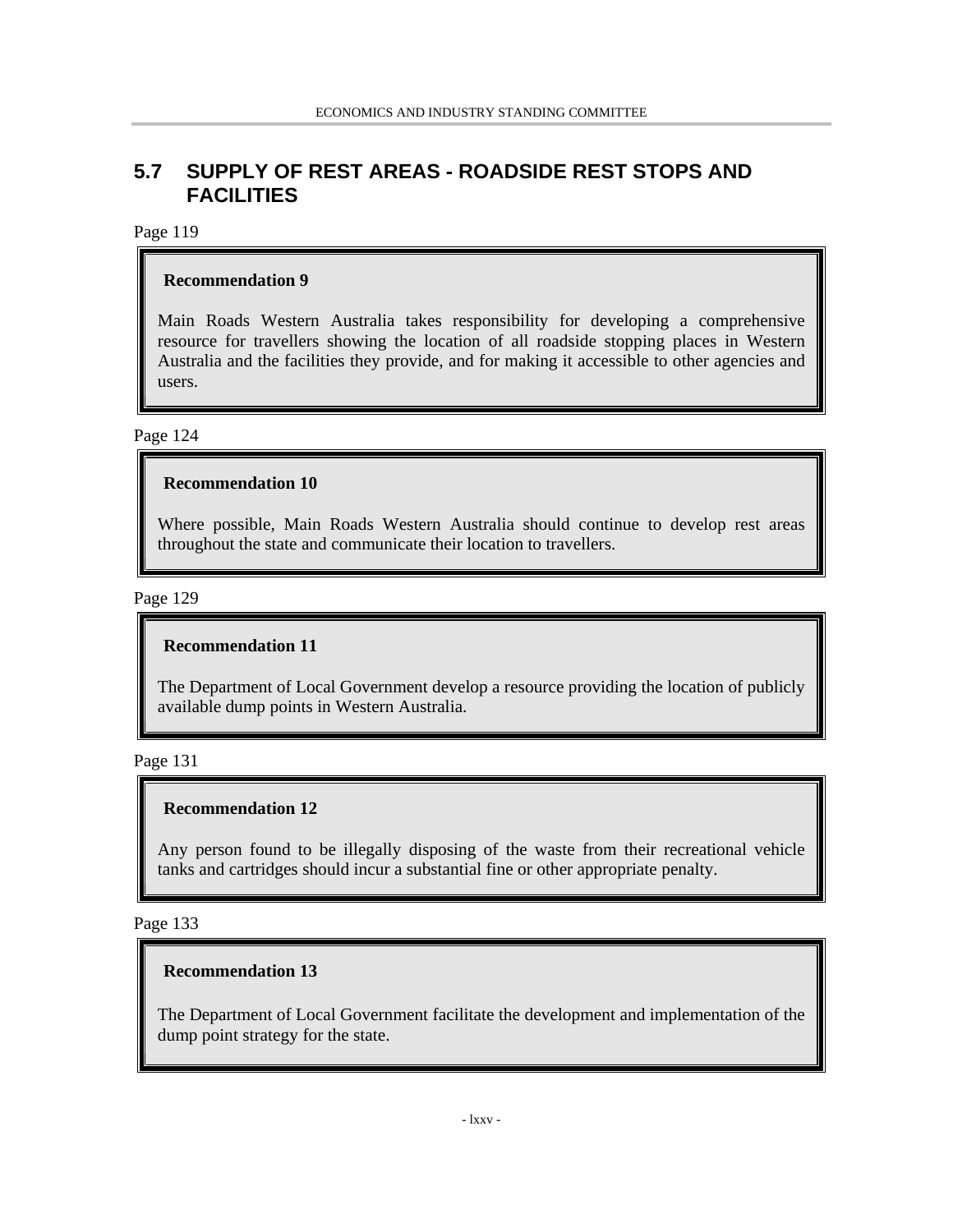## **CHAPTER 6 PRESSURES ON SUPPLY**

## **6.2 Factors Impacting Upon the Viability of the Caravan Park and Camping Ground Industry**

Page 156

#### **Recommendation 14**

The charging policy for electricity should ensure no disadvantage to the park owner or long-stay residents.

Page 165

### **Recommendation 15**

Local government rates for caravan parks that provide predominantly tourist caravan and camp sites should be based on a GRV calculated on caravan park use rather than general tourism use.

Page 172

#### **Recommendation 16**

The land tax concession for caravan parks that provide predominantly tourist caravan and camp sites be increased to 100%.

Page 172

#### **Recommendation 17**

The clawback provision for a 100% land tax concession should be increased to 10 years.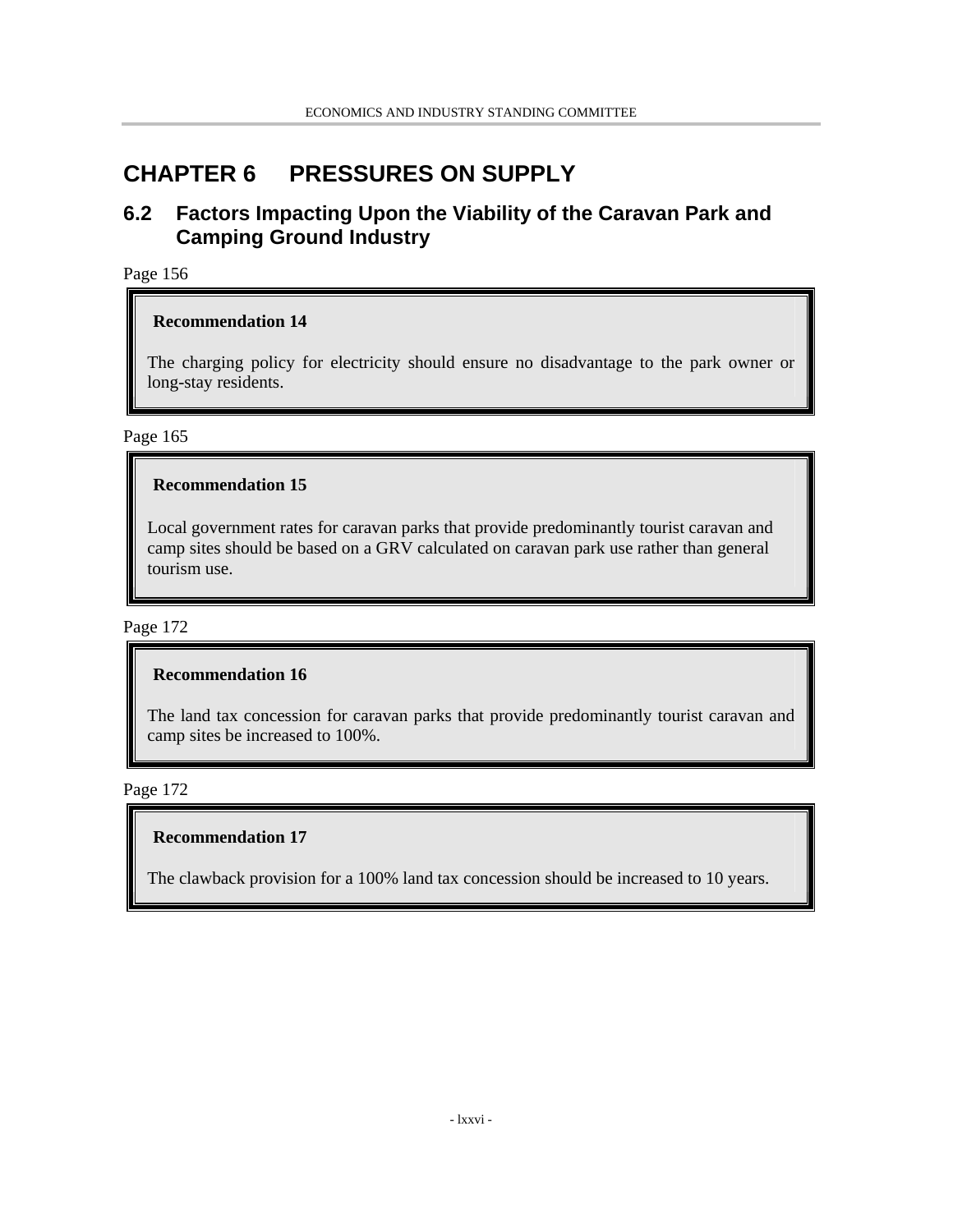## **6.4 Barriers to the Supply of New Parks or Further Development of Existing Parks**

### Page 191

### **Recommendation 18**

The government identify land suitable for the development of caravan parks and camping grounds, and vest this land in Local Government Authorities, either in perpetuity or on a 50+ year lease, exclusively for use as caravan parks or camping grounds, primarily targeting short-stay tourism.

#### Page 191

### **Recommendation 19**

The Department of Environment and Conservation take a lead role in identifying and making available land on its estate that could be used for nature-based caravan parks and camping grounds.

#### Page 192

#### **Recommendation 20**

The Western Australian Planning Commission conduct an audit of land under its control in the Peel, South West, Kimberley and Pilbara Regions which, with appropriate zoning, could be identified for the purposes of caravan and camping ground use.

#### Page 192

#### **Recommendation 21**

The Department for Environment and Conservation identify areas of land within their control and or/eventual control in the Peel, South West, Kimberley and Pilbara Regions which could be identified for use as caravan parks and camping grounds.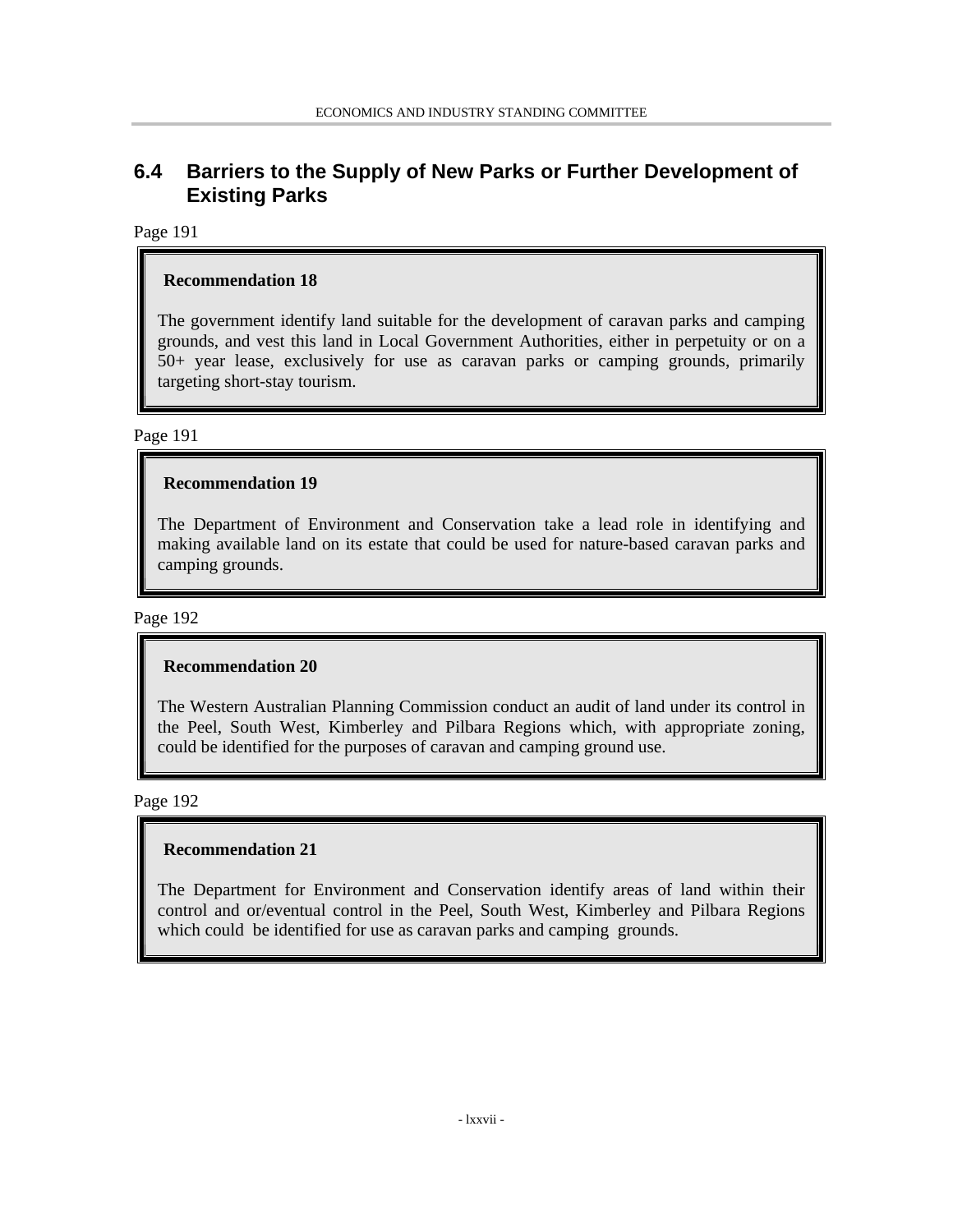## **Recommendation 22**

Specifically, land identified for regional parks in the Peel Region Scheme and the Greater Bunbury Region Scheme be referred to the Department of Environment and Conservation for its potential for caravan and camping sites.

Page 192

## **Recommendation 23**

The Department of Environment and Conservation review its policies relating to the use of Conservation Parks for the purposes of caravan and camping ground use.

## **CHAPTER 7 PLANNING AND DEVELOPMENT**

## **7.3 The Planning and Development Framework**

Page 198

## **Recommendation 24**

The Minister for Planning ensures that the implementation of the *State Planning Policy - Land Use Planning for Tourism* be finalised as a matter of priority.

## **7.4 Implementing the Taskforce Recommendations: Local Tourism Strategies and Zoning Under Town Planning Schemes**

Page 206

## **Recommendation 25**

The Minister for Local Government and the Minister for Planning ensure that Local Government Authorities expedite the drafting of local tourism planning strategies in line with Recommendation 2 of the 2006 *Tourism Planning Taskforce Report*.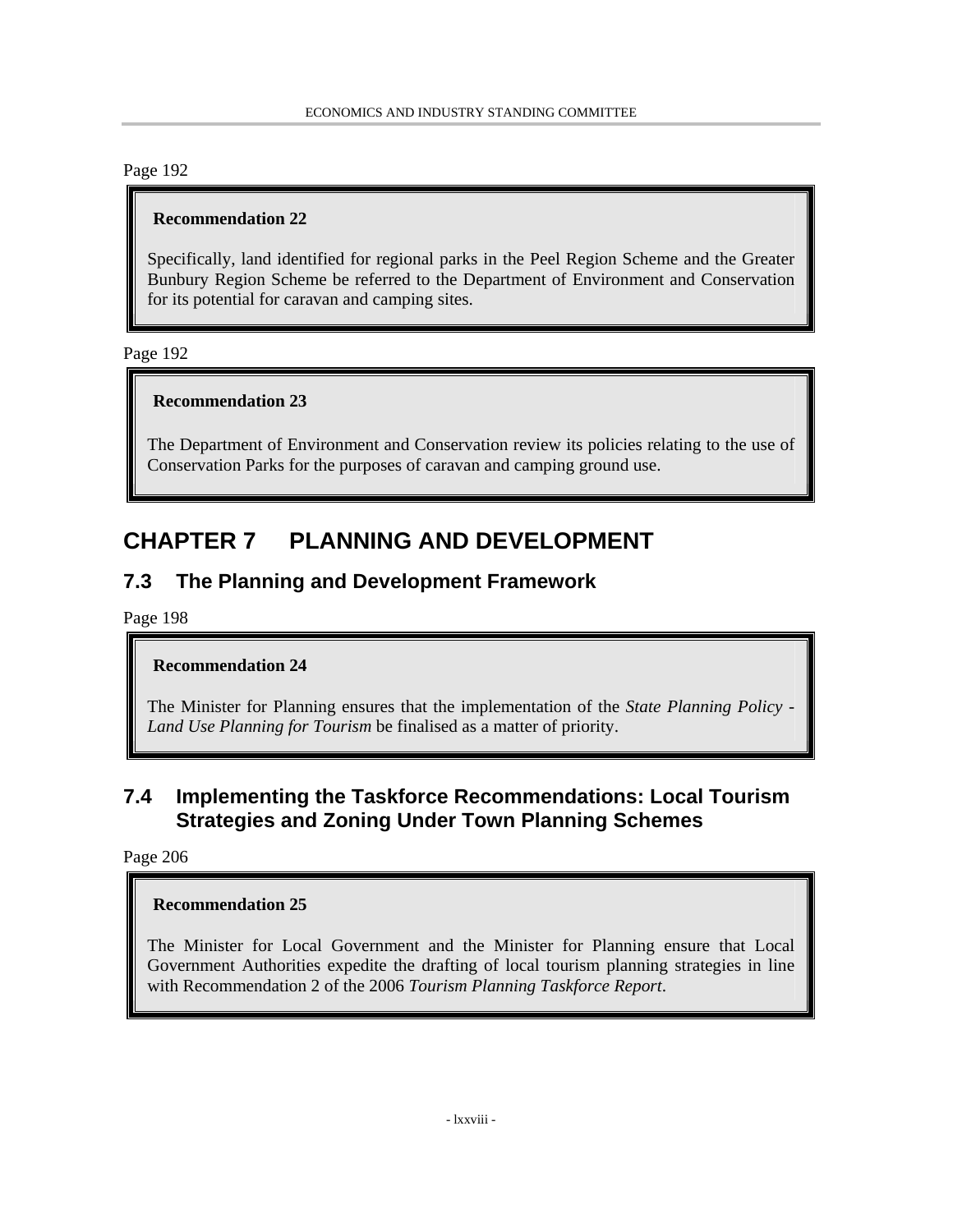## **Recommendation 26**

It is now urgent that the Minister for Local Government and the Minister for Planning provide clear guidance to Local Government Authorities in the drafting of local tourism planning strategies, while also allowing for flexibility in the LGA approach and outcomes.

Page 207

### **Recommendation 27**

By December 2010 all local government authorities have their local tourism planning strategies in place.

#### Page 207

## **Recommendation 28**

Local government authorities in regional areas should examine Royalties for Regions as a funding source for the development of their local tourism planning strategies.

#### Page 214

## **Recommendation 29**

In priority tourist regions, the Minister for Regional Development and the Minister for Local Government consider purchasing the development rights of privately owned parks on strategic sites in order to ensure their continuing use as caravan parks and camping grounds.

#### Page 215

## **Recommendation 30**

The Minister for Local Government, the Minister for Planning and the Minister for Tourism ensure that local government local tourism planning strategies provide that the zoning of existing privately owned caravan parks is able to be preserved.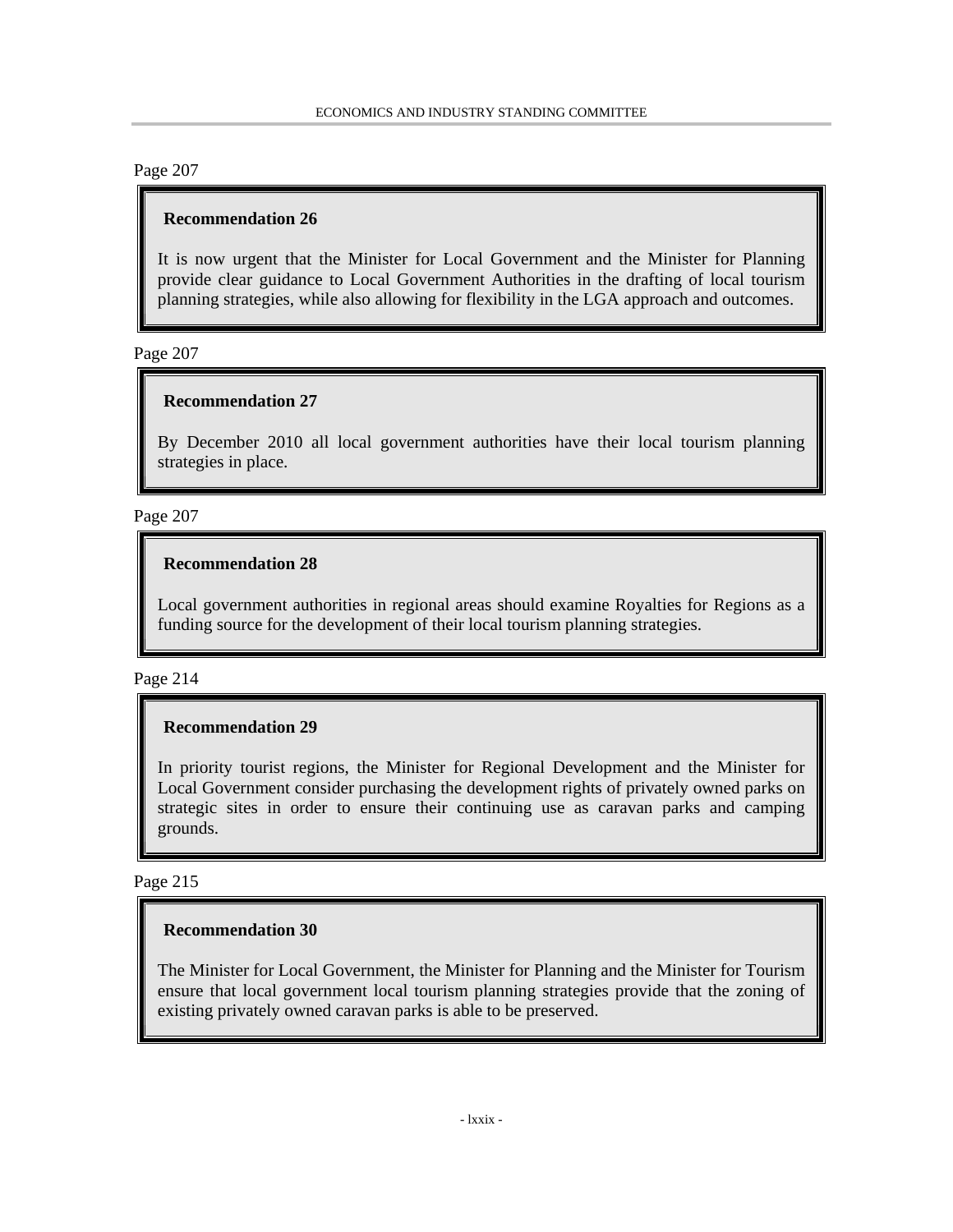#### **Recommendation 31**

The Minister for Local Government, the Minister for Planning and the Minister for Tourism ensure that Local Government Authorities provide for the zoning of new caravan parks as 'Caravan Park and Camping Ground' within their town planning schemes, in line with Recommendation 13 of the 2006 *Tourism Planning Taskforce Report.*

## **7.5 The 'Permanent' Occupation of Caravan Parks: Planning and Development Issues**

Page 223

#### **Recommendation 32**

The Minister for Local Government and the Minister for Planning ensure that each local tourism planning strategy address the provision of the appropriate mix of long- and shortstay sites in caravan parks, allowing for caravan parks in identified strategic tourism locations to have the majority of sites reserved for tourism purposes.

#### Page 228

## **Recommendation 33**

The Minister for Planning provides for 'lifestyle villages' to be developed on rural zoned land.

Page 228

#### **Recommendation 34**

The regulation of those residential parks modelled as 'lifestyle villages' remain under the *Caravan Parks and Camping Grounds Act 1995* (WA)*.* Separate subsidiary legislation under this Act should be developed for the regulation of these residential parks, and the name of the Act should be changed to better reflect this.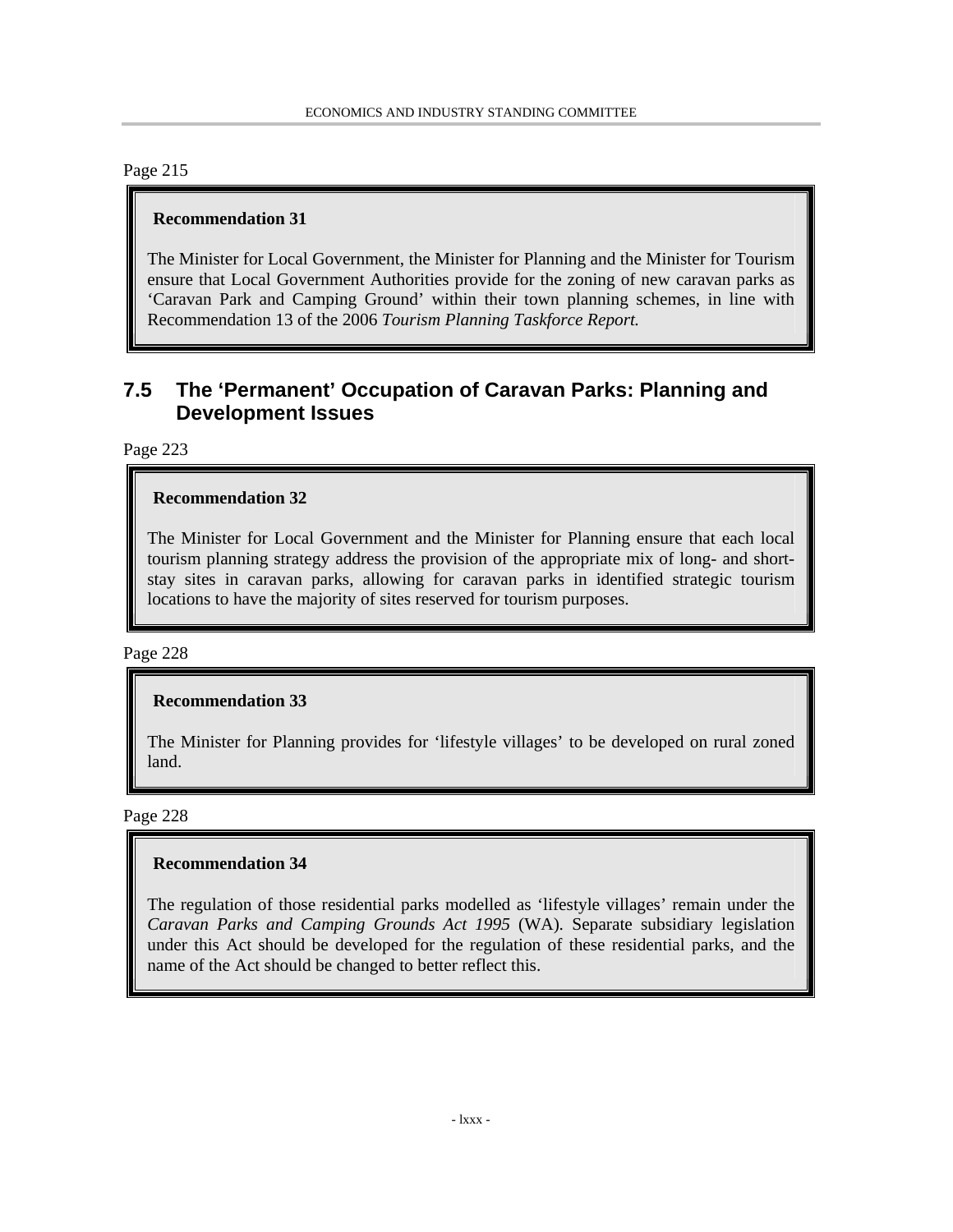## **7.6 Building Approval and Regulation**

Page 235

### **Recommendation 35**

The Minister for Commerce progresses, as a matter of priority, the drafting and introduction of the Building Bill to the Parliament of Western Australia.

Page 236

## **Recommendation 36**

The Minister for Local Government draft amendments to the *Caravan Parks and Camping Grounds Act 1995* (WA) as necessary to complement the proposed Building Bill.

## **7.7 Strata Titling of Caravan Parks**

Page 239

## **Recommendation 37**

The Minister for Local Government review the policy and legislation regarding strata titling in caravan parks.

## **7.8 Planning Barriers to New Caravan Park Developments**

Page 243

## **Recommendation 38**

The Department of Planning interprets the State Coastal Planning Policy in a more flexible manner so as to allow caravan parks, and particularly overflow facilities, to be developed in areas that would ordinarily be excluded by the rigid application of the policy.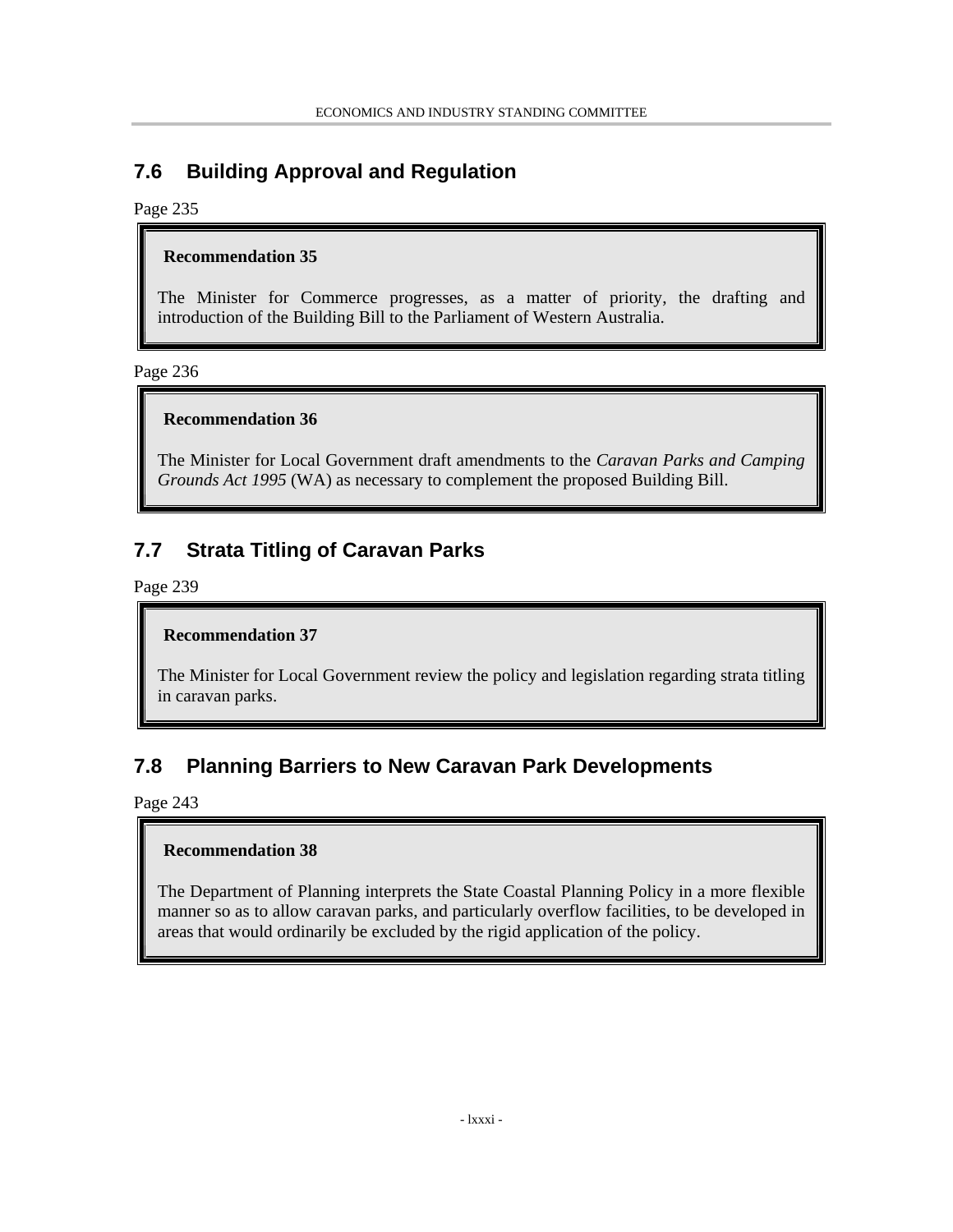## **Recommendation 39**

The Minister for Planning fast-track the planning process for new caravan park developments, particularly for strategic tourism sites.

## **CHAPTER 8 DUAL USE OF CARAVAN PARKS: TOURISM AND RESIDENTIAL USES**

## **8.1 Introduction**

Page 250

### **Recommendation 40**

The term 'permanent resident' be removed from the *Residential Parks (Long-stay Tenants) Regulations 2007* (WA) and replaced with 'long-term tenant'.

## **8.4 Other Issues Arising From the Dual Use of Caravan Parks**

Page 286

## **Recommendation 41**

The government identify land suitable for the development of long-stay caravan parks and vest this land in local government authorities, either in perpetuity or on a 50+ year lease.

Page 286

## **Recommendation 42**

The Interagency Working Group be retained as a means of addressing the problems and assisting with the adjustment of long-stay tenants who are displaced from caravan parks on redevelopment.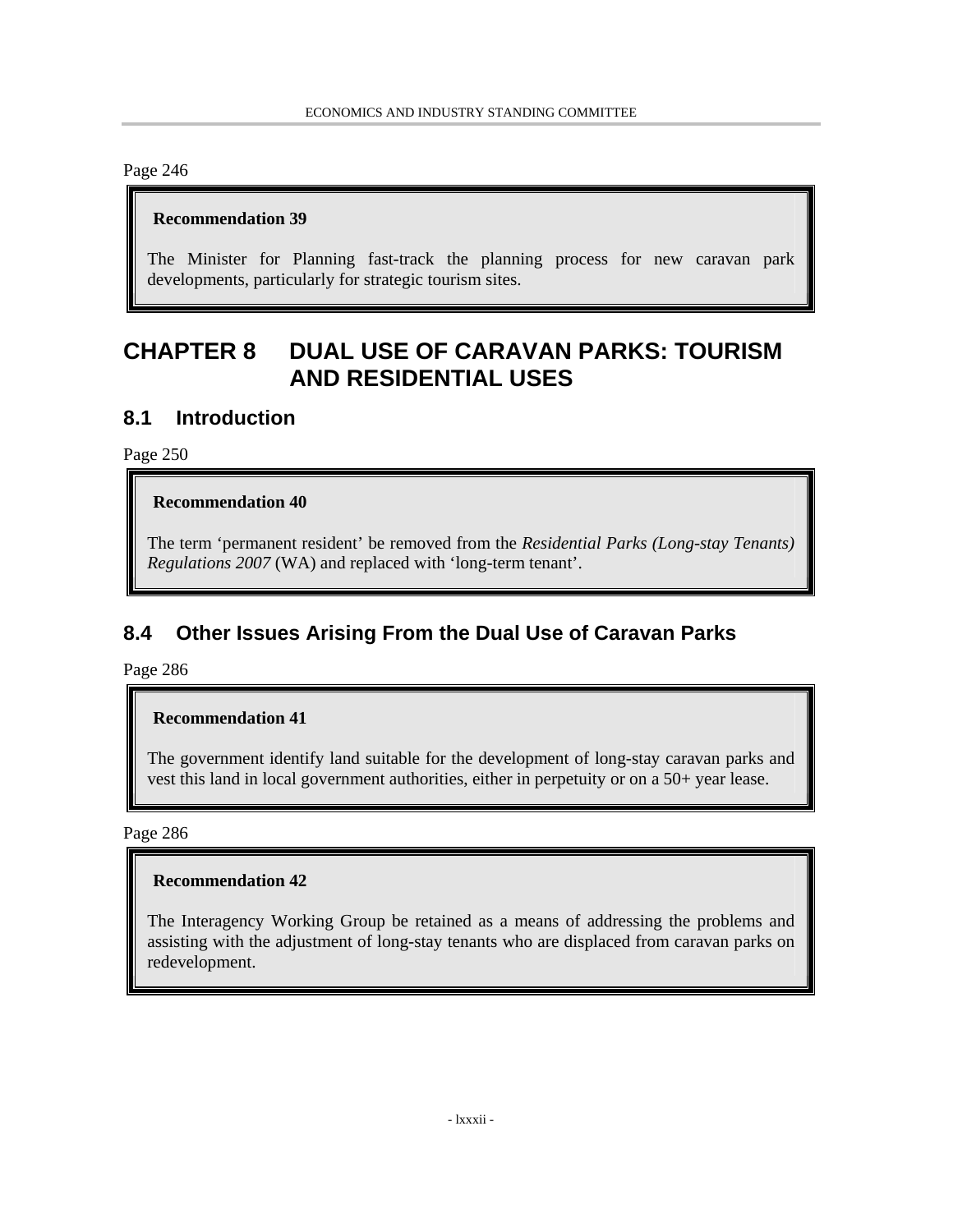### **Recommendation 43**

The Interagency Working Group works to identify those parks in which long-stay residents are at risk of being displaced and develops appropriate solutions.

#### Page 290

#### **Recommendation 44**

Local tourism planning strategies should provide for the separation of long-stay sites and tourist sites in caravan parks.

## **CHAPTER 9 THE IMPACT OF THE LEGISLATIVE REGIME**

## **9.3 Review of the Caravan Parks and Camping Grounds Act 1995 (WA)**

Page 294

#### **Recommendation 45**

The Department of Local Government complete the statutory review of the *Caravan Park and Camping Ground Act 1995* (WA) as a matter of priority.

#### Page 295

#### **Recommendation 46**

The Department of Local Government incorporates the recommendations contained in this report into drafting instructions for amendments to the *Caravan Park and Camping Ground Act 1995* (WA).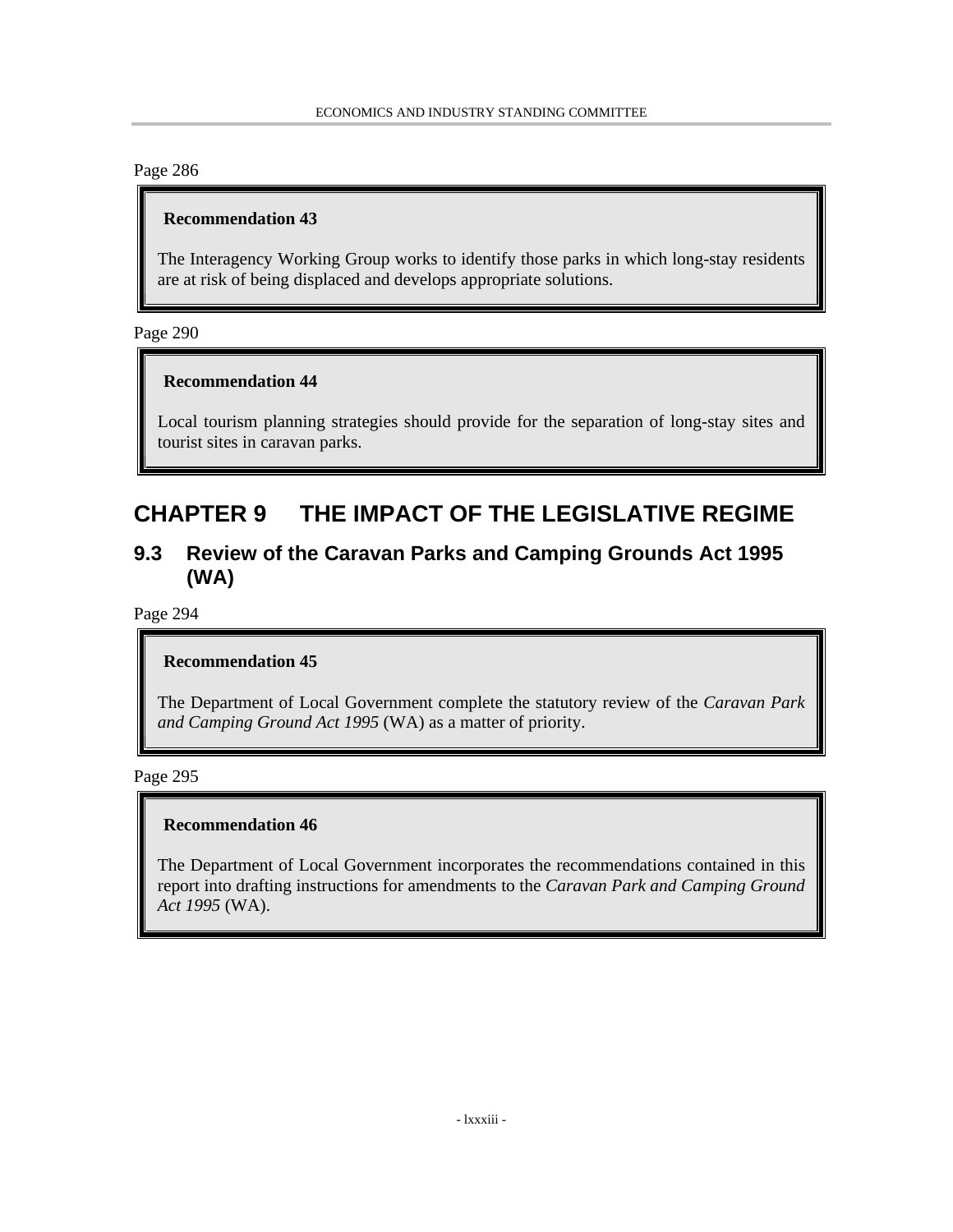## **9.4 Maintaining a Viable Caravan Park Industry**

### Page 296

### **Recommendation 47**

The Minister for Local Government ensures that the current legislative review of the *Caravan Parks and Camping Grounds Act 1995* (WA) and subsidiary legislation includes a review of the definitions used throughout the legislation, updating those necessary to reflect contemporary practice.

Page 302

#### **Recommendation 48**

The Department of Local Government reviews the *Caravan Parks and Camping Grounds Act 1995* (WA) in order to significantly reduce the detailed requirements of the regulations in general, and in relation to caravan park infrastructure, in particular.

Page 306

#### **Recommendation 49**

The licensing and compliance functions of caravan parks must remain under the jurisdiction of local governments and not, as proposed, be transferred to an independent body.

#### Page 312

## **Recommendation 50**

The Minister for Local Government and the Minister for Environment ensure that the proposed guidelines for nature-based parks are completed and implemented by December 2010.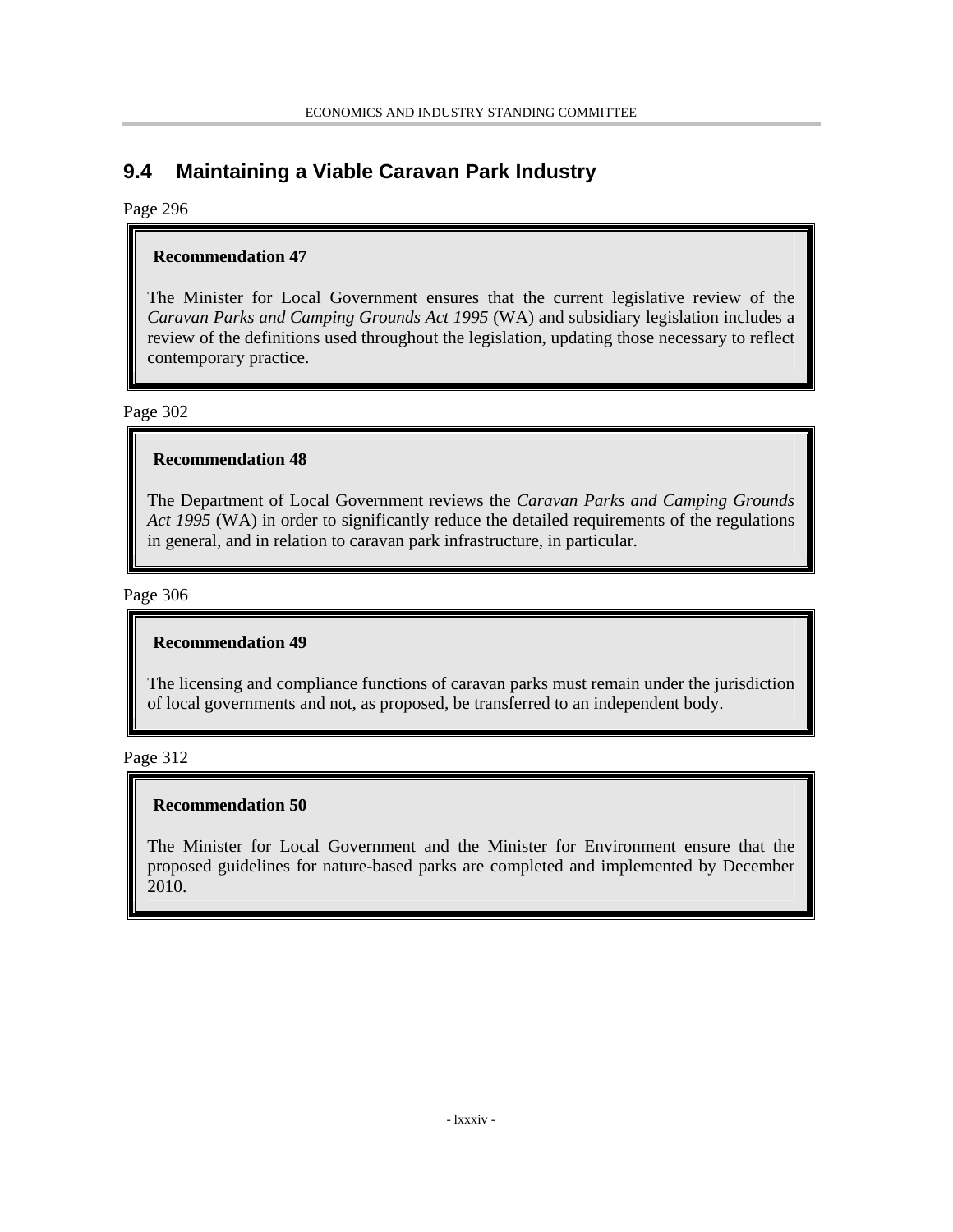## **9.5 Protecting the Rights of Operators and Users**

Page 344

## **Recommendation 51**

The Department of Commerce disclosure booklet must be urgently revised to contain a clear and explicit notification of the limits to a long-stay caravan park tenancy agreement.

# **CHAPTER 11 TIME TO ACT**

## **11.1 Caravan Parks and Camping Grounds - Off the Radar?**

Page 402

## **Recommendation 52**

Tourism Western Australia target caravanning and camping as part of its strategic priorities, with a budget allocation to carry this out.

## **11.2 Marketing Caravanning and Camping**

Page 407

## **Recommendation 53**

Tourism Western Australia becomes much more active in the development and promotion of caravanning and camping in the state.

Page 407

## **Recommendation 54**

Tourism WA develop a dedicated 'caravanning and camping' pathway on their website incorporating data from other agencies and sources.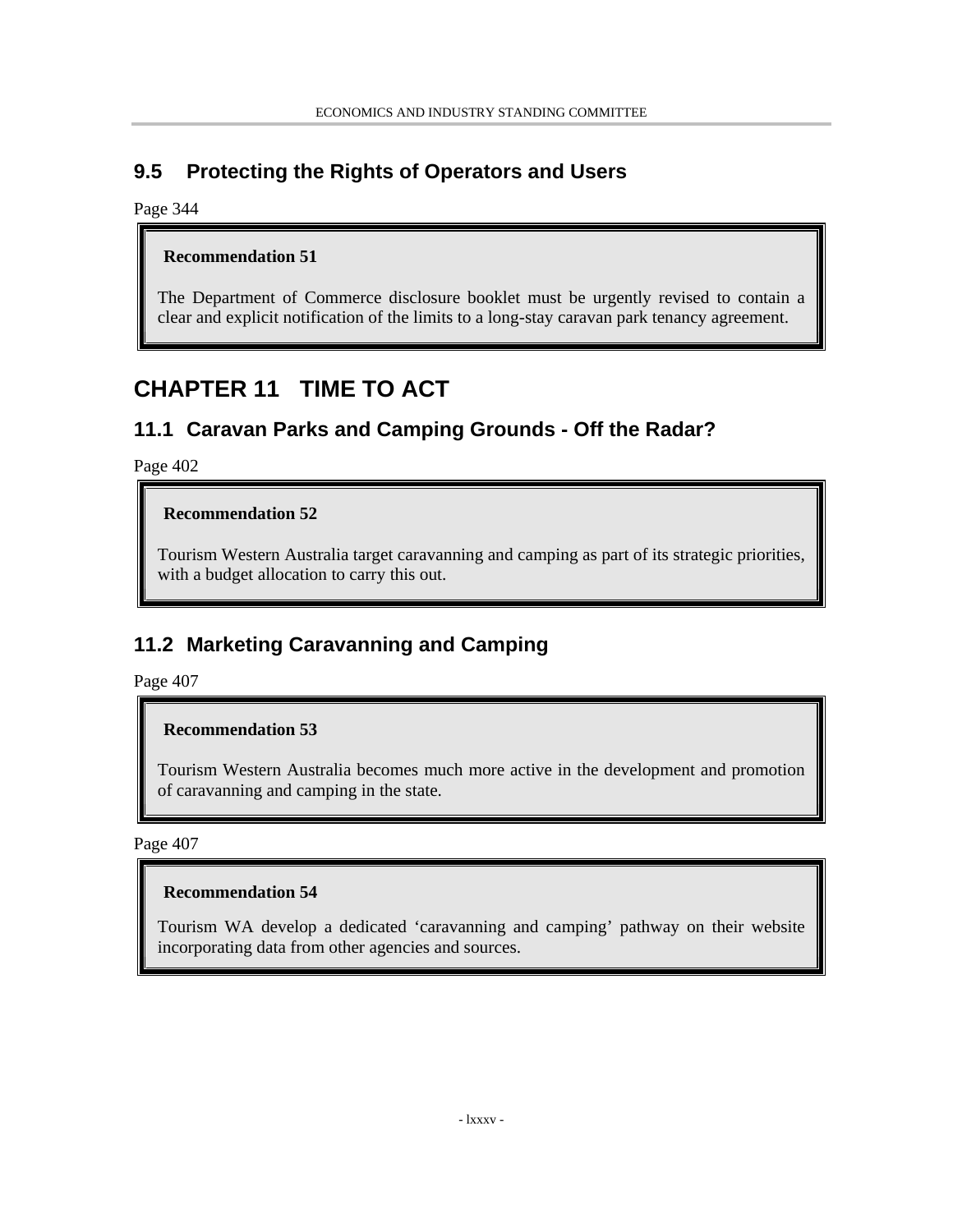## **11.3 Providing RV Friendly Locations**

Page 410

## **Recommendation 55**

Local Government Authorities explore the opportunity for developing RV friendly towns.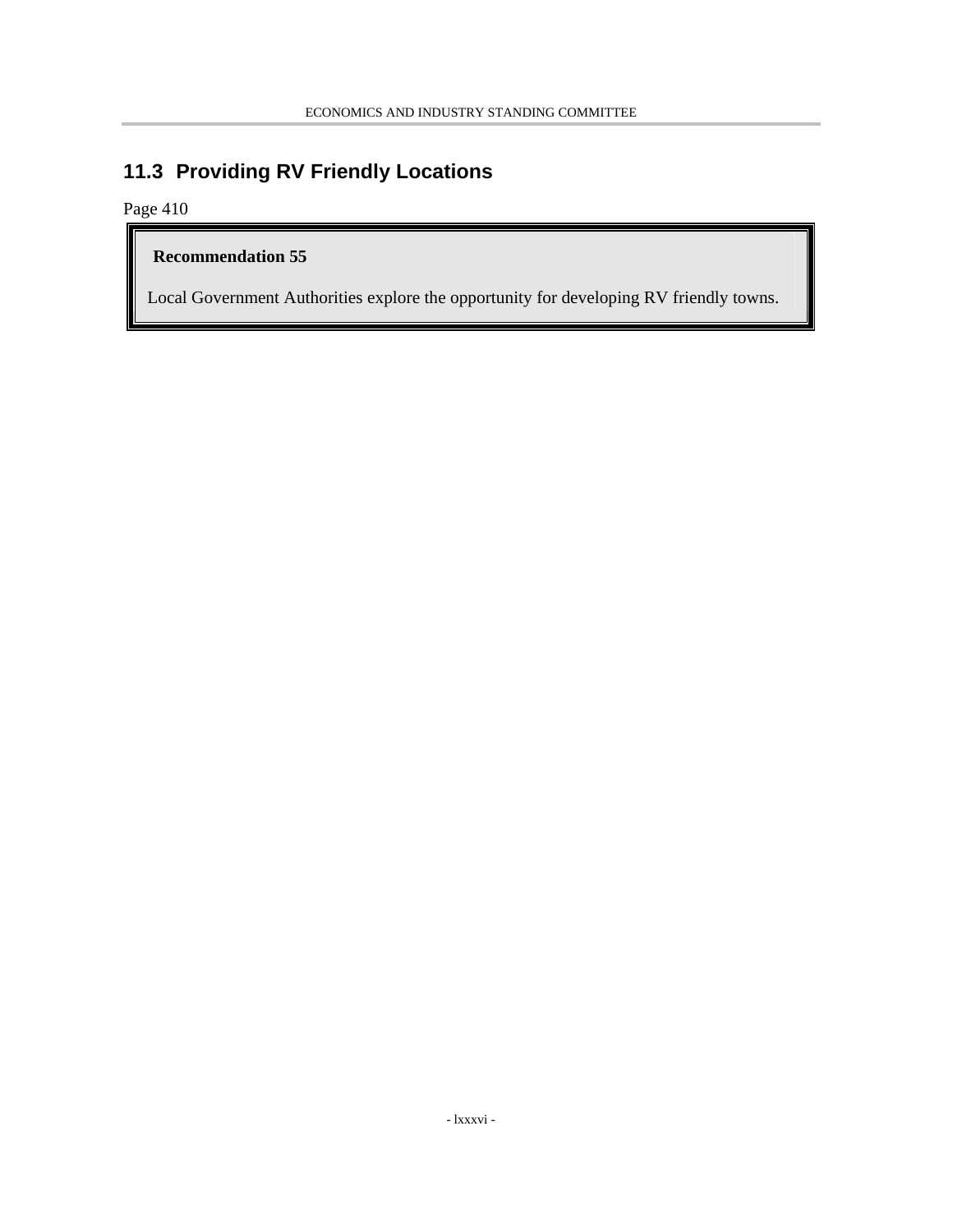## **11.4 Key Actions**

### Page 412

## **Recommendation 56**

The state government should:

- identify and zone land for caravan park and camping ground development
- identify and purchase caravan parks and camping grounds that are at risk, and vest these in the LGA to either operate or lease to private operators on a long-term basis
- in priority tourist regions, consider purchasing the development rights of privately owned parks on strategic sites in order to ensure their continuing use as caravan parks and camping grounds
- identify parcels of land on the DEC estate that can be set aside for nature-based parks
- work with pastoral lessees and encourage them to develop and manage nature based parks on their leaseholdings
- ensure LandCorp integrates areas for caravan parks and camping grounds into its overall structural planning of land releases
- allow LGAs to develop overflow sites with minimum service levels for selfcontained RVs within the 100 year + .9 metre storm surge setback
- amend the legislation which governs caravan parks and camping grounds with a view to significantly reducing design prescription to enable the market to have a greater role in determining the design of new caravan parks, and also to enable existing caravan parks to redevelop and/or expand according to the demand characteristics of that particular area
- consider Royalties for Regions programme as a source of funding for the purpose of implementing these and other initiatives to maintain the supply of appropriate caravan park and camping ground facilities in regional Western Australia.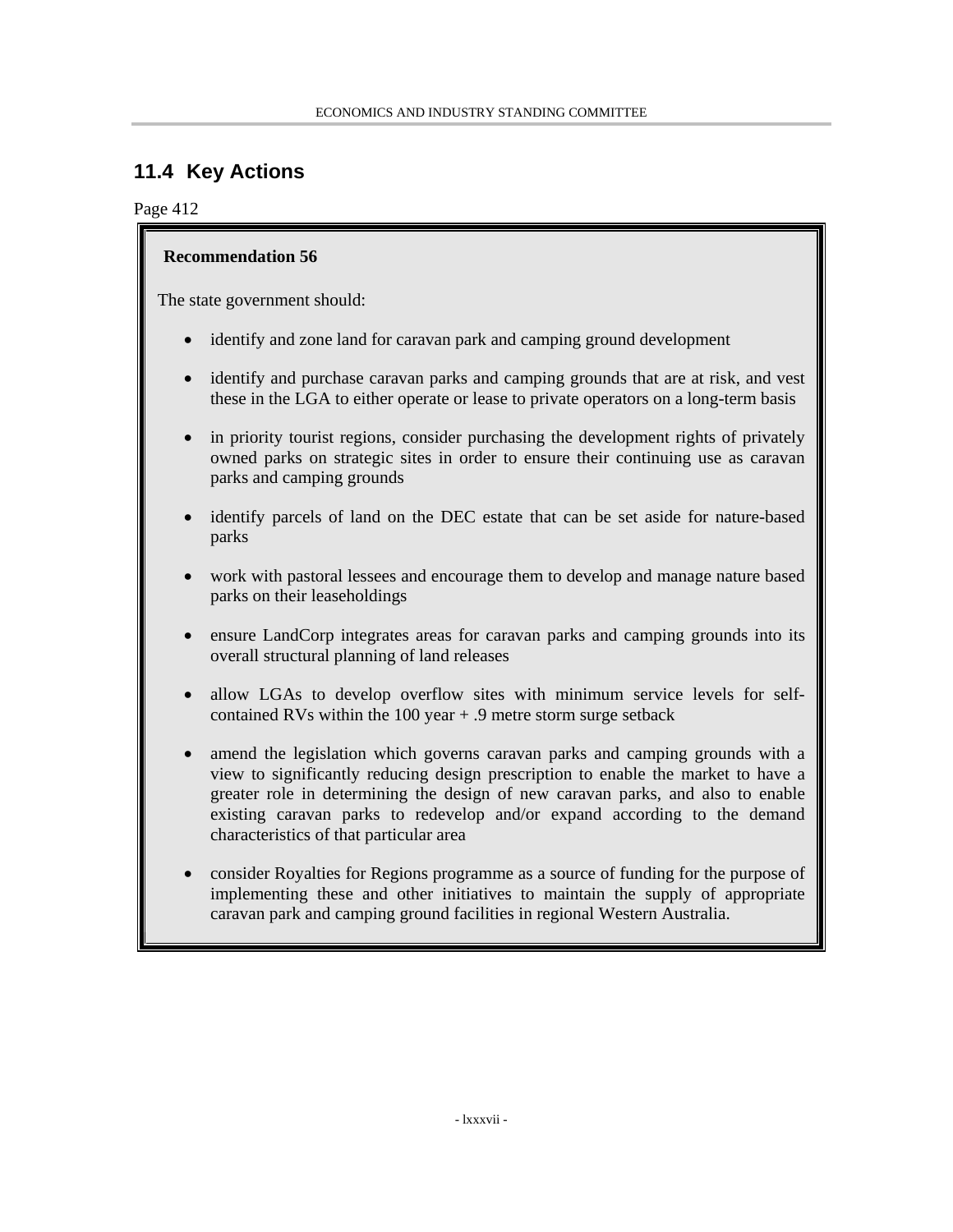## **Recommendation 57**

The Minister for Tourism report to parliament in the first quarter of 2011 on the progress made toward the implementation of the recommendations in this report.